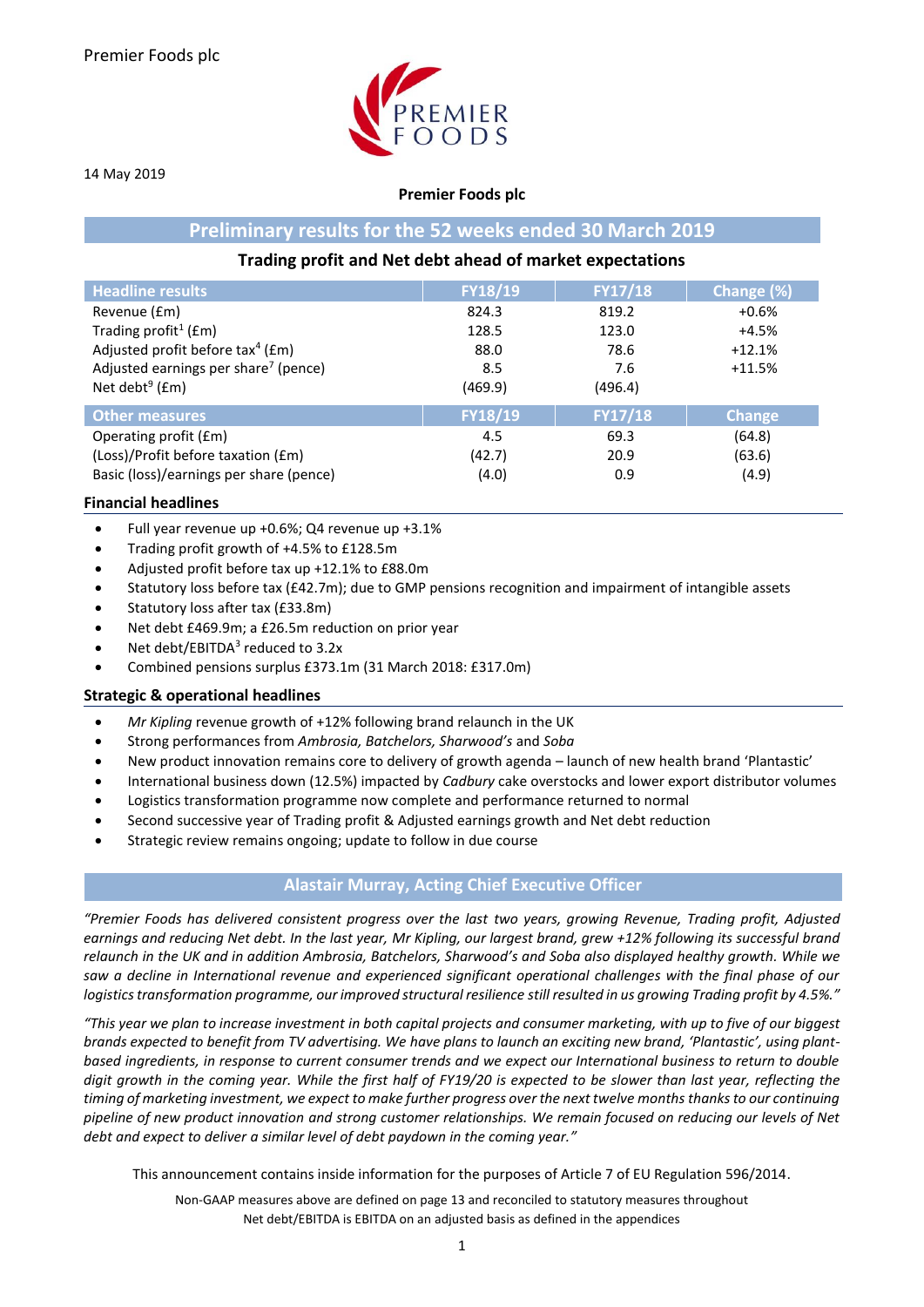#### **Further information**

A presentation to investors and analysts will take place today, 14 May 2019, at 9:00am BST. The presentation will be webcast at [www.premierfoods.co.uk/investors/investor-centre.](http://www.premierfoods.co.uk/investors/investor-centre) A recording of the webcast will be available on the Company's website later in the day.

A conference call for bond investors and analysts will take place today, 14 May 2019, at 1:30pm BST. Dial in details are outlined below:

| Telephone:     | 0800 376 7922 (UK toll free)                     |
|----------------|--------------------------------------------------|
|                | +44 20 7192 8000 (standard international access) |
| Conference ID: | 6296864                                          |

A factsheet of the Preliminary results is available at: [www.premierfoods.co.uk/investors/results-centre](http://www.premierfoods.co.uk/investors/results-centre)

A Premier Foods image gallery is available using the following link: [www.premierfoods.co.uk/media/image-gallery/](http://www.premierfoods.co.uk/media/image-gallery/)

#### **Contacts:**

| Institutional investors and analysts:                     |                      |
|-----------------------------------------------------------|----------------------|
| Alastair Murray, Acting Chief Executive Officer and CFO   | +44 (0) 1727 815 850 |
| Richard Godden, Director of Investor Relations & Treasury | +44 (0) 1727 815 850 |
| <b>Media enquiries:</b>                                   |                      |
| Hannah Collyer, Corporate Affairs Director                | +44 (0) 1727 815 850 |
| Maitland                                                  | +44 (0) 20 7379 5151 |
| <b>Clinton Manning</b>                                    |                      |
| Joanna Davidson                                           |                      |

- Ends –

This announcement may contain "forward-looking statements" that are based on estimates and assumptions and are subject to risks and uncertainties. Forward-looking statements are all statements other than statements of historical fact or statements in the present tense, and can be identified by words such as "targets", "aims", "aspires", "assumes", "believes", "estimates", "anticipates", "expects", "intends", "hopes", "may", "would", "should", "could", "will", "plans", "predicts" and "potential", as well as the negatives of these terms and other words of similar meaning. Any forward-looking statements in this announcement are made based upon Premier Foods' estimates, expectations and beliefs concerning future events affecting the Group and subject to a number of known and unknown risks and uncertainties. Such forward-looking statements are based on numerous assumptions regarding the Premier Foods Group's present and future business strategies and the environment in which it will operate, which may prove not to be accurate. Premier Foods cautions that these forward-looking statements are not guarantees and that actual results could differ materially from those expressed or implied in these forward-looking statements. Undue reliance should, therefore, not be placed on such forward-looking statements. Any forward-looking statements contained in this announcement apply only as at the date of this announcement and are not intended to give any assurance as to future results. Premier Foods will update this announcement as required by applicable law, including the Prospectus Rules, the Listing Rules, the Disclosure and Transparency Rules, London Stock Exchange and any other applicable law or regulations, but otherwise expressly disclaims any obligation or undertaking to update or revise any forward-looking statement, whether as a result of new information, future developments or otherwise.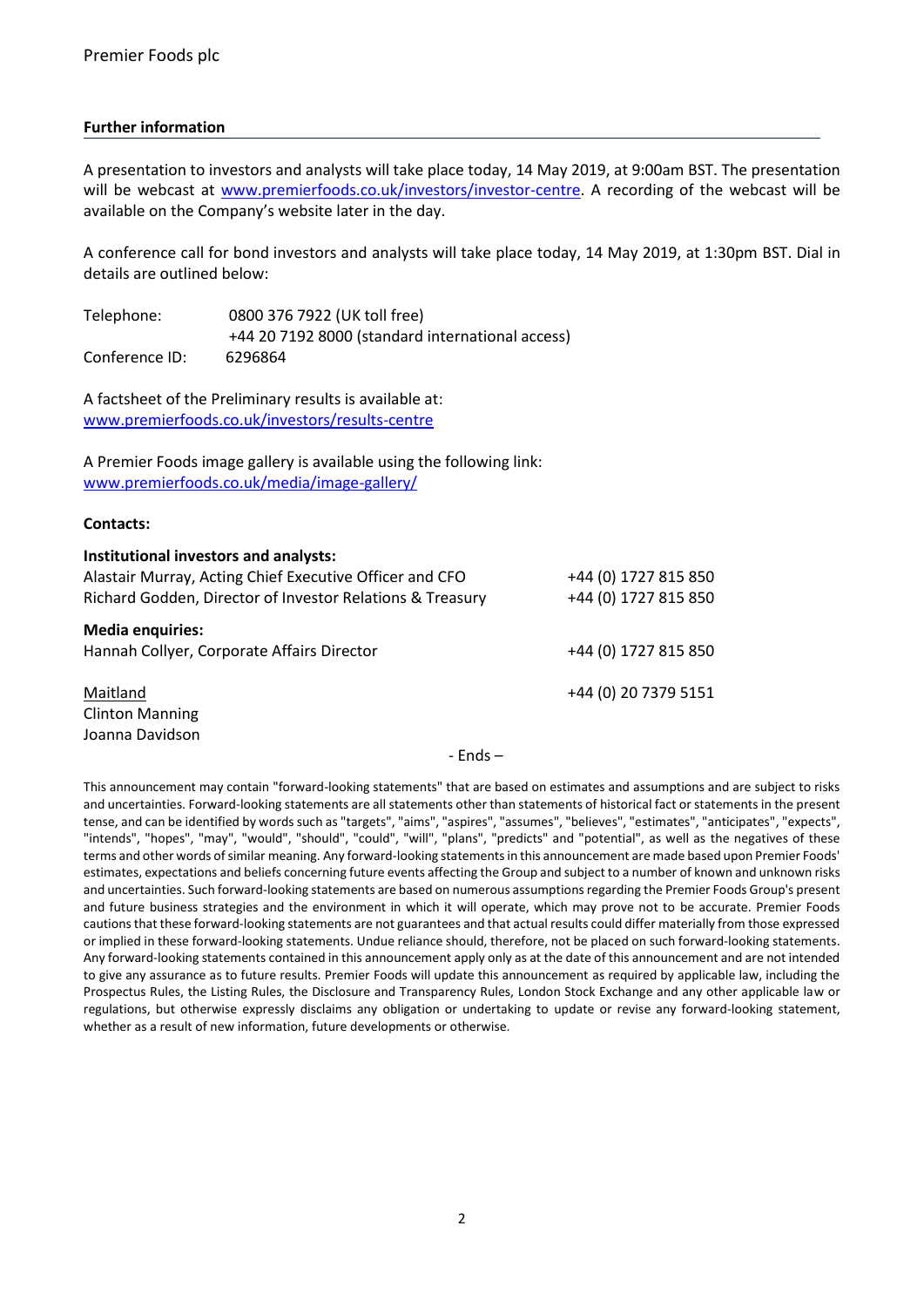## **Financial results**

## **Revenue**

| Group revenue (£m) | Grocery | <b>Sweet Treats</b> | Group   |
|--------------------|---------|---------------------|---------|
| <b>Branded</b>     | 498.3   | 180.9               | 679.2   |
| Non-branded        | 98.7    | 46.4                | 145.1   |
| <b>Total</b>       | 597.0   | 227.3               | 824.3   |
| % change           |         |                     |         |
| <b>Branded</b>     | 0.0%    | $+5.3%$             | $+1.4%$ |
| Non-branded        | $+8.6%$ | (20.3%)             | (2.7%)  |
| <b>Total</b>       | $+1.3%$ | (1.2%)              | $+0.6%$ |

Group revenue for the 52 weeks ended 30 March 2019 was £824.3m, up +0.6% compared to the prior year. Branded revenue grew by +1.4% to £679.2m while Non-branded revenue was (2.7%) lower at £145.1m. In the second half of the year, Group revenue was 0.1% higher than the comparative period. A stronger fourth quarter saw revenue grow +3.1%, benefitting slightly from Brexit related stock build by customers and followed a weaker third quarter when revenue was (2.2%) lower.

Grocery business unit revenues increased by +1.3% in the year to £597.0m; within this branded revenue was flat as strong momentum in the UK was offset by a softer International performance. Non-branded revenue increased +8.6% to £98.7m. In the Sweet Treats business, full year revenues were £227.3m, a (1.2%) decrease on the prior year as Branded revenue growth of +5.3% was offset by Non-branded revenue which was (20.3%) lower.

## **Sweet Treats**

A major contributor to the branded revenue result was due to the growth of the Group's largest brand, *Mr Kipling*. At a Group level, *Mr Kipling* saw revenue increase by 12%, with UK revenue up 10% and International markets ahead +48%. In the UK, *Mr Kipling* benefitted from a major brand relaunch, including an updated pack design and brand logo, television advertising, and supported by new product development such as Unicorn and Flamingo slices. Internationally, the brand enjoyed particular success in Australia and the USA. While *Cadbury* cake sales in the UK were lower due to the timing effects of Easter and the impact of discontinuing some low margin product lines, the core portfolio enjoyed good growth.

Looking to FY19/20, the Group is set to launch a premium range of *Mr Kipling* 'Signature' cakes with variants such as After Dinner Mint Fancies and Chocolate, Caramel & Pecan slices. The Group is also planning to introduce some exciting new lines under *Cadbury* cakes in FY19/20. Ranges include new *Cadbury* cake slices, Oreo cupcakes and Freddo cupcakes.

## **Grocery**

*Batchelors* entered the year with strong momentum having delivered revenue growth of +11% in FY17/18 compared to the prior year. In FY18/19, *Batchelors* continued to build on this momentum as it gained further traction with consumers with its range of convenient pot products: Super Noodles; Pasta n Sauce, Soup to Go and Super Rice & Sauce. This pots range continued to deliver strong growth in the year, increasing both volume and revenue by over 40%. *Nissin Soba* Noodles and *Cup Noodle* products also grew strongly in the year, up nearly +60% compared to the prior year.

*Angel Delight* was another brand in the portfolio which continued its momentum from the prior year into FY18/19, delivering growth of 15%; building on the popularity of ready to eat pots with consumers. Elsewhere in the Desserts category, *Ambrosia* staged a year of recovery, with growth of 7% in the second half the year, benefitting from stronger instore activity and execution in major retail customers.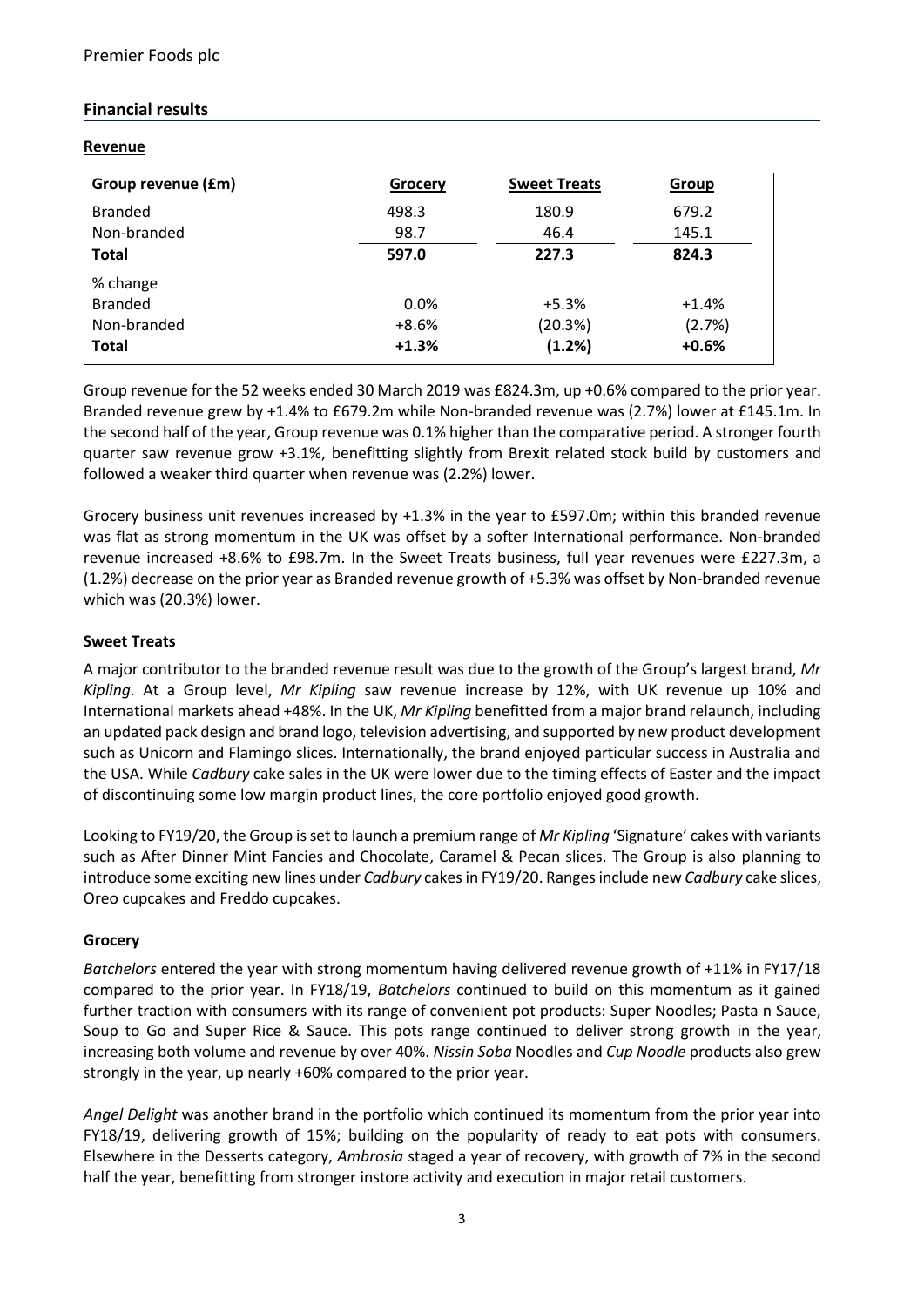*Sharwood's* also saw revenue increase in the year, with growth of over 7% and as with *Mr Kipling,* this good progress was replicated in both UK and International markets. Key to the success in the UK was excellent instore execution at major retailers during the second half of the year and especially for the Chinese New Year event in the fourth quarter of the year. *Sharwood's* plans for the coming year include the launch of *Sharwood's* Rice pots, Curry pastes and extension of premium cooking sauces in pouches. *Loyd Grossman* cooking sauces saw lower sales in the year as it cut back on low margin promotional activity.

During the Group's second financial quarter of the year, the UK experienced a prolonged period of hot weather, with average temperatures in July and August significantly higher than the equivalent months last year. Consequently, the majority of the Group's categories – some of which are biased to perform more strongly in colder weather - saw value declines in both July and August. *Bisto* gravy and *Ambrosia* custard were the branded products most affected by this temperature pattern during the second quarter.

The Group is committed to developing 'better for you' choices across its portfolio. This means providing a meaningful (typically 30%) reduction in sugar, salt, fat or calories; or no added sugar or salt; or a free from option such as gluten free. Alongside this, the Group is aiming to increase the proportion of its new product development which delivers 'better for you' options or which help consumers improve their diet. One of the Group's key targets in this area is to remove 1,000 Tonnes of sugar from its portfolio by the end of 2019.

In FY19/20, the Group plans to launch a fresh new brand 'Plantastic'. Under this exciting new brand, the Group will launch a cross category range of products using plant-based ingredients, targeting the growing trend of consumers looking for plant-based and vegan products. The products are planned for launch during the course of this financial year in the Desserts, Cake and Soup categories. In terms of the supply chain, these products will be sourced from a combination of in-house manufacturing and co manufacturer partners.

## **International**

The Group's International business did not enjoy the same universal success during the year as it had in the previous three years as revenue fell (12.5%). *Cadbury* cake sales were adversely affected in the year by elevated stock levels in Australian customers' supply chains; a situation which has now normalised. Retail sales of *Cadbury* cake in Australia, as measured by market share data, continue to show progress compared to the prior year, with sales up +8.9%. Including *Mr Kipling* cake, the Group's share of branded cake in Australia increased from 6.8% to 7.5% in the year.

Additionally, price increases implemented for UK wholesalers who export some of the Group's products also resulted in significantly lower sales.

*Sharwood's* and *Mr Kipling* saw good performances, with increased revenue outside the UK of +14% and 48% respectively. Much of this benefit was seen in Australia; *Sharwood's* enjoyed increased distribution in customers of the core product range and *Mr Kipling* continued to perform well, also growing market share.

Looking ahead to FY19/20, the International business has just entered two new markets with the launch of both *Mr Kipling* and *Cadbury* cakes in Jamaica and Trinidad & Tobago. The Group also plans to extend its distribution of *Mr Kipling* cake in the USA and Canada and both *Mr Kipling* and *Cadbury* cake in South Africa during FY19/20. Additionally, leveraging the strategic partnership with Nissin, a range of *Sharwood's* noodle pots are to be launched in Australia during the year.

## **Non-branded**

In Non-branded, revenue growth of +8.6% in the Grocery business was due to contract wins in Cooking sauces, stuffing and noodles and an improved performance at B2B subsidiary Knighton Foods. In Sweet Treats, revenue was (20.3%) lower. Following a very strong set of performances over recent years in Nonbranded cake, the Group exited some lower value Pies and Tarts contracts and saw some shelf space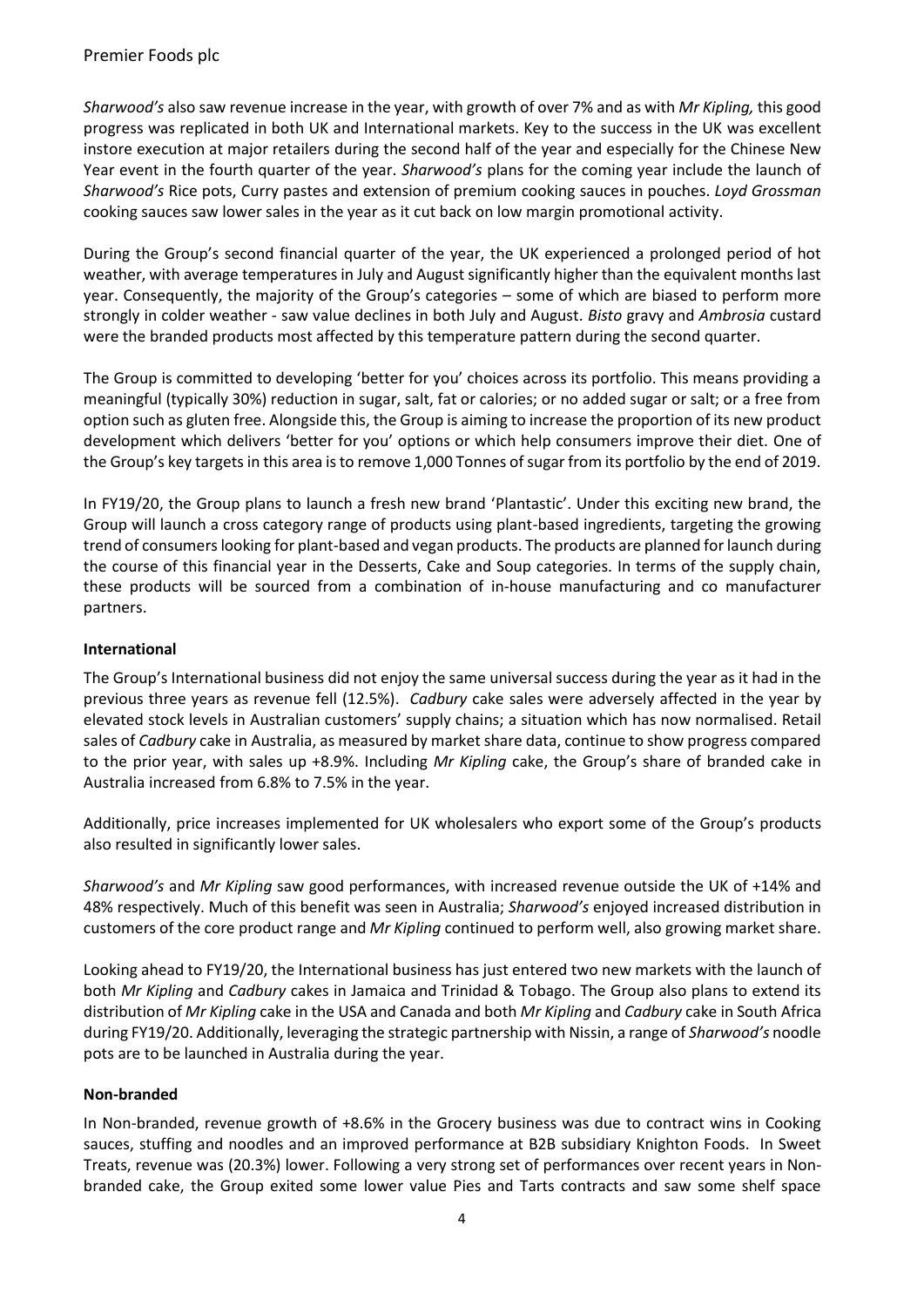## Premier Foods plc

conceded to branded products which resulted in lower revenues. Revenue was also heavily impacted by capacity constraints in the second and third quarters of the year during the final phase of the Group's logistics transformation programme.

In overall terms, the Group's Non-branded business is one which plays an important and supportive role and accordingly, there are some key principles the Group employs. These principles are: to deploy low levels of capital investment; support the recovery of manufacturing overheads and apply strict financial hurdles on new contracts.

| £m                                   | FY18/19 | FY17/18 | Change  |
|--------------------------------------|---------|---------|---------|
| Divisional contribution <sup>2</sup> |         |         |         |
| Grocery                              | 138.3   | 130.0   | $+6.3%$ |
| <b>Sweet Treats</b>                  | 23.6    | 25.8    | (8.4%)  |
| Total                                | 161.9   | 155.8   | $+3.9%$ |
| Group & corporate costs              | (33.4)  | (32.8)  | (1.8% ) |
| <b>Trading profit</b>                | 128.5   | 123.0   | $+4.5%$ |

## **Trading profit**

The Group reported Trading profit of £128.5m in the year, growth of £5.5m, up +4.5% compared to FY17/18. Divisional contribution increased by £6.1m to £161.9m. The Grocery business recorded Divisional contribution growth of £8.3m to £138.3m while Sweet Treats Divisional contribution was £2.2m lower than the prior year at £23.6m. Group & corporate costs were £0.6m higher than the prior year.

In the first half of the year, Grocery Divisional contribution benefitted from previous changes in the promotional strategy of *Ambrosia*. The business reduced the depth of promotional deals it offered which resulted in lower volumes and revenue in the period but growth in Divisional contribution. Additionally, Divisional contribution margins in the Grocery business grew 2.1 percentage points in the first half compared to the prior year. This is in line with margins two years ago, whereby margins in the prior year were impacted by a longer than expected process to recover input cost inflation seen across the Group's categories.

With recovery of this input cost inflation complete, the second half of the year saw the benefits of UK Branded revenue growth flow through to Divisional contribution, partly offset by increased warehousing and distribution costs.

Consumer marketing investment was slightly lower compared to the prior year, although the Group expects to significantly increase its investment in this area in FY19/20 with five of the Group's major brands to benefit from media advertising in the year.

The results of the International and Knighton business units are consolidated in the results of the Grocery business unit. Knighton delivered Divisional contribution improvement in the year and overall delivered strong progress with its turnaround programme.

In Sweet Treats, the revenue benefits following the successful *Mr Kipling* brand relaunch were offset at the Divisional contribution level by lower Non-branded sales volumes and challenges experienced with the Group's logistics transformation programme. The third and final phase of this programme, the transfer of Sweet Treats to a new third-party managed warehouse in Tamworth, completed at the end of the second quarter of the year but did not initially achieve the required performance. These issues adversely impacted both sales volume and efficiency in the second and third quarters, however these issues have now been resolved and customer service levels returned to normal levels in the fourth quarter of the year. Further work is now underway to optimise the cost base in this area.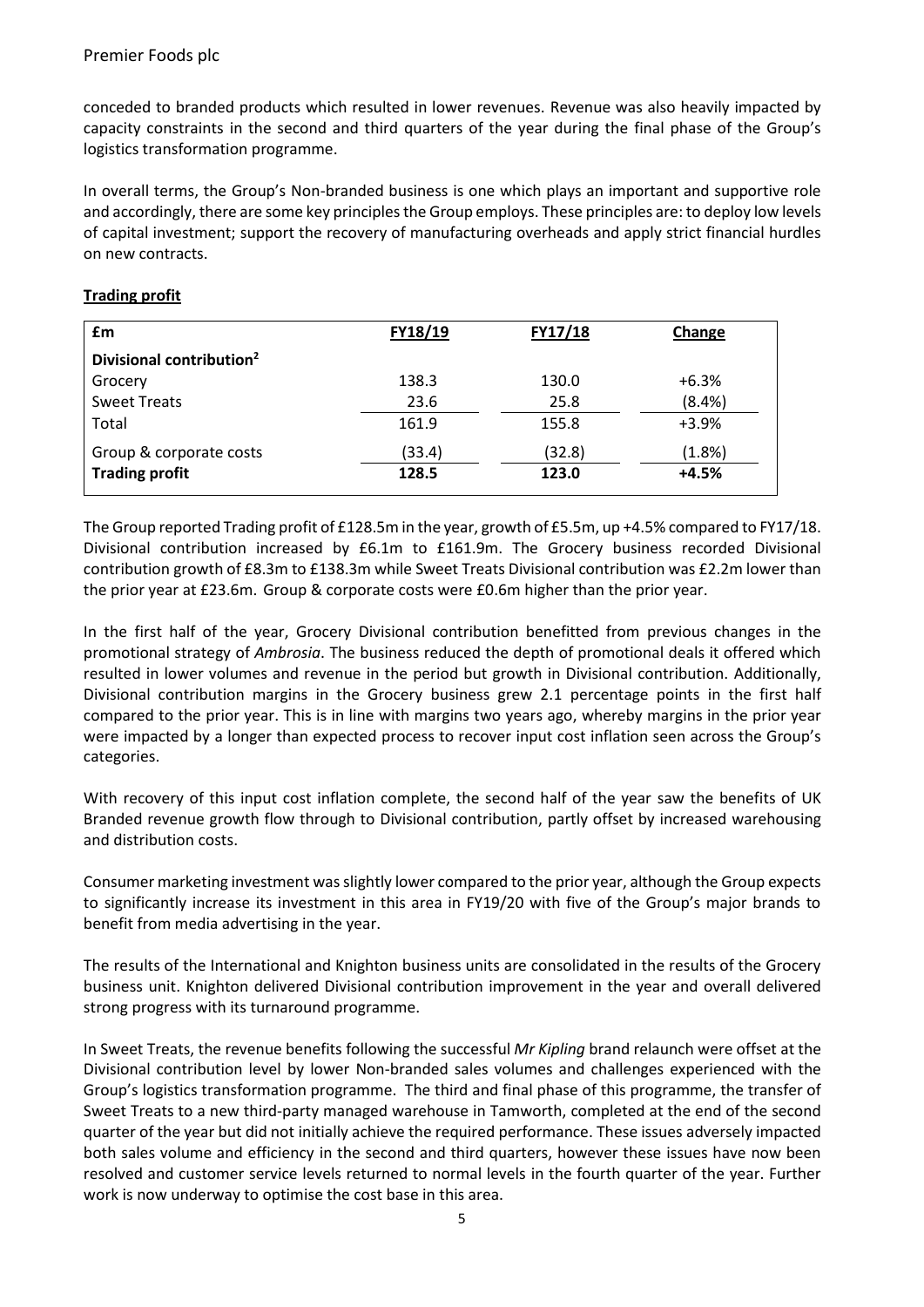## **Operating profit**

| £m                                                          | FY18/19 | FY17/18 | <b>Change</b> |
|-------------------------------------------------------------|---------|---------|---------------|
| Adjusted EBITDA <sup>3</sup>                                | 145.5   | 139.6   | 5.9           |
| Depreciation                                                | (17.0)  | (16.6)  | (0.4)         |
| <b>Trading profit</b>                                       | 128.5   | 123.0   | 5.5           |
| Amortisation of intangible assets                           | (34.4)  | (36.3)  | 1.9           |
| Fair value movements on foreign<br>exchange and derivatives | (1.3)   | 0.1     | (1.4)         |
| Net interest on pensions and<br>administrative expenses     | (1.3)   | (2.5)   | 1.2           |
| Non-trading items                                           |         |         |               |
| <b>GMP</b> equalisation                                     | (41.5)  |         | (41.5)        |
| Restructuring costs                                         | (16.8)  | (8.5)   | (8.3)         |
| Impairment of goodwill &<br>intangible assets               | (30.6)  | (6.5)   | (24.1)        |
| Other non-trading items                                     | 1.9     |         | 1.9           |
| <b>Operating profit</b>                                     | 4.5     | 69.3    | (64.8)        |
|                                                             |         |         |               |

The Group reports an Operating profit of £4.5m for FY18/19, compared to £69.3m in the prior year. The growth in Trading profit of £5.5m in the year, as outlined above, was offset by an impairment of goodwill and intangible assets of £30.6m and costs of £41.5m relating to the recognition of Guaranteed Minimum Payments (GMP) pensions charges.

Amortisation of intangibles was £1.9m lower than FY17/18 due to certain SAP software modules becoming fully amortised in the year. Fair valuation of foreign exchange and derivatives was a charge of £1.3m in the year.

The Group recognised £41.5m of estimated costs in the year associated with the equalisation of GMP for pension benefits accrued between 1990 and 1997. This follows a judgment case of Lloyds Banking Group on 26 October 2018 which referred to the equal treatment of men and women who contracted out of the State Earnings Related Pension Scheme between these dates. It should be noted that the final cost will differ to the estimated cost when the actual method of equalisation is agreed between the scheme Trustees in due course. Any future and final adjustment to the cost recognised in FY18/19 will be reflected in the Consolidated statement of Comprehensive Income. All UK companies who operated defined benefit pension schemes during these dates will be affected by this ruling. Of this £41.5m non-cash charge, approximately two thirds relates to the RHM pension schemes and the balance relates to the Premier Foods pension schemes.

Restructuring costs were £16.8m in the year; an £8.3m increase on the prior year and included c.£14m associated with the consolidation of the Group's logistics operations to one central location in the year due to higher than anticipated implementation costs. This programme has now completed and the Group does not expect to incur any further restructuring costs associated with this programme. Advisory fees associated with strategic reviews and corporate activity were also included in restructuring costs in the year. Other non-trading items of £1.9m refer to a past service pension credit of £3.9m due to inflation increases no longer required in a smaller Irish pension scheme, partly offset by costs related to the departure of previous CEO Gavin Darby.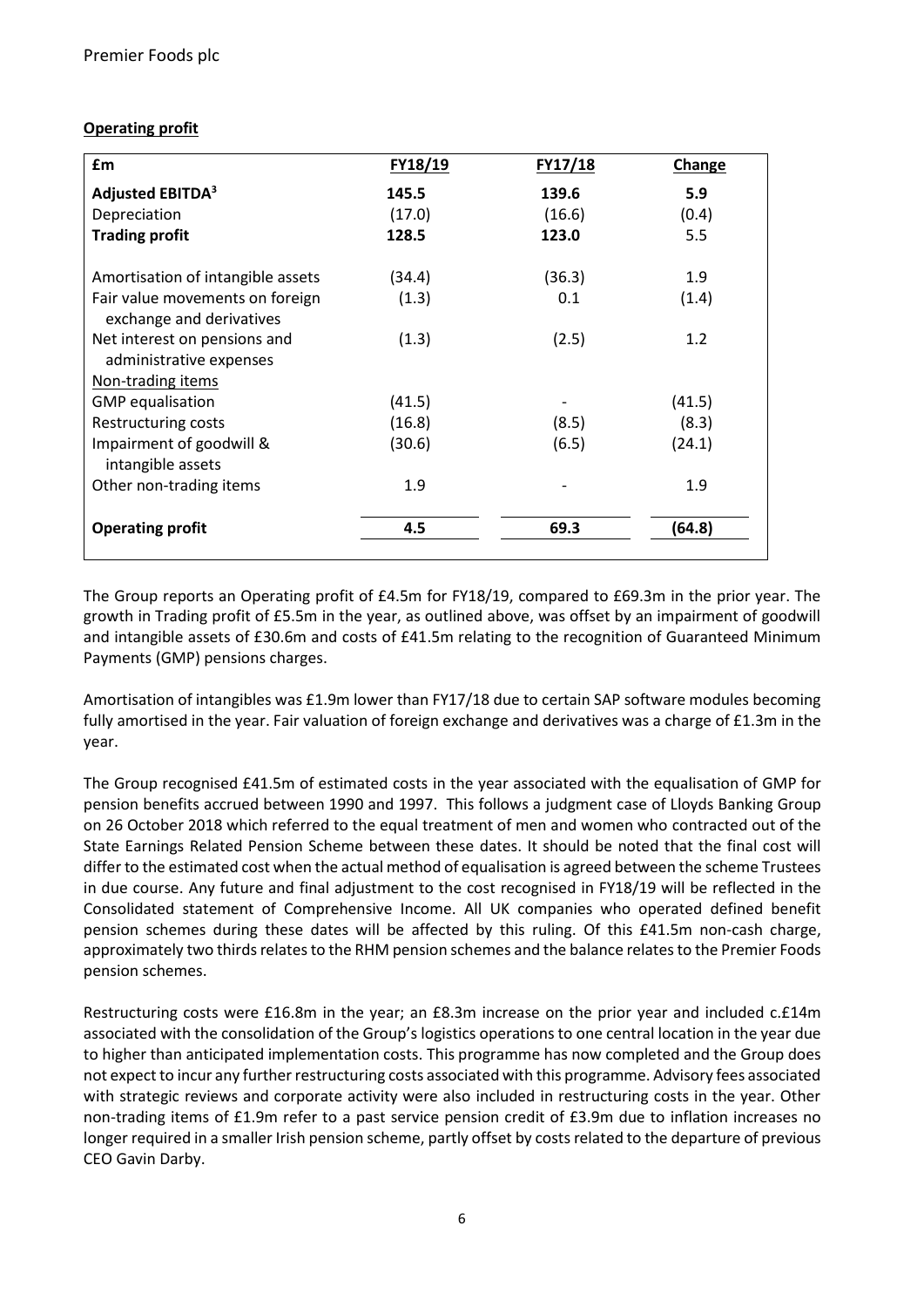Net interest on pensions and administrative expenses was a charge of £1.3m. Expenses for operating the Group's pension schemes were £10.3m in the year, offset by a net interest credit of £9.0m due to an opening surplus of the Group's combined pension schemes.

An impairment charge of £30.6m was recognised in the year and related to impairment of *Sharwood's* and *Saxa* brand intangible assets to ensure the carrying value of the brand on the balance sheet reflects the Group's latest view on brand valuation. The prior year charge of £6.5m was due to write-off of Knighton Foods goodwill and *Lyons'* cakes intangible brand asset. Following the impairment of *Sharwood's*, amortisation of intangibles is expected to be lower in FY19/20 at approximately £30m.

| £m                                                             | FY18/19 | FY17/18 | Change |
|----------------------------------------------------------------|---------|---------|--------|
| Senior secured notes interest                                  | 31.7    | 32.2    | 0.5    |
| Bank debt interest                                             | 5.1     | 7.2     | 2.1    |
|                                                                | 36.8    | 39.4    | 2.6    |
| Amortisation of debt issuance costs                            | 3.7     | 5.0     | 1.3    |
| Net regular interest <sup>5</sup>                              | 40.5    | 44.4    | 3.9    |
| Fair value movements on interest<br>rate financial instruments |         | (0.4)   | (0.4)  |
| Write-off of financing costs & early<br>redemption fees        | 11.3    | 4.0     | (7.3)  |
| Discount unwind                                                | 3.0     | (0.4)   | (3.4)  |
| Other finance income                                           | (7.6)   |         | 7.6    |
| Other interest cost                                            |         | 0.8     | 0.8    |
| Net finance cost                                               | 47.2    | 48.4    | 1.2    |

## **Finance costs**

Net finance cost was £47.2m for the year; a decrease of £1.2m on FY17/18. Net regular interest in the year was £40.5m, a decrease of £3.9m compared to the prior year. Consistent with recent years, the largest component of finance costs in the year was interest due to holders of the Group's senior secured notes, which was £31.7m. The interest on the senior secured notes was £0.5m lower compared to the prior year following the re-financing of the June 2021 £325m fixed rate notes at a coupon of 6.5% to the October 2023 £300m fixed rate notes to the slightly lower coupon of 6.25%. Bank debt interest of £5.1m was £2.1m lower in the year due to lower levels of average debt and a lower margin on the revolving credit facility following the refinancing completed in May 2018. Amortisation of debt issuance costs was £3.7m, £1.3m lower than the prior year due to lower transaction costs associated with the issue of the £300m 6.25% Fixed rate notes compared with the retired £325m 6.5% Fixed rate notes.

Write-off of financing costs and early redemption fees of £11.3m include a £5.7m fee related to the writeoff of transaction costs associated with the senior secured fixed rate notes due March 2021, which were repaid during the year, and a £5.6m redemption fee associated with the early call of the March 2021 bond. In the prior year, a £0.4m discount unwind credit relating to long term property provisions held by the Group due to an increase in gilt yields was reflected in reported Net finance cost. In FY18/19, a discount unwind charge of £3.0m was included in the Net finance cost of £47.2m.

Other interest income of £7.6m in the year relates to monies received from the Group's associate Hovis Holdings Limited ("Hovis") and reflects the reversal of a previous impairment.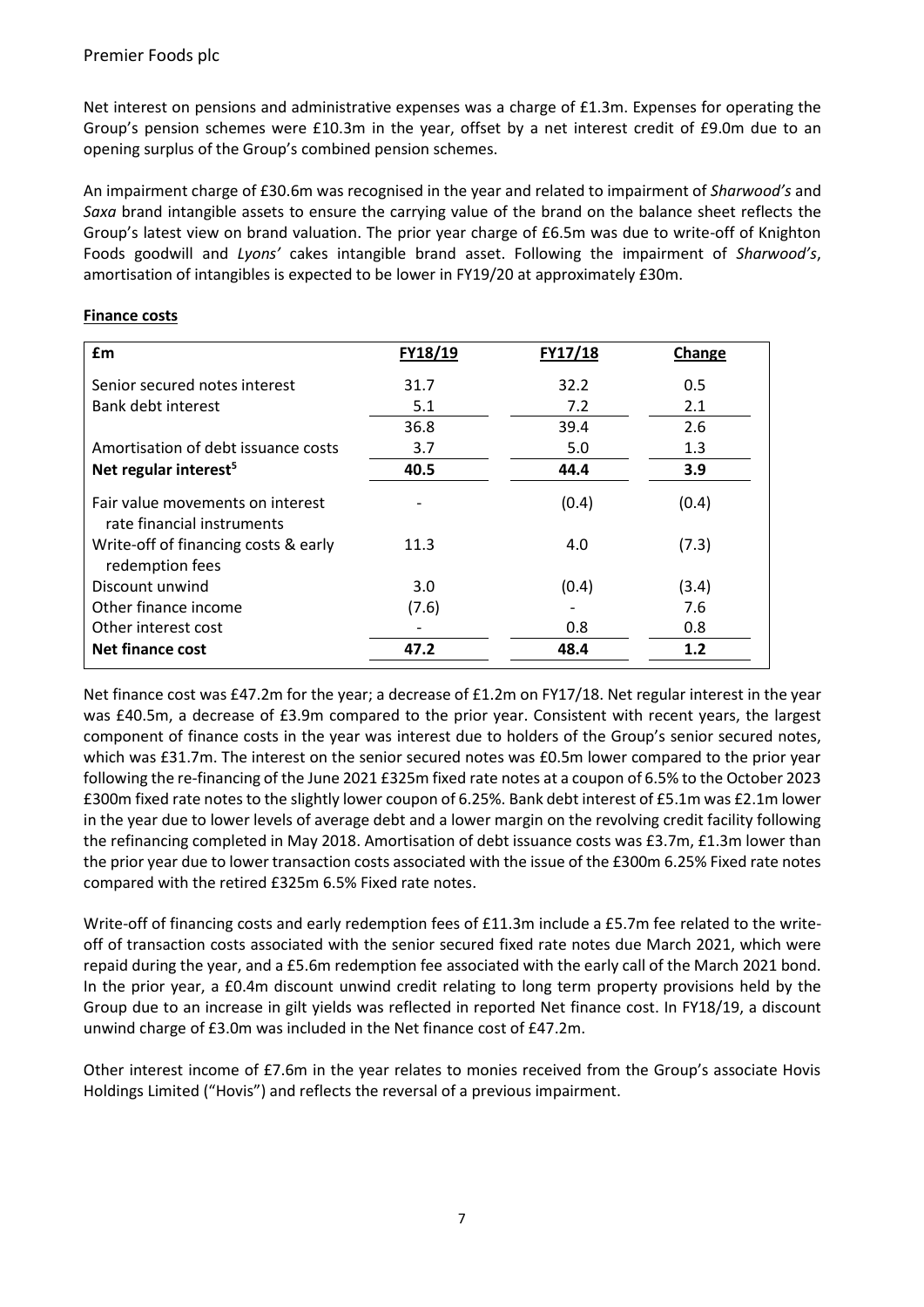## Premier Foods plc

| £m                                           | FY18/19                  | FY17/18 | Change |
|----------------------------------------------|--------------------------|---------|--------|
| <b>Overseas current tax</b>                  |                          |         |        |
| - Current year                               | 1.1                      | 0.8     | 0.3    |
| <b>Deferred tax</b>                          |                          |         |        |
| - Current period                             | 6.1                      | (4.1)   | 10.2   |
| - Prior periods                              | 1.7                      | (8.1)   | 9.8    |
| - Adjustment to restate opening deferred tax | $\overline{\phantom{a}}$ | (2.3)   | 2.3    |
| at 17.0%                                     |                          |         |        |
| Income tax credit/(charge)                   | 8.9                      | (13.7)  | 22.6   |

## **Taxation**

A tax credit of £8.9m in the year compared to a £13.7m charge in the prior year. This included a deferred tax credit in the current year of £6.1m largely reflecting the loss before tax reported of £42.7m and a credit of £1.7m relating to the adjustment of prior period losses and capital allowances. A current year tax credit of £1.1m was in respect of overseas tax.

A deferred tax liability at 30 March 2019 of £13.5m compared to a liability of £12.1m at 31 March 2018. This movement is primarily due to a slightly higher pensions surplus reported at 30 March 2019 compared to 31 March 2018 reflecting the allowability for tax on pensions contribution payments. Recognised and unrecognised deferred tax assets relating to brought forward losses were approximately £44m at 30 March 2019 and equate to around £250m of future taxable profits.

The corporation tax rate and deferred tax rate applied in calculations are 19.0% and 17.0% respectively.

#### **Earnings per share**

| Earnings per share (£m)                 | FY18/19 | FY17/18 | Change |
|-----------------------------------------|---------|---------|--------|
| Operating profit                        | 4.5     | 69.3    | (64.8) |
| Net finance cost                        | (47.2)  | (48.4)  | 1.2    |
| Loss before taxation                    | (42.7)  | 20.9    | (63.6) |
| <b>Taxation</b>                         | 8.9     | (13.7)  | 22.6   |
| (Loss)/Profit after taxation            | (33.8)  | 7.2     | (41.0) |
| Average shares in issue                 | 841.5   | 836.8   | (4.7)  |
| Basic (loss)/earnings per share (pence) | (4.0)   | 0.9     | (4.9)  |

The Group reported a loss before tax of  $E(42.7)$ m in the year, compared to a profit before tax of £20.9m in FY17/18. A loss after tax was £(33.8)m, compared to a £7.2m profit in the prior year.

| Adjusted earnings per share (£m)       | FY18/19 | FY17/18 | Change   |
|----------------------------------------|---------|---------|----------|
| Trading profit                         | 128.5   | 123.0   | $+4.5%$  |
| Less: Net regular interest             | (40.5)  | (44.4)  | $+8.9%$  |
| Adjusted profit before tax             | 88.0    | 78.6    | $+12.1%$ |
| Less: Notional tax (19%)               | (16.7)  | (14.9)  | (12.1%)  |
| Adjusted profit after tax <sup>6</sup> | 71.3    | 63.7    | $+12.1%$ |
| Average shares in issue (millions)     | 841.5   | 836.8   | $+0.6%$  |
| Adjusted earnings per share (pence)    | 8.5     | 7.6     | $+11.5%$ |

Adjusted profit before tax was £88.0m in the year, an increase of £9.4m compared to the prior year due to growth both in Trading profit and lower interest costs as described above. Adjusted profit after tax increased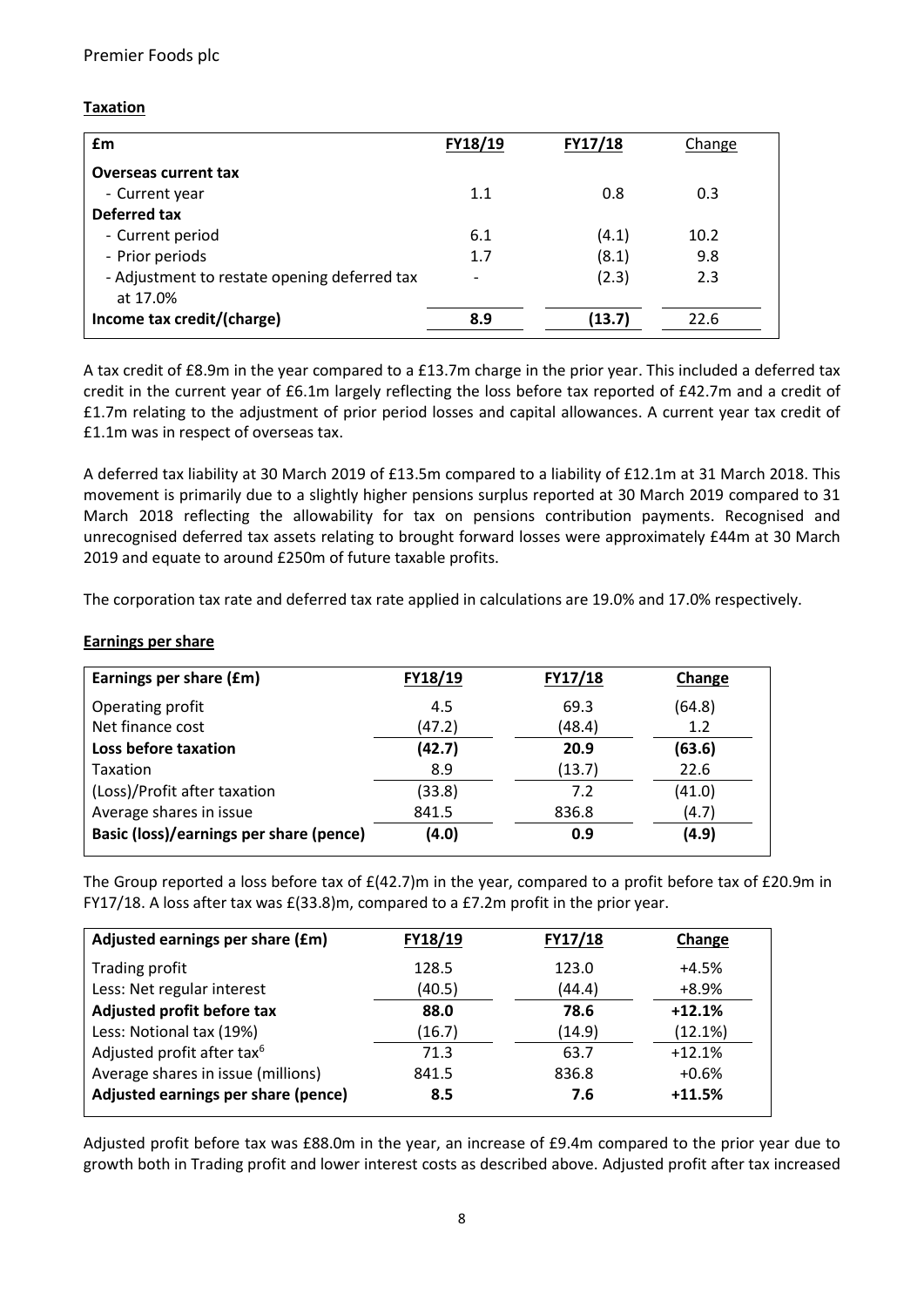£7.6m to £71.3m in the year after deducting a notional 19.0% tax charge of £16.7m. Based on average shares in issue of 841.5 million shares, adjusted earnings per share in the year was 8.5p, growth in the year of +11.5%.

## **Free cash flow**

| £m                                                 | FY18/19 | FY17/18 |
|----------------------------------------------------|---------|---------|
| Trading profit                                     | 128.5   | 123.0   |
| Depreciation                                       | 17.0    | 16.6    |
| Other non-cash items                               | 2.4     | 2.8     |
| Interest                                           | (30.1)  | (38.0)  |
| Taxation                                           |         | 1.0     |
| Pension contributions                              | (41.9)  | (39.8)  |
| Capital expenditure                                | (17.7)  | (19.2)  |
| Working capital & other                            | (7.7)   | (0.6)   |
| Restructuring costs                                | (18.1)  | (12.5)  |
| Proceeds from share issue                          | 1.4     | 1.2     |
| Sale of property, plant & equipment                |         | 1.3     |
| Hovis repayment of loan note                       | 7.6     |         |
| <b>Financing fees</b>                              | (12.2)  | (7.0)   |
| Free cash flow <sup>10</sup>                       | 29.2    | 28.8    |
| <b>Statutory cash flow statement</b>               |         |         |
| Cash generated from operating activities           | 57.7    | 52.4    |
| Cash used in investing activities                  | (17.7)  | (17.9)  |
| Cash (used in)/generated from financing activities | (35.8)  | 7.2     |
| Net increase in cash & cash equivalents            | 4.2     | 41.7    |

The Group reported an inflow of Free cash in the period of £29.2m. Trading profit of £128.5m was £5.5m ahead of the prior year for the reasons outlined above, while depreciation of £17.0m was slightly higher than FY17/18. Other non-cash items of £2.4m was predominantly due to share based payments.

Net interest paid was £7.9m lower in the year at £30.1m reflecting the timing of interest payable on the £300m fixed rate notes due October 2023 which were issued in the first half of the year. This is a one-off benefit to cash interest paid; in FY19/20 cash interest is expected to be in the range of £35-39 million. No taxation was paid in the period due to the availability of brought forward losses and capital allowances, however a payment of £1.0m was received in the prior period from Irish tax authorities in respect of tax paid in prior years.

Pension contributions in the year were £41.9m, in line with expectations, and £2.1m higher than the prior year. Pension deficit contributions payments made to the Premier Foods pension schemes of £34.9m were the largest component of cash paid in the year; the balance being expenses connected to administering both the RHM and Premier Foods schemes and government levies. Pension deficit contribution payments in FY19/20 are expected to be £37m and administration and government levy costs approximately £6-8m.

Capital expenditure was £17.7m in the year, £1.5m lower than the prior year. In FY19/20, the Group expects to increase its capital expenditure to c.£25m to fund investment in both growth projects supporting the Group's innovation strategy and cost release projects to deliver efficiency savings. For example, the Group is investing in one of its lines at its Stoke cake manufacturing site which will provide enhanced and varied product innovation capabilities.

Working capital investment was £7.7m in the year compared to £0.6m in FY17/18. Part of this movement reflected higher stock levels in anticipation of the original planned date to leave the European Union to protect the Company against the risk of delays at ports.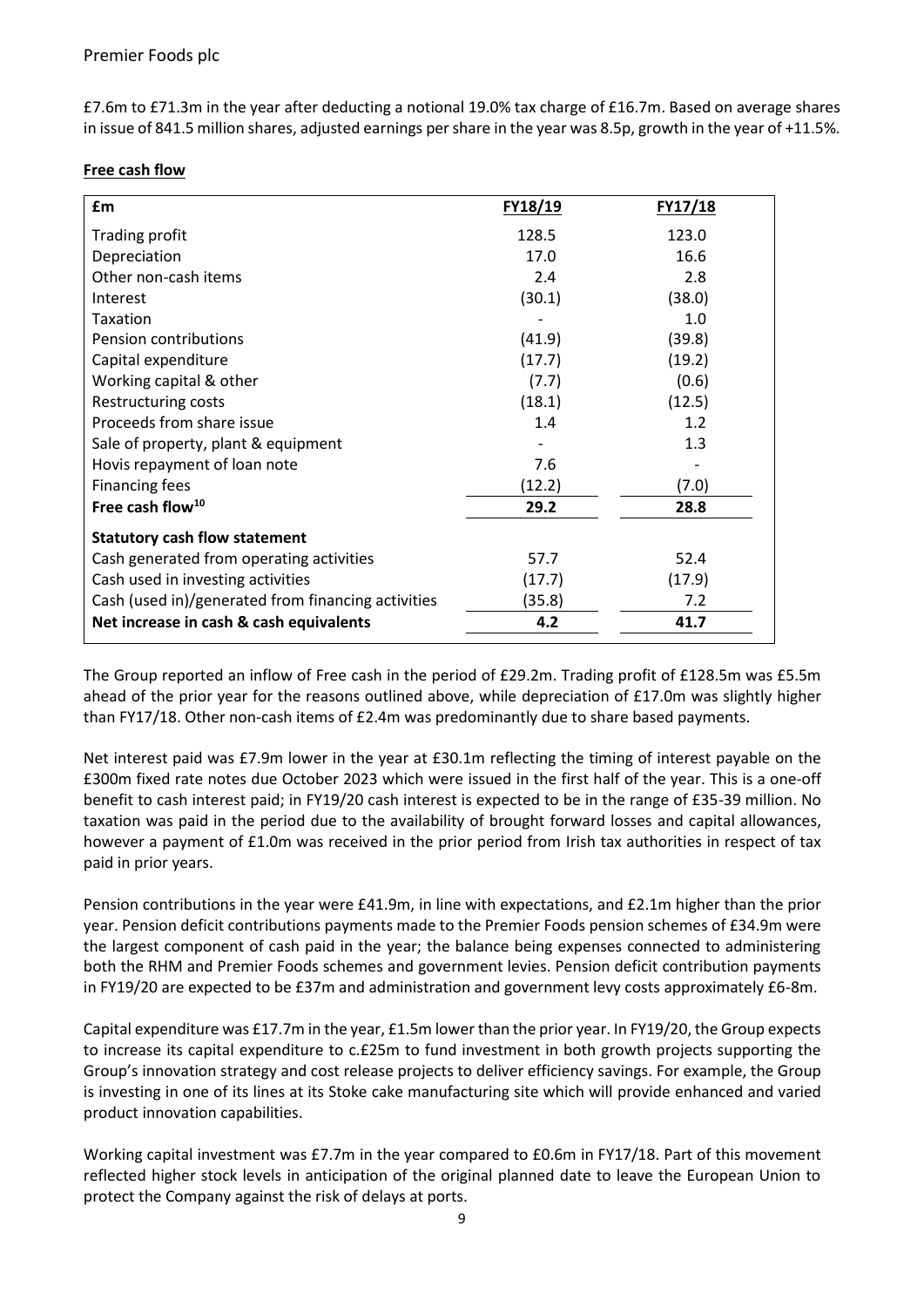Restructuring costs were £18.1m compared to £12.5m in the comparative period. These were predominantly associated with implementation costs of the Group's logistics transformation programme and also advisory costs connected with the potential disposal of the *Ambrosia* brand which has since concluded.

Financing fees of £12.2m relate to costs associated with the extension of the Group's revolving credit facility and the issue of new £300m Senior secured fixed rate notes early in the financial year. This comprised £5.6m due to the early redemption of previously issued fixed rate notes due March 2021 and £6.6m of other fees associated with the issue of the new fixed rate notes and extension of the Group's revolving credit facility.

The Group received a partial repayment of its loan note and associated interest from Hovis of £7.6m in the year. There is the possibility of the Group receiving a second tranche during FY19/20.

On a statutory basis, cash generated from operations was £80.2m compared to £89.4m in FY17/18. Cash generated from operating activities was £57.7m in the year after deducting net interest paid of £22.5m, which includes the partial repayment of the loan note from Hovis as described above. Cash used in investing activities was £17.7m in FY18/19 compared to £17.9m in the prior year. Cash used in financing activities was £35.8m in the year versus £7.2m cash generated in FY17/18. This was due to the repayment of the £325m fixed rate notes due March 2021, partly offset by proceeds received from the issue of £300m floating rate notes due October 2023 and the payment of financing fees as described above.

At 30 March 2019, the Group held cash and bank deposits of £27.8m compared to £23.6m at 31 March 2018 and the Group's revolving credit facility was undrawn.

## **Net debt and sources of finance**

|                                 | £m     |
|---------------------------------|--------|
| Net debt at 31 March 2018       | 496.4  |
| Free cash inflow in period      | (29.2) |
| Movement in debt issuance costs | 2.7    |
| Net debt at 30 March 2019       | 469.9  |
| <b>Adjusted EBITDA</b>          | 145.5  |
| Net debt / EBITDA               | 3.23x  |

Net debt at 30 March 2019 was £469.9m; a £26.5m reduction compared to the prior year. The Group has now successively reduced its Net debt every year since 2008 and its Net debt to EBITDA ratio of 3.23x is the lowest for many years. The movement in debt issuance costs in the year was £2.7m.

During the year, the Group extended the term of its revolving credit facility with its lending syndicate from December 2020 to December 2022, subject to a future refinancing of the Group's £210m Floating rate notes. The total facility was reduced from £217.0m to £176.6m in June 2018 and was undrawn at 30 March 2019.

The Group also completed the issuance of new five year £300m Senior Secured fixed rate notes due October 2023, at a coupon of 6.25% during the year. These new notes replaced the Group's £325m Senior Secured fixed rate notes, previously due to mature March 2021, and which attracted an interest coupon of 6.5%. **Pensions**

The IAS 19 pension schemes valuation reported a surplus for the combined RHM and Premier Foods' pension schemes at 30 March 2019 of £373.1m, £56.1m higher than 31 March 2018 and equivalent to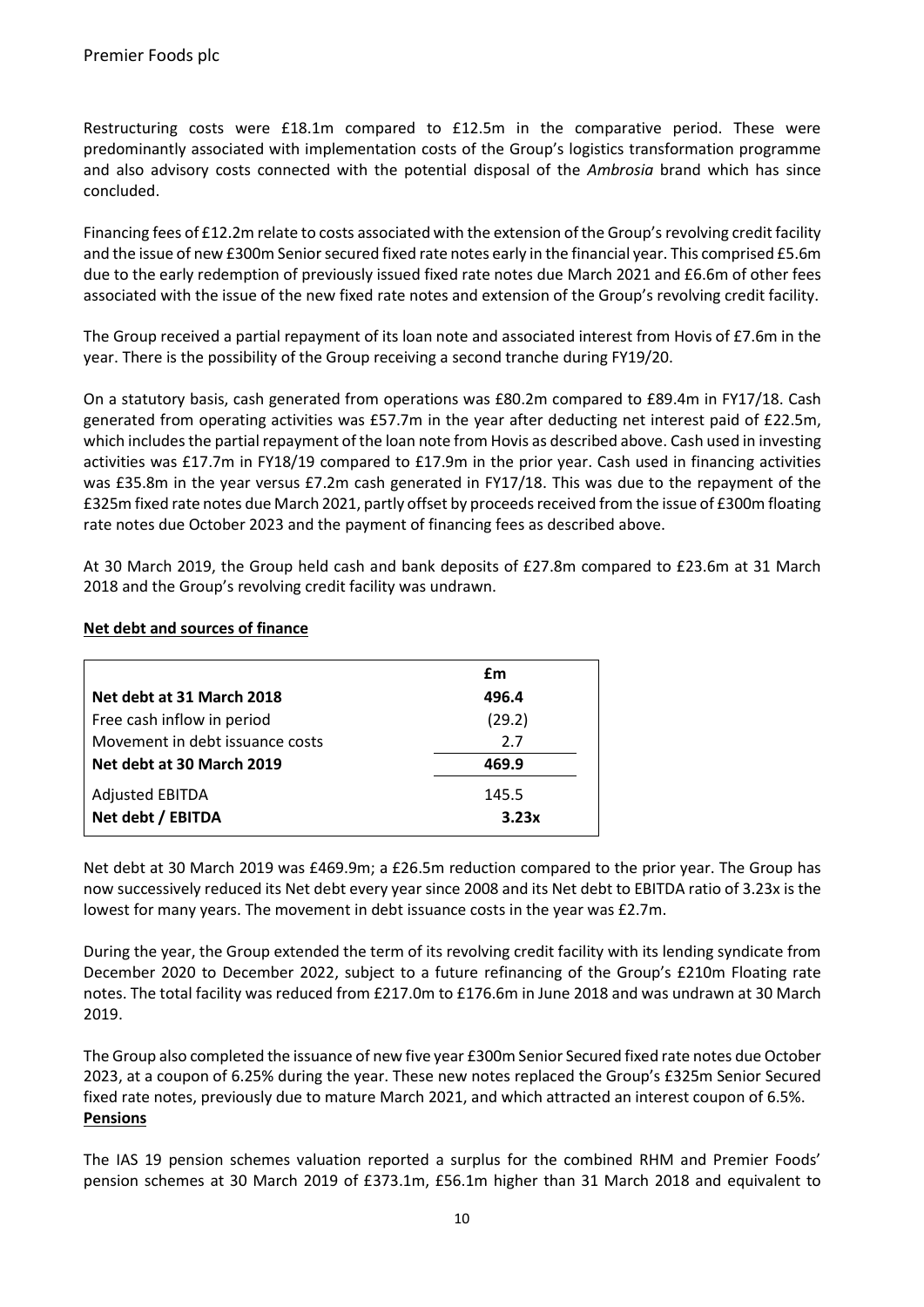## Premier Foods plc

£309.7m net of a deferred tax charge of 17.0%. A deferred tax rate of 17.0% is deducted from the IAS19 retirement benefit valuation of the Group's schemes to reflect the fact that pension deficit contributions made to the Group's pension schemes are allowable for tax. An increase in the RHM surplus of £83.8m to £837.8m was partly offset by an increase in the deficit of the Premier Foods' schemes deficit of £27.7m to £464.7m.

| <b>IAS 19 Accounting</b>       | 30 March 2019 |                  |           |            | 31 March 2018    |           |
|--------------------------------|---------------|------------------|-----------|------------|------------------|-----------|
| <b>Valuation (£m)</b>          | <b>RHM</b>    | Premier<br>Foods | Combined  | <b>RHM</b> | Premier<br>Foods | Combined  |
| Assets                         | 4,333.6       | 707.1            | 5,040.7   | 4,184.5    | 679.1            | 4,863.6   |
| Liabilities                    | (3, 495.8)    | (1, 171.8)       | (4,667.6) | (3,430.5)  | (1, 116.1)       | (4,546.6) |
| Surplus/(Deficit)              | 837.8         | (464.7)          | 373.1     | 754.0      | (437.0)          | 317.0     |
| Net of deferred tax<br>(17.0%) | 695.4         | (385.7)          | 309.7     | 625.8      | (362.7)          | 263.1     |

Assets in the combined schemes increased by £177.1m to £5,040.7m in the period. RHM scheme assets increased by £149.1m to £4,333.6m while the Premier Foods' schemes assets increased by £28.0m to £707.1m. The most significant movement by asset class is that of Government bonds which increased by £444.0m in the year, predominantly in the RHM scheme.

Liabilities in the combined schemes increased by £121.0m in the year to £4,667.6m. The value of liabilities associated with the RHM scheme were £3,495.8m, an increase of £65.3m while liabilities in the Premier Foods schemes were £55.7m higher at £1,171.8m. The increase in the value of liabilities in both schemes is due to a lower discount rate assumption of 2.45% (31 March 2018: 2.70%) and an increase in the RPI inflation rate assumption; from 3.15% to 3.25%.

The Group's Pension Trustees have just commenced the Triennial actuarial valuation process of the Group's pension schemes as at 31 March 2019 (RHM schemes) and 5 April 2019 (Premier Foods main scheme). This exercise typically takes a number of months to conclude; the output of which will be provided in due course.

| <b>Combined pensions schemes (£m)</b> | 30 March 2019 | 31 March 2018 |
|---------------------------------------|---------------|---------------|
| <b>Assets</b>                         |               |               |
| Equities                              | 179.5         | 296.5         |
| Government bonds                      | 1,490.4       | 1,046.4       |
| Corporate bonds                       | 26.9          | 20.7          |
| Property                              | 436.5         | 391.0         |
| Absolute return products              | 1,141.2       | 1,323.3       |
| Cash                                  | 38.1          | 32.4          |
| Infrastructure funds                  | 256.1         | 254.6         |
| Swaps                                 | 556.4         | 715.3         |
| Private equity                        | 446.1         | 344.0         |
| Other                                 | 469.5         | 439.4         |
| <b>Total Assets</b>                   | 5,040.7       | 4,863.6       |
| <b>Liabilities</b>                    |               |               |
| Discount rate                         | 2.45%         | 2.70%         |
| Inflation rate (RPI/CPI)              | 3.25%/2.15%   | 3.15%/2.05%   |

The net present value of future deficit payments, to the end of the respective recovery periods remains at c.£300-320m.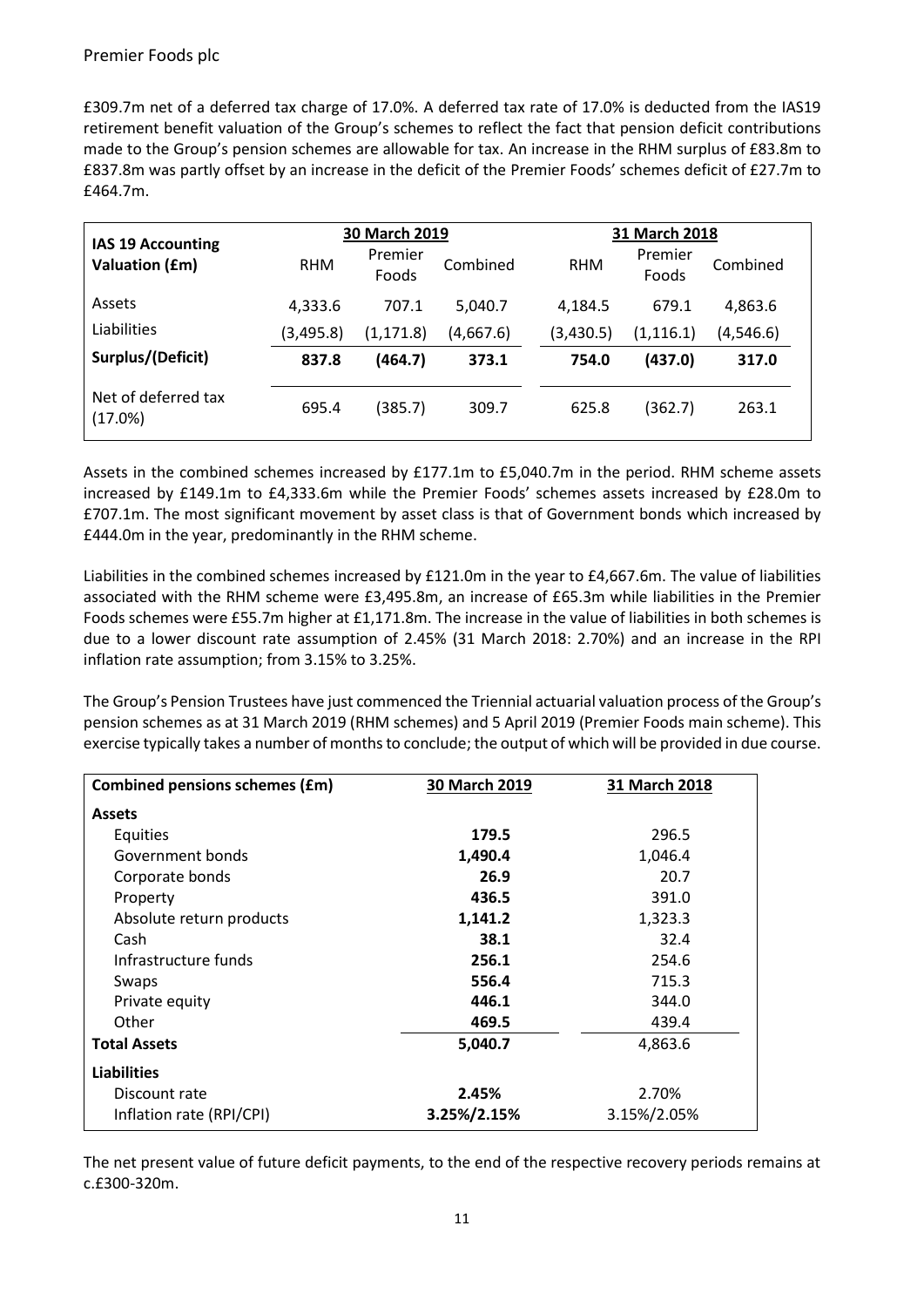#### **IFRS 16 – Leases**

A new accounting standard, IFRS 16 – Leases, came into effect for accounting periods commencing on or after 1 January 2019, replacing the previous standard, IAS 17. Accordingly, the first accounting period that the Group will adopt IFRS 16 will be for the 52 weeks ending 28 March 2020, including Interim results for the 26 weeks ending 28 September 2019.

Under IFRS 16, the key test for a lease is to assess the recognition of right of use of an identified asset. Typically, this will result in the majority of the Group's operating leases now to be held on the Balance Sheet, whereas under IAS 17 that was not universally the case. Provisions for long term non-operational lease will now be shown as lease liabilities.

It is important to note that while there is no economic or cash impact to the Group as a result of this accounting standard change, certain disclosures such as Net debt will be impacted. The Group has elected to transition to IFRS 16 using the Modified Retrospective Approach, and as such, comparatives will not be re-stated at 28 March 2020. However, to assist in understanding the impact of IFRS 16 on the Group's summary results for FY18/19, Net debt would have been approximately £20m higher than that reported and outlined above. It should be noted that in future years, there may be a degree of volatility in the value of assets and liabilities recognised with respect to leases, reflecting the timing of lease renewals and any fluctuations to discount rates.

#### **Outlook**

The Group's strategy is to improve operating performance through driving profitable revenue growth and delivering cost efficiencies to generate cash. The Group has delivered consistent progress over the last two years, both in increasing its Adjusted earnings and reducing Net debt. The Board recognises there remains much work still to do, and the outcome of its strategic review will be outlined in due course.

In the coming year, the Group plans to increase both capital investment and consumer marketing, with up to five of its largest brands expected to benefit from media advertising over the next twelve months. The Group is now demonstrating more consistent delivery of its innovation strategy and is becoming ever more resilient. The International business is expected to return to double-digit revenue growth in FY19/20. The Group continues to focus on reducing Net debt and expects to deliver a similar level of debt paydown in FY19/20 as it did in FY18/19. While the first half of this year is expected to start slowly, reflecting the timing of consumer marketing investment, the Group anticipatesthat with its encouraging new product innovation programme and strong customer relationships, it will make further progress in the year.

Alastair Murray Acting Chief Executive Officer and Chief Financial Officer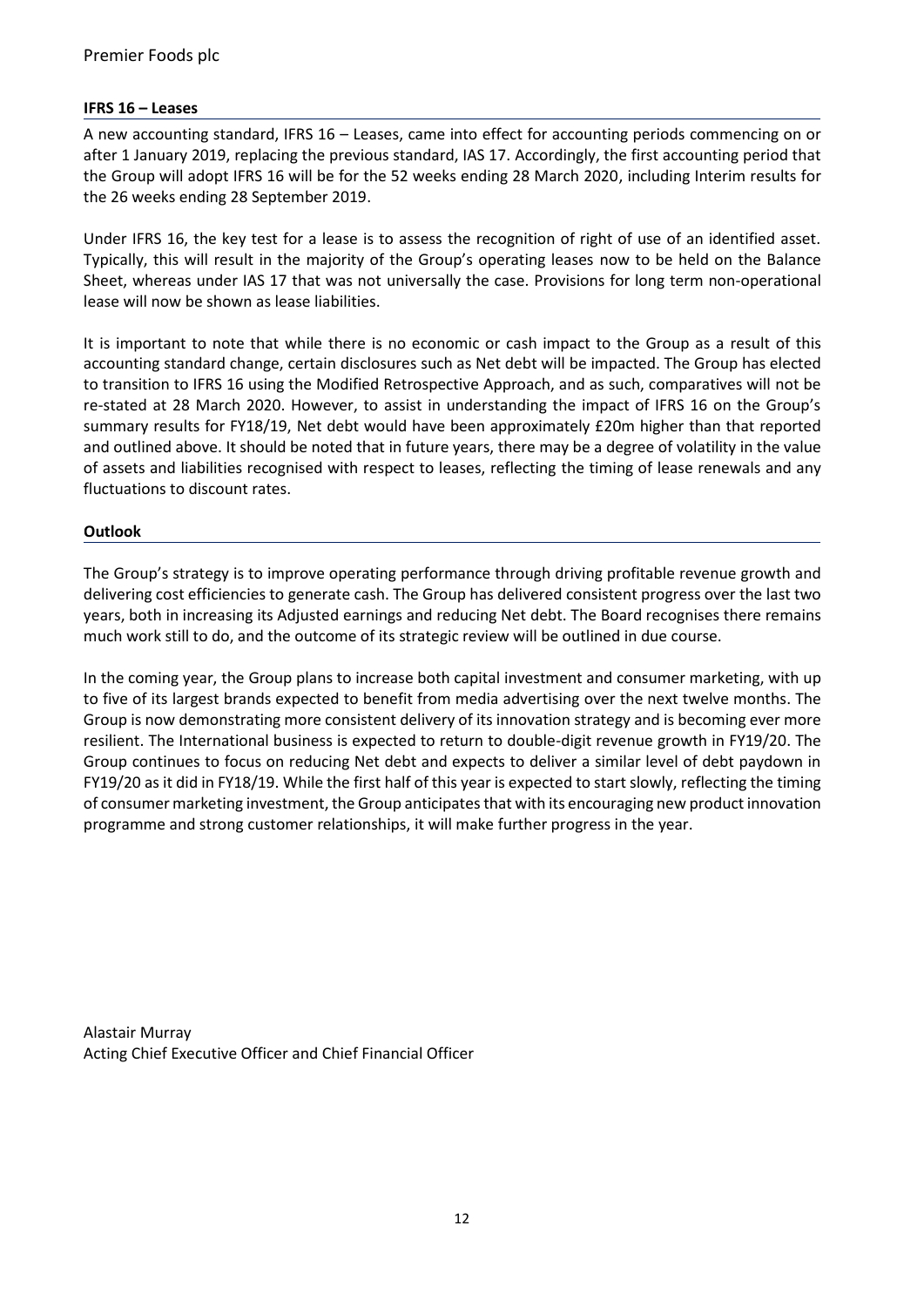#### **Appendices**

The Company's Preliminary results are presented for the 52 weeks ended 30 March 2019 and the comparative period, 52 weeks ended 31 March 2018. All references to the 'quarter', unless otherwise stated, are for the 13 weeks ended 30 March 2019 and the comparative period, 13 weeks ended 31 March 2018.

#### **Quarter 4 Sales**

| Q4 Sales (£m)  | Grocery | <b>Sweet Treats</b> | Group   |
|----------------|---------|---------------------|---------|
| <b>Branded</b> | 135.0   | 45.5                | 180.5   |
| Non-branded    | 25.5    | 4.7                 | 30.2    |
| <b>Total</b>   | 160.5   | 50.2                | 210.7   |
| % change       |         |                     |         |
| <b>Branded</b> | $+4.2%$ | $+4.2%$             | $+4.2%$ |
| Non-branded    | $+6.4%$ | (35.2%)             | (3.3%)  |
| <b>Total</b>   | $+4.6%$ | (1.4%)              | $+3.1%$ |

#### **Notes and definitions of non-GAAP measures**

The Company uses a number of non-GAAP measures to measure and assess the financial performance of the business. The Directors believe that these non-GAAP measures assist in providing additional useful information on the underlying trends, performance and position of the Group. These non-GAAP measures are used by the Group for reporting and planning purposes and it considers them to be helpful indicators for investors to assist them in assessing the strategic progress of the Group.

- 1. Trading profit is defined as profit/(loss) before tax before net finance costs, amortisation of intangible assets, non-trading items, fair value movements on foreign exchange and other derivative contracts, and net interest on pensions and administration expenses.
- 2. Divisional contribution refers to Gross Profit less selling, distribution and marketing expenses directly attributable to the relevant business unit.
- 3. Adjusted EBITDA is Trading profit as defined in (1) above excluding depreciation.
- 4. Adjusted profit before tax is Trading profit as defined in (1) above less net regular interest.
- 5. Net regular interest is defined as net finance cost after excluding write-off of financing costs, other finance income, early redemption fee, fair value movements on interest rate financial instruments and other interest payable.
- 6. Adjusted profit after tax is Adjusted profit before tax as defined in (4) above less a notional tax charge of 19.0% (2017/18: 19.0%).
- 7. Adjusted earnings per share is Adjusted profit after tax as defined in (6) above divided by the weighted average of the number of shares of 841.5 million (52 weeks ended 31 March 2018: 836.8 million).
- 8. International sales remove the impact of foreign currency fluctuations and adjusts prior year sales to ensure comparability in geographic market destinations. The constant currency calculation is made by adjusting the current year's sales to the same exchange rate as the prior year.
- 9. Net debt is defined as total borrowings, less cash and cash equivalents and less capitalised debt issuance costs.
- 10. Free cash flow is defined as the change in Net debt as defined in (9) above before the movement in debt issuance costs.

#### **Additional notes:**

- The Directors believe that users of the financial statements are most interested in underlying trading performance and cash generation of the Group. As such intangible asset amortisation and impairment are excluded from Trading profit because they are non-cash items.
- GMP equalisation charge has been excluded from Trading profit because it is a one-off material item not related to underlying trading performance of the Group.
- Restructuring costs have been excluded from Trading profit because they are incremental costs incurred as part of specific initiatives that may distort a user's view of underlying trading performance.
- Net regular interest is used to present the interest charge related to the Group's ongoing financial indebtedness, and therefore excludes non-cash items and other credits/charges which are included in the Group's net finance cost.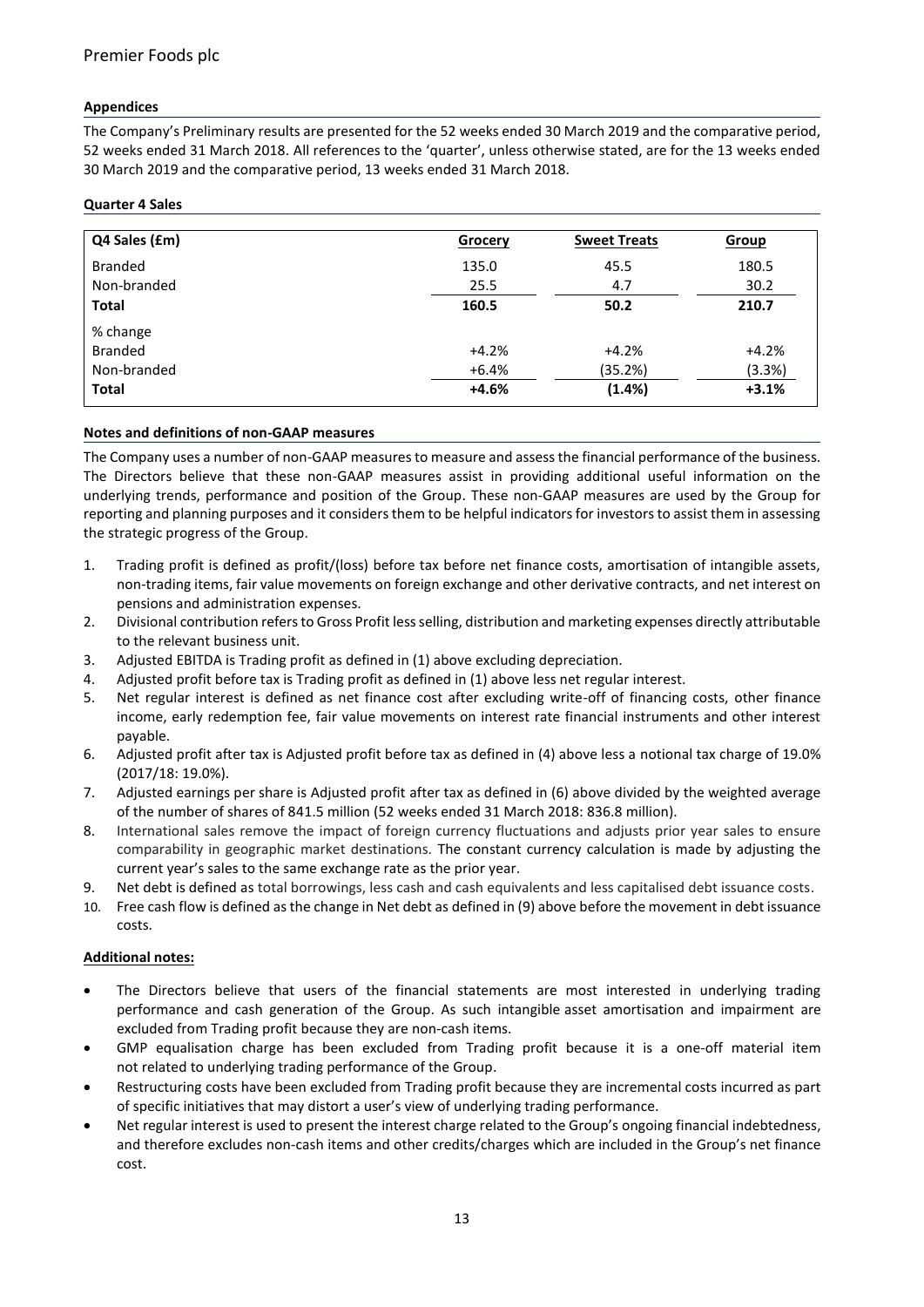- Group & corporate costs refer to group and corporate expenses which are not directly attributable to a business unit and are reported at total Group level.
- In line with accounting standards, the International and Knighton business units, the results of which are aggregated within the Grocery business unit, are not required to be separately disclosed for reporting purposes.

| 2019/20 | 2020/21  | 2021/22  | 2022/23                               |
|---------|----------|----------|---------------------------------------|
| 37      | 38       | 38       | 38                                    |
| $6 - 8$ | $8 - 10$ | $8 - 10$ | $8 - 10$                              |
| 43-45   | 46-48    | 46-48    | 46-48                                 |
|         |          |          | Future pension cash payments schedule |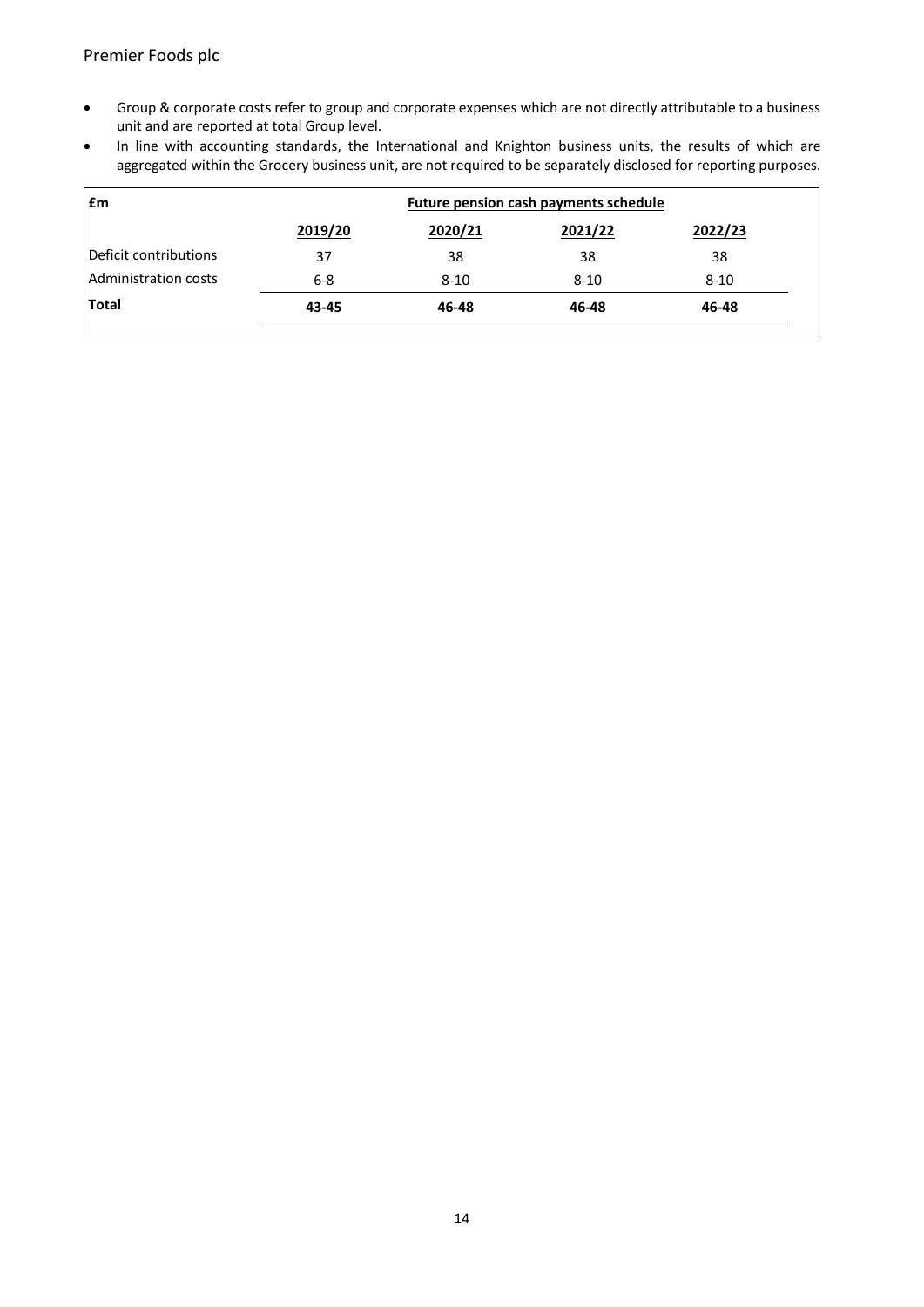## Consolidated statement of profit or loss

|                                                                                                                                                                                                                       |             | 52 weeks             | 52 weeks             |
|-----------------------------------------------------------------------------------------------------------------------------------------------------------------------------------------------------------------------|-------------|----------------------|----------------------|
|                                                                                                                                                                                                                       |             | ended<br>30 Mar 2019 | ended<br>31 Mar 2018 |
|                                                                                                                                                                                                                       |             |                      |                      |
|                                                                                                                                                                                                                       | <b>Note</b> | £m                   | £m                   |
| Revenue                                                                                                                                                                                                               | 3           | 824.3                | 819.2                |
| Cost of sales                                                                                                                                                                                                         |             | (542.6)              | (547.5)              |
| Gross profit                                                                                                                                                                                                          |             | 281.7                | 271.7                |
| Selling, marketing and distribution costs                                                                                                                                                                             |             | (119.8)              | (115.9)              |
| Administrative costs                                                                                                                                                                                                  |             | (157.4)              | (86.5)               |
| <b>Operating profit</b>                                                                                                                                                                                               | 3           | 4.5                  | 69.3                 |
|                                                                                                                                                                                                                       |             |                      |                      |
| Finance cost                                                                                                                                                                                                          | 4           | (56.7)               | (50.4)               |
| Finance income                                                                                                                                                                                                        | 4           | 9.5                  | 2.0                  |
| (Loss)/profit before taxation                                                                                                                                                                                         |             | (42.7)               | 20.9                 |
| Taxation credit/(charge)                                                                                                                                                                                              | 5           | 8.9                  | (13.7)               |
| (Loss)/profit for the period attributable to owners of the parent                                                                                                                                                     |             | (33.8)               | 7.2                  |
| Basic (loss)/earnings per share                                                                                                                                                                                       |             |                      |                      |
| From (loss)/profit for the period (pence)                                                                                                                                                                             | 6           | (4.0)                | 0.9                  |
|                                                                                                                                                                                                                       |             |                      |                      |
| Diluted (loss)/earnings per share                                                                                                                                                                                     |             |                      |                      |
| From (loss)/profit for the period (pence)                                                                                                                                                                             | 6           | (4.0)                | 0.9                  |
|                                                                                                                                                                                                                       |             |                      |                      |
| Adjusted earnings per share <sup>1</sup>                                                                                                                                                                              |             |                      |                      |
| From adjusted (loss)/profit for the period (pence)                                                                                                                                                                    | 6           | 8.5                  | 7.6                  |
| Adjusted earnings per share is defined as trading profit less net regular interest, less a notional tax charge at 19.0% (2017/18: 19.0%)<br>divided by the weighted average number of ordinary shares of the Company. |             |                      |                      |

## Consolidated statement of comprehensive income

|                                                          |             | 52 weeks ended | 52 weeks ended |
|----------------------------------------------------------|-------------|----------------|----------------|
|                                                          |             | 30 Mar 2019    | 31 Mar 2018    |
|                                                          | <b>Note</b> | £m             | £m             |
| (Loss)/profit for the period                             |             | (33.8)         | 7.2            |
| Other comprehensive income, net of tax                   |             |                |                |
| Items that will never be reclassified to profit or loss  |             |                |                |
| Remeasurements of defined benefit schemes                | 10          | 53.2           | 174.8          |
| Deferred tax charge                                      | 5           | (9.1)          | (29.7)         |
| Items that are or may be reclassified to profit or loss  |             |                |                |
| Exchange differences on translation                      |             | (0.2)          | 0.5            |
| Other comprehensive income, net of tax                   |             | 43.9           | 145.6          |
| Total comprehensive income attributable to owners of the |             |                |                |
| parent                                                   |             | 10.1           | 152.8          |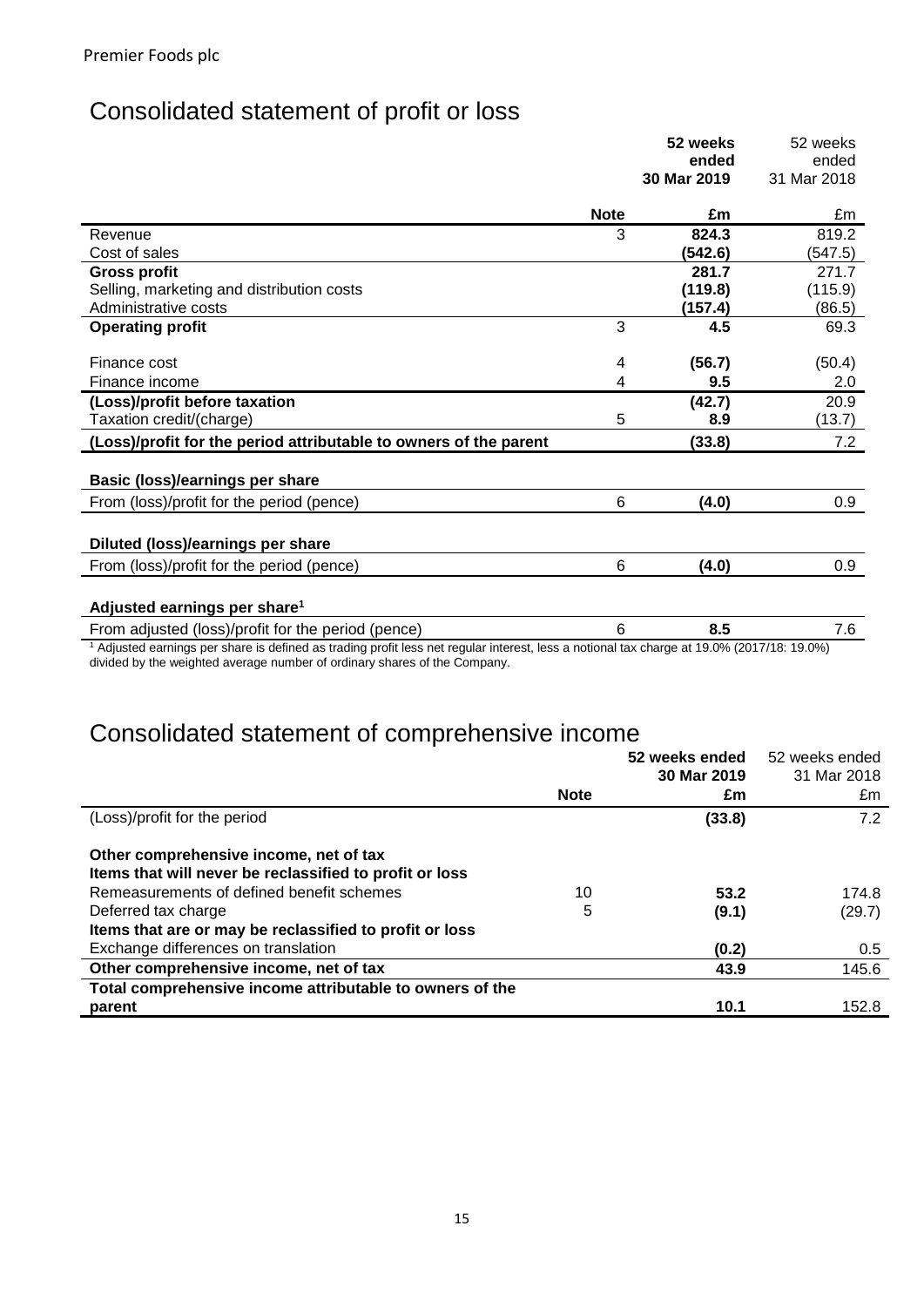## Consolidated balance sheet

|                                              |                  | As at       | As at       |
|----------------------------------------------|------------------|-------------|-------------|
|                                              |                  | 30 Mar 2019 | 31 Mar 2018 |
|                                              | <b>Note</b>      | £m          | £m          |
| <b>ASSETS:</b>                               |                  |             |             |
| <b>Non-current assets</b>                    |                  |             |             |
| Property, plant and equipment                |                  | 186.0       | 185.2       |
| Goodwill                                     |                  | 646.0       | 646.0       |
| Other intangible assets                      | 7                | 366.4       | 428.4       |
| Net retirement benefit assets                | 10               | 837.8       | 754.0       |
|                                              |                  | 2,036.2     | 2,013.6     |
| <b>Current assets</b>                        |                  |             |             |
| Inventories                                  |                  | 77.8        | 76.4        |
| Trade and other receivables                  |                  | 89.2        | 74.8        |
| Cash and cash equivalents                    | 12               | 27.8        | 23.6        |
| Derivative financial instruments             |                  |             | 0.1         |
|                                              |                  | 194.8       | 174.9       |
| <b>Total assets</b>                          |                  | 2,231.0     | 2,188.5     |
| <b>LIABILITIES:</b>                          |                  |             |             |
| <b>Current liabilities</b>                   |                  |             |             |
| Trade and other payables                     |                  | (238.0)     | (214.4)     |
| <b>Financial liabilities</b>                 |                  |             |             |
| - derivative financial instruments           |                  | (1.6)       | (2.1)       |
| Provisions for liabilities and charges       | $\boldsymbol{9}$ | (9.7)       | (7.9)       |
|                                              |                  | (249.3)     | (224.4)     |
| <b>Non-current liabilities</b>               |                  |             |             |
| Financial liabilities - long term borrowings | 8                | (497.7)     | (520.0)     |
| Net retirement benefit obligations           | 10               | (464.7)     | (437.0)     |
| Provisions for liabilities and charges       | 9                | (32.4)      | (35.7)      |
| Deferred tax liabilities                     | 5                | (13.5)      | (12.1)      |
| <b>Other liabilities</b>                     | 11               | (10.6)      | (10.0)      |
|                                              |                  | (1,018.9)   | (1,014.8)   |
| <b>Total liabilities</b>                     |                  | (1, 268.2)  | (1, 239.2)  |
| <b>Net assets</b>                            |                  | 962.8       | 949.3       |
| <b>EQUITY:</b>                               |                  |             |             |
| <b>Capital and reserves</b>                  |                  |             |             |
| Share capital                                |                  | 84.5        | 84.1        |
| Share premium                                |                  | 1,408.6     | 1,407.6     |
| Merger reserve                               |                  | 351.7       | 351.7       |
| Other reserves                               |                  | (9.3)       | (9.3)       |
| Profit and loss reserve                      |                  | (872.7)     | (884.8)     |
| <b>Total equity</b>                          |                  | 962.8       | 949.3       |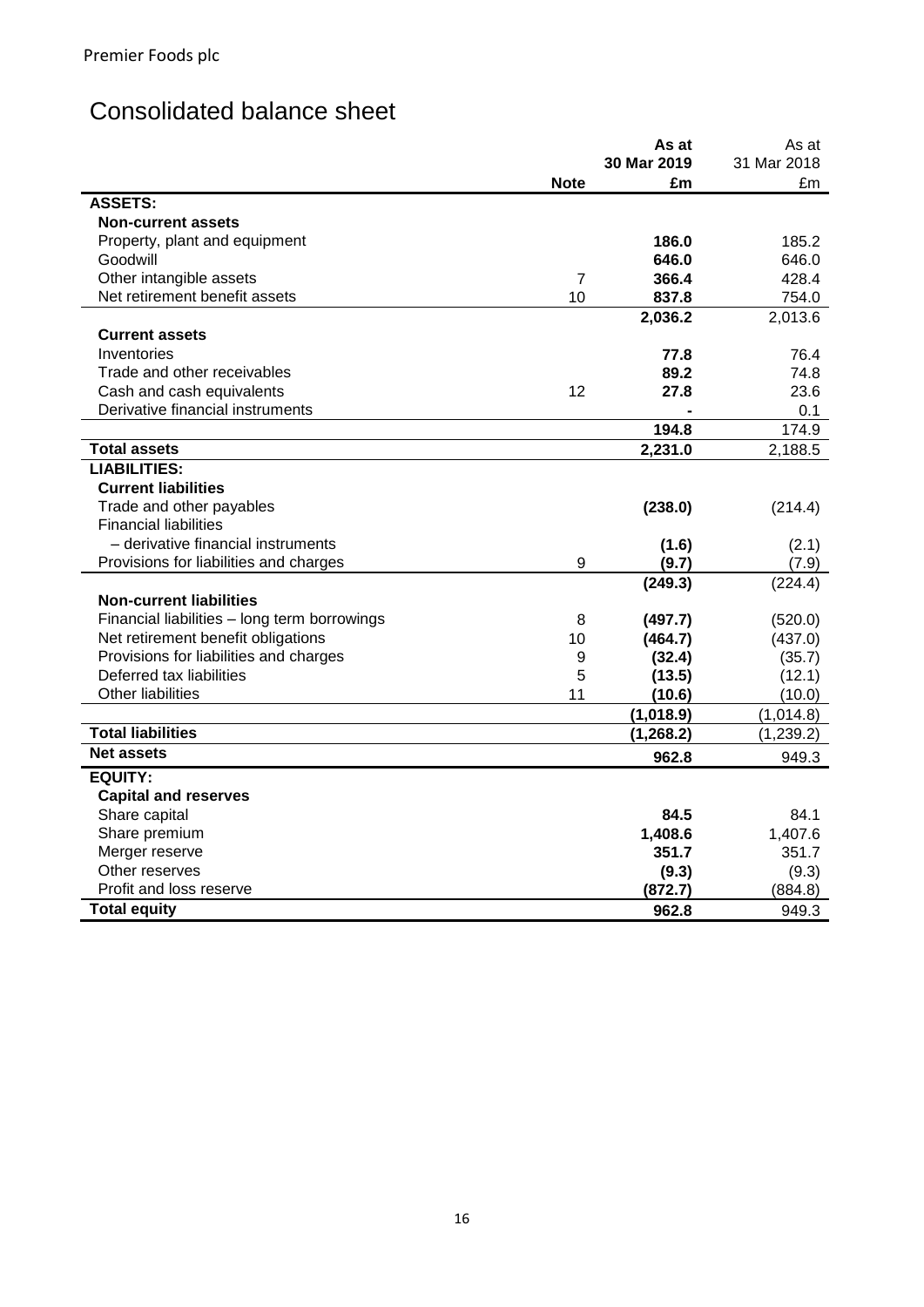## Consolidated statement of cash flows

|                                                            | 52 weeks ended |             | 52 weeks ended |
|------------------------------------------------------------|----------------|-------------|----------------|
|                                                            |                | 30 Mar 2019 | 31 Mar 2018    |
|                                                            | <b>Note</b>    | £m          | £m             |
|                                                            |                |             |                |
| Cash generated from operations                             | 12             | 80.2        | 89.4           |
| Interest paid                                              |                | (32.0)      | (39.6)         |
| Interest received                                          |                | 1.9         | 1.6            |
| Other finance income                                       |                | 7.6         |                |
| <b>Taxation received</b>                                   |                |             | 1.0            |
| Cash generated from operating activities                   |                | 57.7        | 52.4           |
|                                                            |                |             |                |
| Purchases of property, plant and equipment                 |                | (14.3)      | (15.8)         |
| Purchases of intangible assets                             |                | (3.4)       | (3.4)          |
| Sale of property, plant and equipment                      |                |             | 1.3            |
| Cash used in investing activities                          |                | (17.7)      | (17.9)         |
|                                                            |                |             |                |
| Repayment of borrowings                                    |                | (325.0)     | (197.0)        |
| Proceeds from borrowings                                   |                | 300.0       | 210.0          |
| <b>Financing fees</b>                                      |                | (12.2)      | (7.0)          |
| Proceeds from share issue                                  |                | 1.4         | 1.2            |
| Cash (used) in/generated from financing activities         |                | (35.8)      | 7.2            |
|                                                            |                |             |                |
| Net increase in cash and cash equivalents                  |                | 4.2         | 41.7           |
| Cash, cash equivalents and bank overdrafts at beginning of |                |             |                |
| period                                                     |                | 23.6        | (18.1)         |
| Cash, cash equivalents and bank overdrafts at end of       |                |             |                |
| period                                                     | 12             | 27.8        | 23.6           |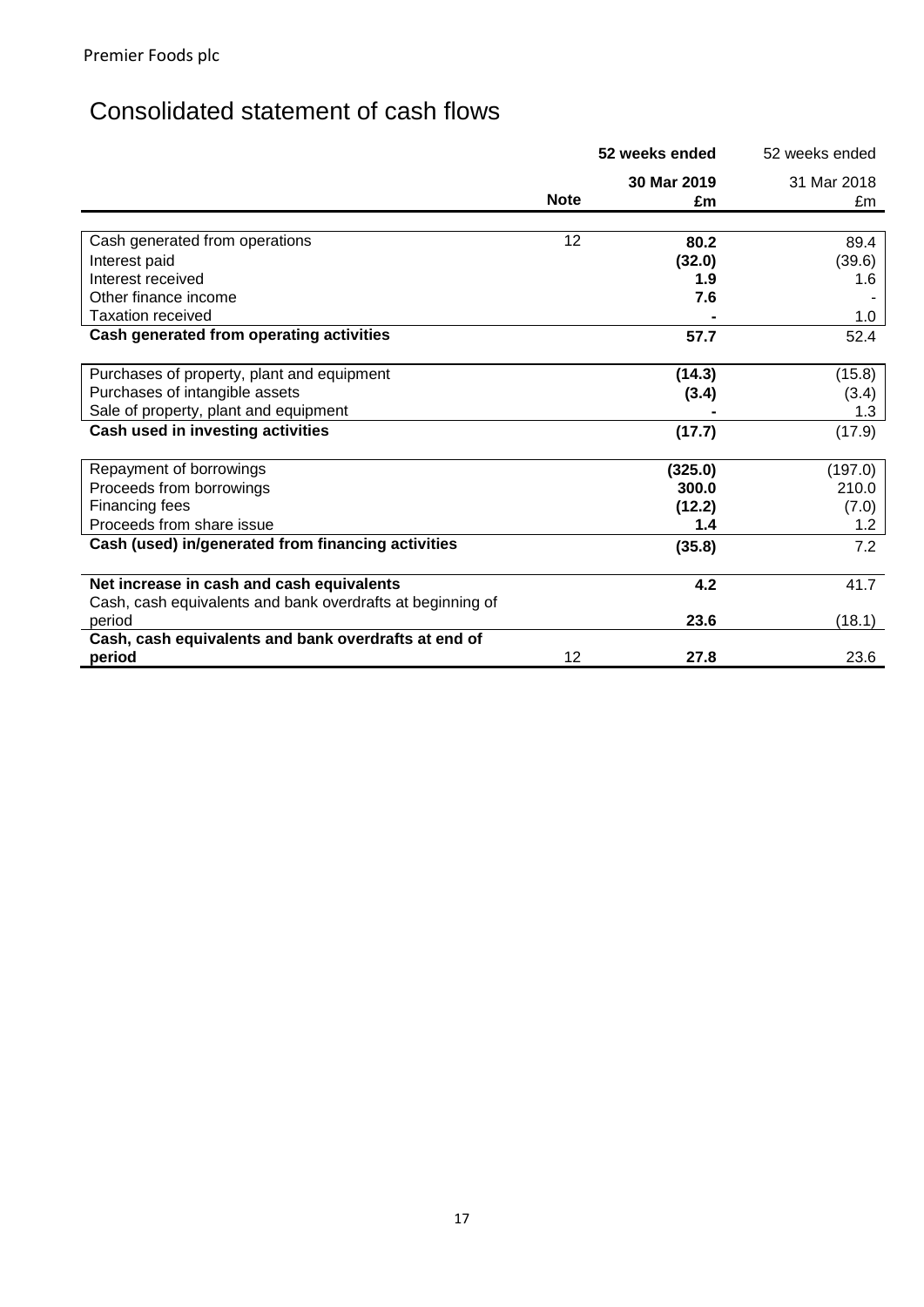# Consolidated statement of changes in equity

|                                              | <b>Note</b> | <b>Share</b><br>capital | <b>Share</b><br>premium  | <b>Merger</b><br>reserve | <b>Other</b><br>reserves | <b>Profit</b><br>and loss | <b>Total</b> |
|----------------------------------------------|-------------|-------------------------|--------------------------|--------------------------|--------------------------|---------------------------|--------------|
|                                              |             |                         |                          |                          |                          | reserve                   | equity       |
|                                              |             | £m                      | £m                       | £m                       | £m                       | £m                        | £m           |
| <b>At 2 April 2017</b>                       |             | 83.3                    | 1,406.7                  | 351.7                    | (9.3)                    | (1,039.6)                 | 792.8        |
| Profit for the period                        |             |                         |                          |                          |                          | 7.2                       | 7.2          |
| Remeasurements of defined benefit<br>schemes | 10          |                         |                          |                          |                          | 174.8                     | 174.8        |
| Deferred tax charge                          | 5           |                         |                          |                          |                          | (29.7)                    | (29.7)       |
| Exchange differences on translation          |             |                         |                          |                          |                          | 0.5                       | 0.5          |
| Other comprehensive income                   |             | $\blacksquare$          | $\overline{\phantom{a}}$ | $\overline{\phantom{a}}$ | $\overline{\phantom{m}}$ | 145.6                     | 145.6        |
| <b>Total comprehensive income</b>            |             |                         |                          |                          | ÷.                       | 152.8                     | 152.8        |
| Shares issued                                |             | 0.8                     | 0.9                      |                          |                          |                           | 1.7          |
| Share-based payments                         |             |                         |                          |                          |                          | 2.8                       | 2.8          |
| Adjustment for issue of share options        |             |                         |                          |                          |                          | (0.5)                     | (0.5)        |
| Deferred tax movements on share-             | 5           |                         |                          |                          |                          |                           |              |
| based payments                               |             |                         |                          |                          |                          | (0.3)                     | (0.3)        |
| At 31 March 2018                             |             | 84.1                    | 1,407.6                  | 351.7                    | (9.3)                    | (884.8)                   | 949.3        |
|                                              |             |                         |                          |                          |                          |                           |              |
| At 1 April 2018                              |             | 84.1                    | 1,407.6                  | 351.7                    | (9.3)                    | (884.8)                   | 949.3        |
| Loss for the period                          |             |                         |                          |                          |                          | (33.8)                    | (33.8)       |
| Remeasurements of defined benefit            |             |                         |                          |                          |                          |                           |              |
| schemes                                      | 10          |                         |                          |                          |                          | 53.2                      | 53.2         |
| Deferred tax charge                          | 5           |                         |                          |                          |                          | (9.1)                     | (9.1)        |
| Exchange differences on translation          |             |                         |                          |                          |                          | (0.2)                     | (0.2)        |
| Other comprehensive income                   |             |                         |                          |                          |                          | 43.9                      | 43.9         |
| <b>Total comprehensive income</b>            |             | $\blacksquare$          |                          |                          | $\blacksquare$           | 10.1                      | 10.1         |
| Shares issued                                |             | 0.4                     | 1.0                      |                          |                          |                           | 1.4          |
| Share-based payments                         |             |                         |                          |                          |                          | 2.1                       | 2.1          |
| Deferred tax movements on share-             |             |                         |                          |                          |                          |                           |              |
| based payments                               | 5           |                         |                          |                          |                          | (0.1)                     | (0.1)        |
| <b>At 30 March 2019</b>                      |             | 84.5                    | 1,408.6                  | 351.7                    | (9.3)                    | (872.7)                   | 962.8        |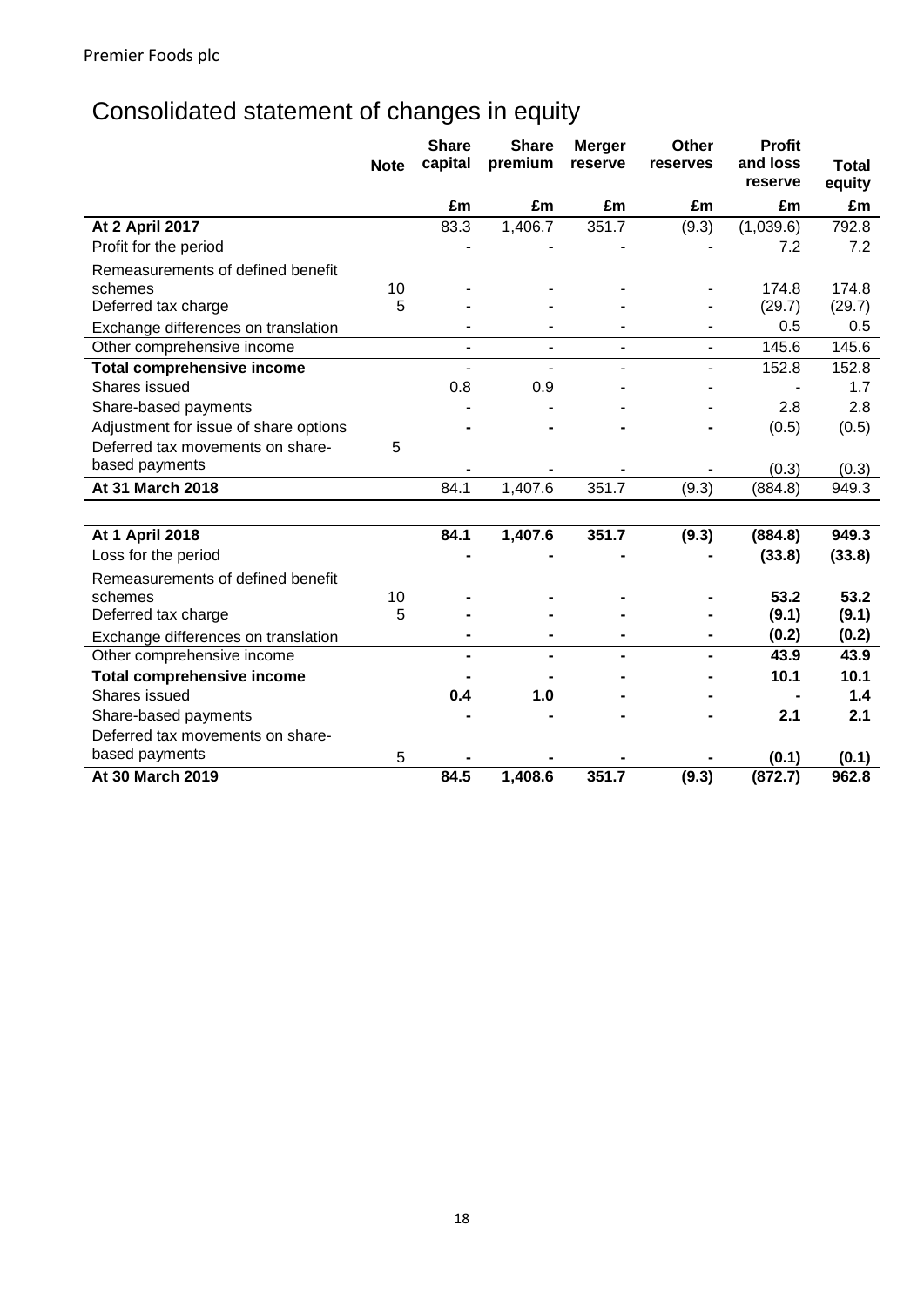## **1. General information**

The financial information included in this preliminary announcement does not constitute the Company's statutory accounts for the 52 weeks ended 30 March 2019 and 31 March 2018, but is derived from those accounts. Statutory accounts for the 52 weeks ended 31 March 2018 have been delivered to the registrar of companies, and those for 52 weeks ended 30 March 2019 will be delivered in due course. The auditor has reported on those accounts; their reports were (i) unqualified, (ii) did not include a reference to any matters to which the auditor drew attention to by way of emphasis without qualifying their report, and (iii) did not contain a statement under section 498 (2) or (3) of the Companies Act 2006.

The consolidated financial statements of the Company have been prepared in accordance with International Financial Reporting Standards ("IFRS") as adopted by the European Union (EU) ("adopted IFRS") in response to IAS regulation (EC1606/2002), related interpretations and the Companies Act 2006 applicable to companies reporting under IFRS, and on the historical cost basis, with the exception of derivative financial instruments which are incorporated using fair value.

## **Basis for preparation of financial statements on a going concern basis**

The Group's revolving credit facility includes net debt/EBITDA and EBITDA/interest covenants. In the event these covenants are not met then the Group would be in breach of its financing agreement and, as would be the case in any covenant breach, the banking syndicate could withdraw funding to the Group. The Group was in compliance with its covenant tests as at 29 September 2018 and 30 March 2019. The Group's forecasts, taking into account reasonably possible changes in trading performance, show that the Group expects to be able to operate within the level of its current facilities including covenant tests. Notwithstanding the net current liabilities position of the Group, the directors have a reasonable expectation that the Group has adequate resources to continue in operational existence for the next 12 months. The Group therefore continues to adopt the going concern basis in preparing its consolidated financial statements

## **2. Critical accounting policies, estimates and judgements**

The following are areas of particular significance to the Group's financial statements and may include the use of estimates, which is fundamental to the compilation of a set of financial statements. Results may differ from actual amounts.

## *Critical accounting policies*

The following are considered to be the critical accounting policies within the financial statements:

## **2.1 Deferred tax**

Deferred tax arises due to certain temporary differences between the carrying amounts of assets and liabilities for financial reporting purposes and those for taxation purposes. The Group has significant losses related to prior periods. The deferred tax assets and liabilities on a gross basis are material to the financial statements.

Deferred tax is measured at the tax rates that are expected to apply in the periods in which the asset or liability is settled based on tax rates (and tax laws) that have been enacted or substantively enacted as at the balance sheet date.

For the purpose of recognising deferred tax on the pension scheme surplus, withholding tax (at 35%) would apply for any surplus being refunded to the Group at the end of the life of the scheme. Corporation tax (at 17%) would apply for any surplus expected to unwind over the life of the scheme.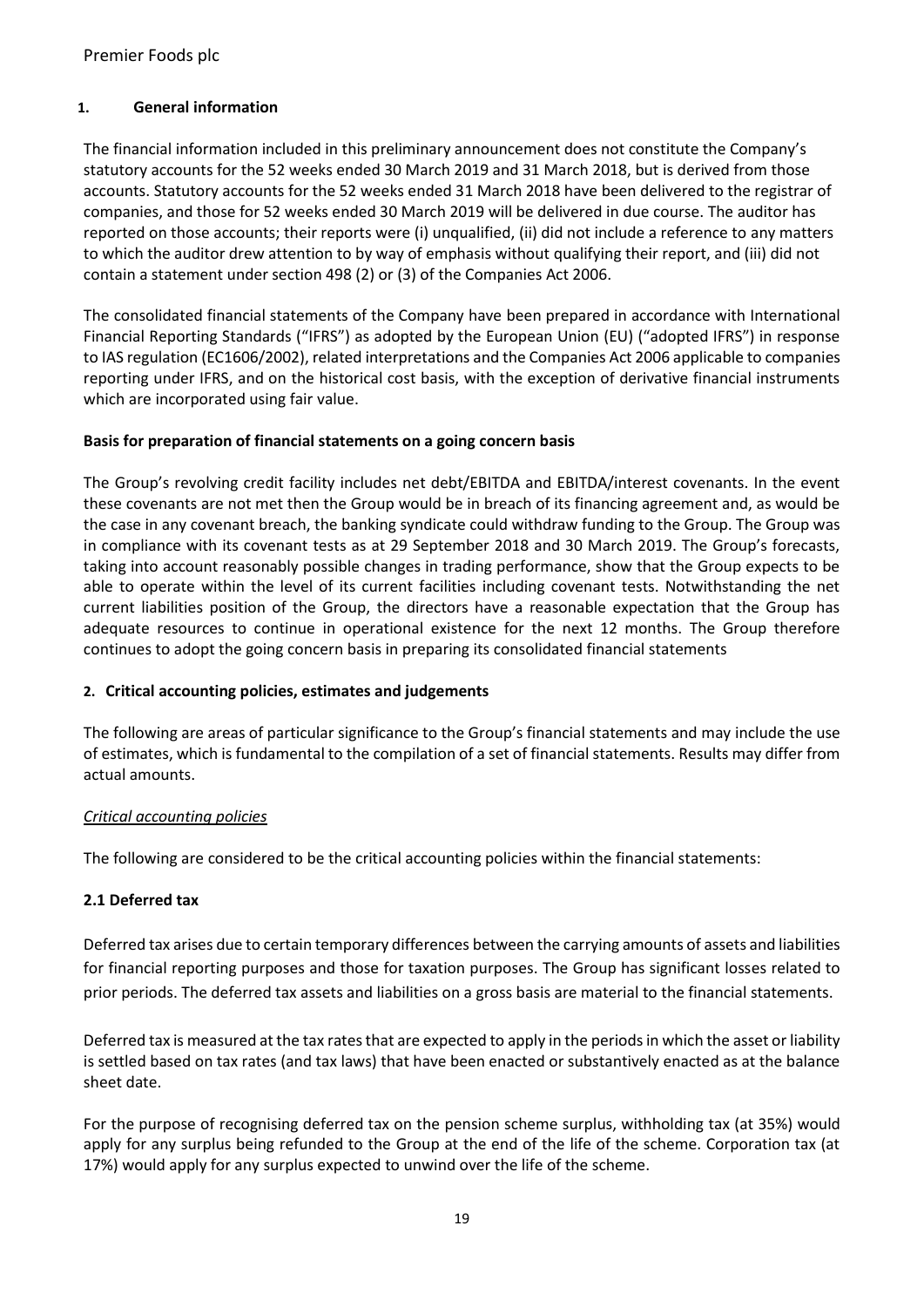The directors have concluded that the corporation tax rate should apply to the recognition of deferred tax on the pension scheme surplus, reflecting the directors' intention regarding the manner of recovery of the asset.

Deferred tax is recognised in the statement of profit or loss except when it relates to items credited or charged directly to OCI, in which case the deferred tax is also recognised in equity.

When calculating the value of the deferred tax asset or liability, consideration is given to the size of gross deferred tax liabilities and deferred tax assets available to offset this. To the extent that deferred tax assets exceed liabilities, estimation is required around the level of asset that can be supported. The following factors are taken into consideration.

- Historic business performance
- Projected profits or losses and other relevant information that allow profits chargeable to corporation tax to be derived
- The total level of recognised and unrecognised losses that can be used to reduce future forecast taxable profits
- The period over which there is sufficient certainty that profits can be made that would support the recognition of an asset

Further disclosures are contained within note 5.

## *Estimates*

The following are considered to be the key estimates within the financial statements:

## **2.2 Employee benefits**

The present value of the Group's defined benefit pension obligations depends on a number of actuarial assumptions. The primary assumptions used include the discount rate applicable to scheme liabilities, the long-term rate of inflation and estimates of the mortality applicable to scheme members. Each of the underlying assumptions is set out in more detail in note 10.

At each reporting date, and on a continuous basis, the Group reviews the macro-economic, Company and scheme specific factors influencing each of these assumptions, using professional advice, in order to record the Group's ongoing commitment and obligation to defined benefit schemes in accordance with IAS 19 (Revised).

Equalisation of Guaranteed Minimum Pension benefits ("GMP") has been estimated taking the minimum cost approach permitted by the Lloyds Judgment. The costs are based on a comparison of the cumulative value of members' benefits with the benefits of a notional member of the opposite sex. This is method C2 under the terminology of the Lloyds Judgment, more detail on GMP is included in note 10.

Plan assets of the defined benefit schemes include a number of assets for which quoted prices are not available. At each reporting date, the Group determines the fair value of these assets with reference to most recently available asset statements from fund managers.

Where statements are not available at the reporting date a roll forward of cash transactions between statement date and balance sheet date is performed.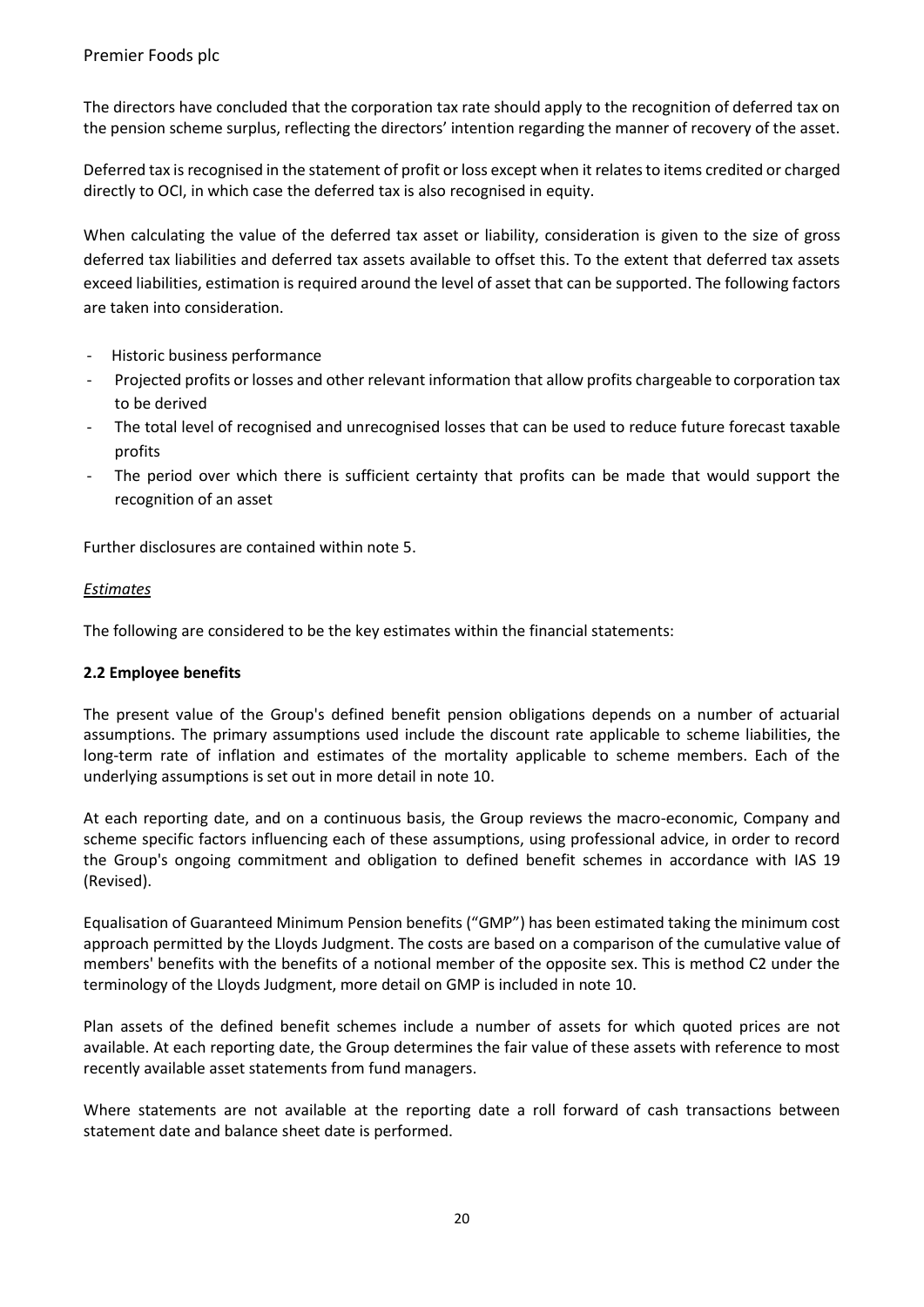## **2.3 Goodwill and other intangible assets**

Impairment reviews in respect of goodwill are performed annually unless an event indicates that an impairment review is necessary. Impairment reviews in respect of intangible assets are performed when an event indicates that an impairment review is necessary. Examples of such triggering events include a significant planned restructuring, a major change in market conditions or technology, expectations of future operating losses, or a significant reduction in cash flows. In performing its impairment analysis, the Group takes into consideration these indicators including the difference between its market capitalisation and net assets.

The Group has considered the impact of the assumptions used on the calculations and has conducted sensitivity analysis on the value in use calculations of the CGUs carrying values for the purposes of testing goodwill.

If the Group concludes that an impairment review is necessary in respect of intangible brand assets, an analysis of value in use and fair value less costs to sell is performed. When assessing fair value less costs to sell, the Group considers the royalty that would otherwise be payable if the brand were licenced over the life of the brand and compares this to the carrying value and also an EBITDA multiple approach. Key assumptions include the level of royalty and EBITDA multiple.

## **2.4 Commercial arrangements**

Sales rebates and discounts are accrued on each relevant promotion or customer agreement and are charged to the statement of profit or loss at the time of the relevant promotional buy-in as a deduction from revenue. Accruals for each individual promotion or rebate arrangement are based on the type and length of promotion and nature of customer agreement. At the time an accrual is made the nature, funding level and timing of the promotion is typically known. Areas of estimation are sales volume/activity, phasing and the amount of product sold on promotion.

For short term promotions, the Group performs a true up of estimates where necessary on a monthly basis, using real time customer sales information where possible and finally on receipt of a customer claim which typically follows 1-2 months after the end of a promotion. For longer term discounts and rebates the Group uses actual and forecast sales to estimate the level of rebate. These accruals are updated monthly based on latest actual and forecast sales.

## **2.5 Inventory valuation**

Management has used estimation in the valuation of finished goods taking into account shelf life, inventory turnover and condition of inventory held at the period end. Consideration is given to the shelf life of the inventory and any customer agreements that specify an expected remaining shelf life of each product.

#### *Judgements*

The following are considered to be the key judgements within the financial statements:

#### **2.6 Non-trading items**

Non-trading items have been presented separately throughout the financial statements. These are items that management believes require separate disclosure by virtue of their nature in order that the users of the financial statements obtain a clear and consistent view of the Group's underlying trading performance. In identifying non-trading items, management have applied judgement including whether i) the item is related to underlying trading of the Group; and/or ii) how often the item is expected to occur.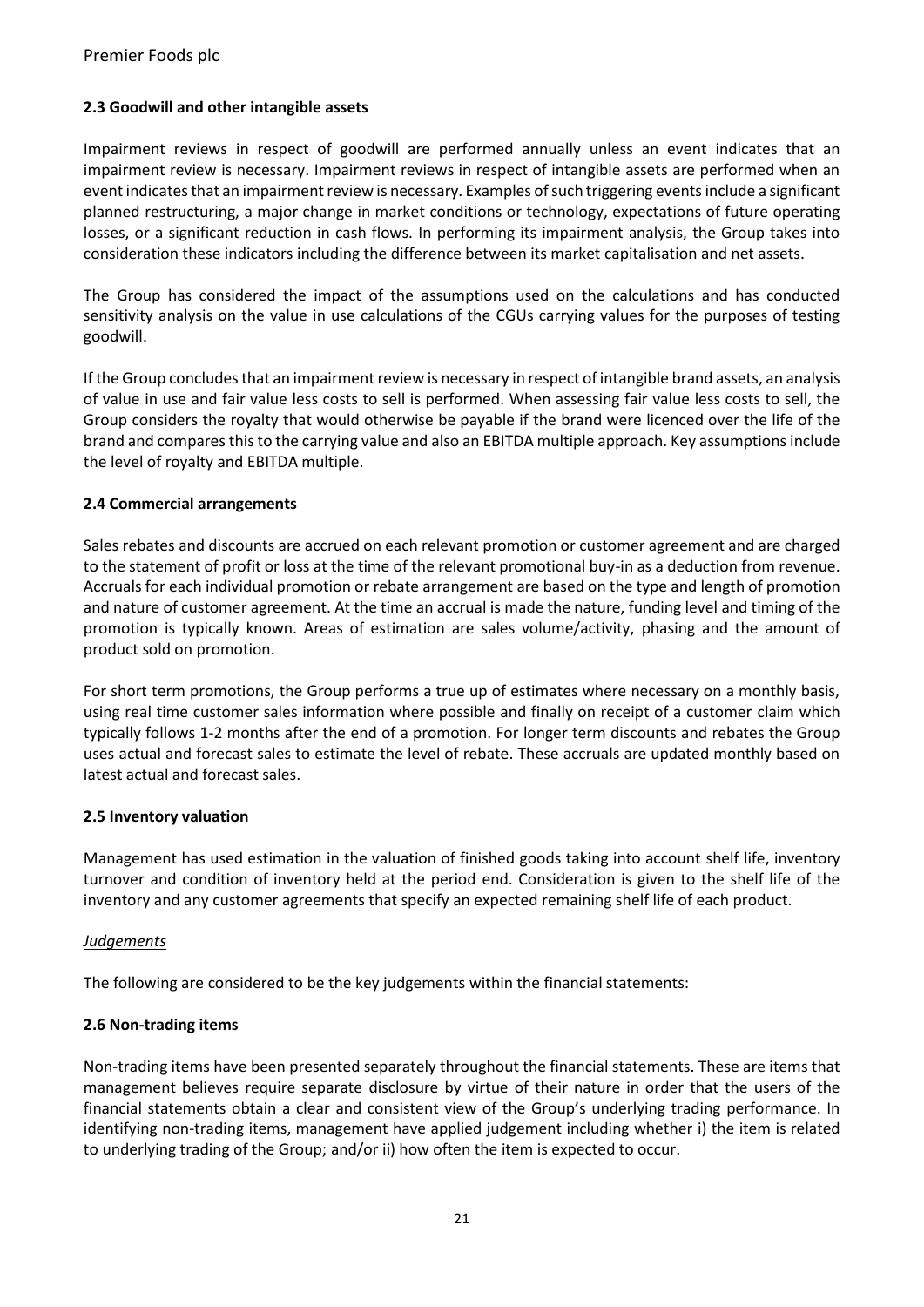The Directors believe that users of the financial statements are most interested in underlying trading performance and cash generation of the Group. As such intangible asset amortisation and impairment are excluded from trading profit because they are non-cash items.

The GMP equalisation charge has been excluded from trading profit because it is a one-off material item not related to underlying trading performance of the Group.

Restructuring costs have been excluded from trading profit because they are incremental costs incurred as part of specific initiatives that may distort a user's view of underlying trading performance.

Net regular interest is used to present the interest charge related to the Group's ongoing financial indebtedness, and therefore excludes non-cash items and other credits/charges which are included in the Group's net finance cost.

## **3. Segmental analysis**

IFRS 8 requires operating segments to be determined based on the Group's internal reporting to the Chief Operating Decision Maker ("CODM"). The CODM has been determined to be the Executive Leadership Team as it is primarily responsible for the allocation of resources to segments and the assessment of performance of the segments.

The Group's operating segments are defined as "Grocery", "Sweet Treats", "International" and "Knighton". The Grocery segment primarily sells savoury ambient food products and the Sweet Treats segment sells sweet ambient food products. The International and Knighton segments have been aggregated within the Grocery segment for reporting purposes as revenue is below 10 percent of the Group's total revenue and the segments are considered to have similar characteristics to that of Grocery. This is in accordance with the criteria set out in IFRS 8.

The CODM uses Divisional contribution as the key measure of the segments' results. Divisional contribution is defined as gross profit after selling, marketing and distribution costs. Divisional contribution is a consistent measure within the Group and reflects the segments' underlying trading performance for the period under evaluation.

The Group uses trading profit to review overall Group profitability. Trading profit is defined as profit/loss before tax before net finance costs, amortisation of intangible assets, non-trading items, fair value movements on foreign exchange and other derivative contracts and net interest on pensions and administrative expenses.

During the period, the Group has additionally excluded pension past service costs and credits from trading profit in order to present a clear and consistent view of underlying trading performance.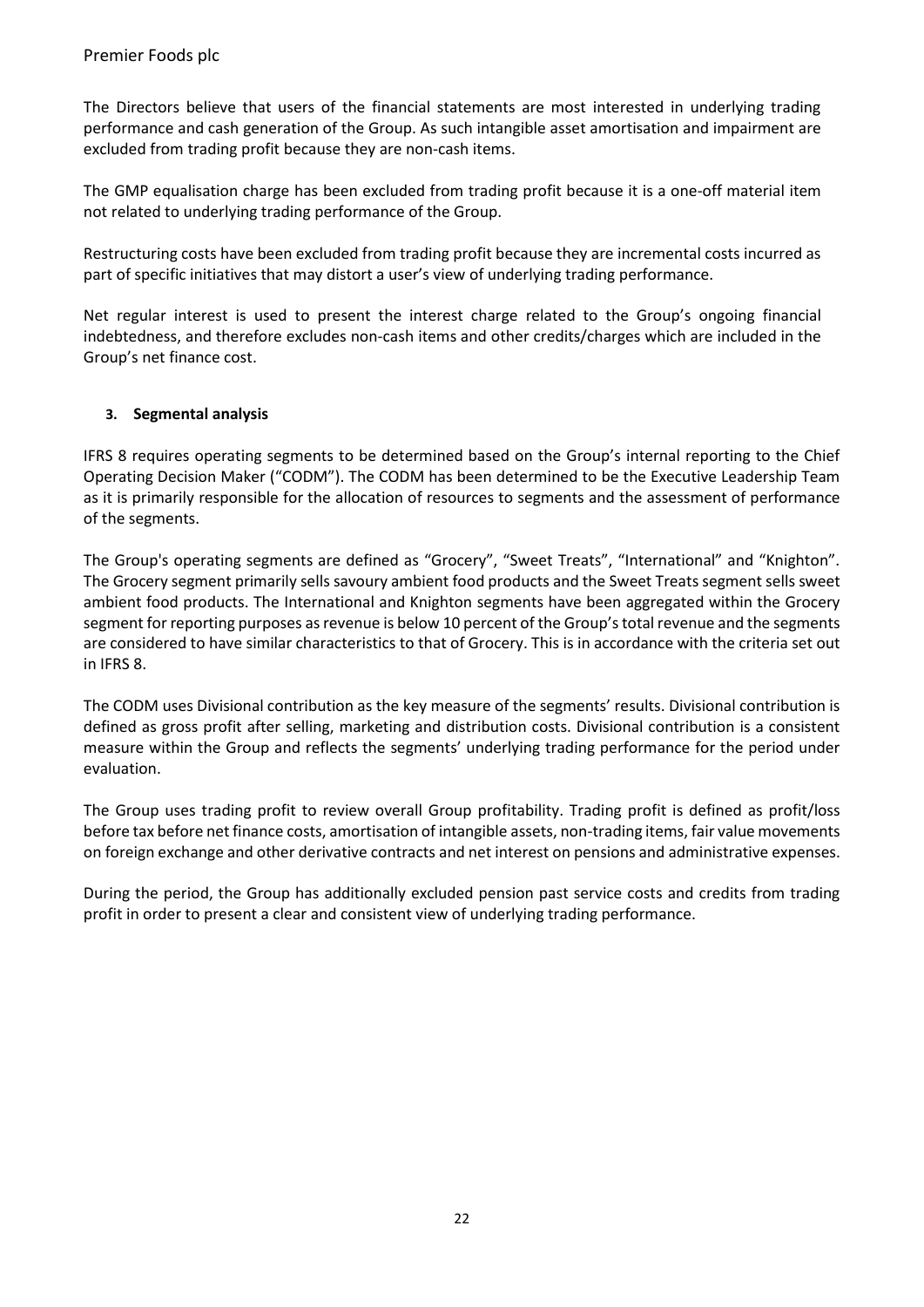The segment results for the period ended 30 March 2019 and for the period ended 31 March 2018 and the reconciliation of the segment measures to the respective statutory items included in the consolidated financial statements are as follows:

|                                                                                                                                            |         | 52 weeks ended                | 30 March 2019                     |         | 52 weeks ended<br>31 March 2018 |                |
|--------------------------------------------------------------------------------------------------------------------------------------------|---------|-------------------------------|-----------------------------------|---------|---------------------------------|----------------|
|                                                                                                                                            | Grocery | <b>Sweet</b><br><b>Treats</b> | <b>Total</b>                      | Grocery | Sweet<br>Treats                 | Total          |
|                                                                                                                                            | £m      | £m                            | £m                                | £m      | £m                              | £m             |
| Revenue                                                                                                                                    | 597.0   | 227.3                         | 824.3                             | 589.2   | 230.0                           | 819.2          |
| <b>Divisional contribution</b>                                                                                                             | 138.3   | 23.6                          | 161.9                             | 130.0   | 25.8                            | 155.8          |
| Group and corporate costs                                                                                                                  |         |                               | (33.4)                            |         |                                 | (32.8)         |
| <b>Trading profit</b>                                                                                                                      |         |                               | 128.5                             |         |                                 | 123.0          |
| Amortisation of intangible assets                                                                                                          |         |                               | (34.4)                            |         |                                 | (36.3)         |
| Fair value movements on foreign exchange<br>and other derivative contracts<br>Net interest on pensions and administrative                  |         |                               | (1.3)                             |         |                                 | 0.1            |
| expenses                                                                                                                                   |         |                               | (1.3)                             |         |                                 | (2.5)          |
| Non-trading items: <sup>1</sup><br>GMP equalisation charge<br>Restructuring costs<br>Impairment of intangible assets and goodwill<br>Other |         |                               | (41.5)<br>(16.8)<br>(30.6)<br>1.9 |         |                                 | (8.5)<br>(6.5) |
| <b>Operating profit</b>                                                                                                                    |         |                               | 4.5                               |         |                                 | 69.3           |
| Finance cost                                                                                                                               |         |                               | (56.7)                            |         |                                 | (50.4)         |
| Finance income <sup>2</sup>                                                                                                                |         |                               | 9.5                               |         |                                 | 1.6            |
| Net movement on fair valuation of interest<br>rate financial instruments                                                                   |         |                               |                                   |         |                                 | 0.4            |
| (Loss)/profit before taxation                                                                                                              |         |                               | (42.7)                            |         |                                 | 20.9           |
| Depreciation                                                                                                                               | (9.0)   | (8.0)                         | (17.0)                            | (8.5)   | (8.1)                           | (16.6)         |

<sup>1</sup>Non-trading items include restructuring costs of £16.8m (2017/18: £8.5m) relating primarily to implementation costs incurred during the Group's warehousing and distribution consolidation, principally labour, rent and inventory costs.

<sup>2</sup>Finance income includes reversal of the impairment of the Hovis loan note, driven by the receipt of £7.6m from Hovis.

Revenues in the period ended 30 March 2019, from the Group's four principal customers, which individually represent over 10% of total Group revenue, are £184.8m, £119.6m, £90.2m and £86.2m (2017/18: £179.7m, £118.1m, £87.7m and £87.6m). These revenues relate to both the Grocery and Sweet Treats reportable segments.

The Group primarily supplies the UK market, although it also supplies certain products to other countries in Europe and the rest of the world. The following table provides an analysis of the Group's revenue, which is allocated on the basis of geographical market destination, and an analysis of the Group's non-current assets by geographical location.

#### **Revenue**

|                | 52 weeks ended | 52 weeks ended |
|----------------|----------------|----------------|
|                | 30 Mar 2019    | 31 Mar 2018    |
|                | £m             | £m             |
| United Kingdom | 770.8          | 758.1          |
| Other Europe   | 26.1           | 27.6           |
| Rest of world  | 27.4           | 33.5           |
| <b>Total</b>   | 824.3          | 819.2          |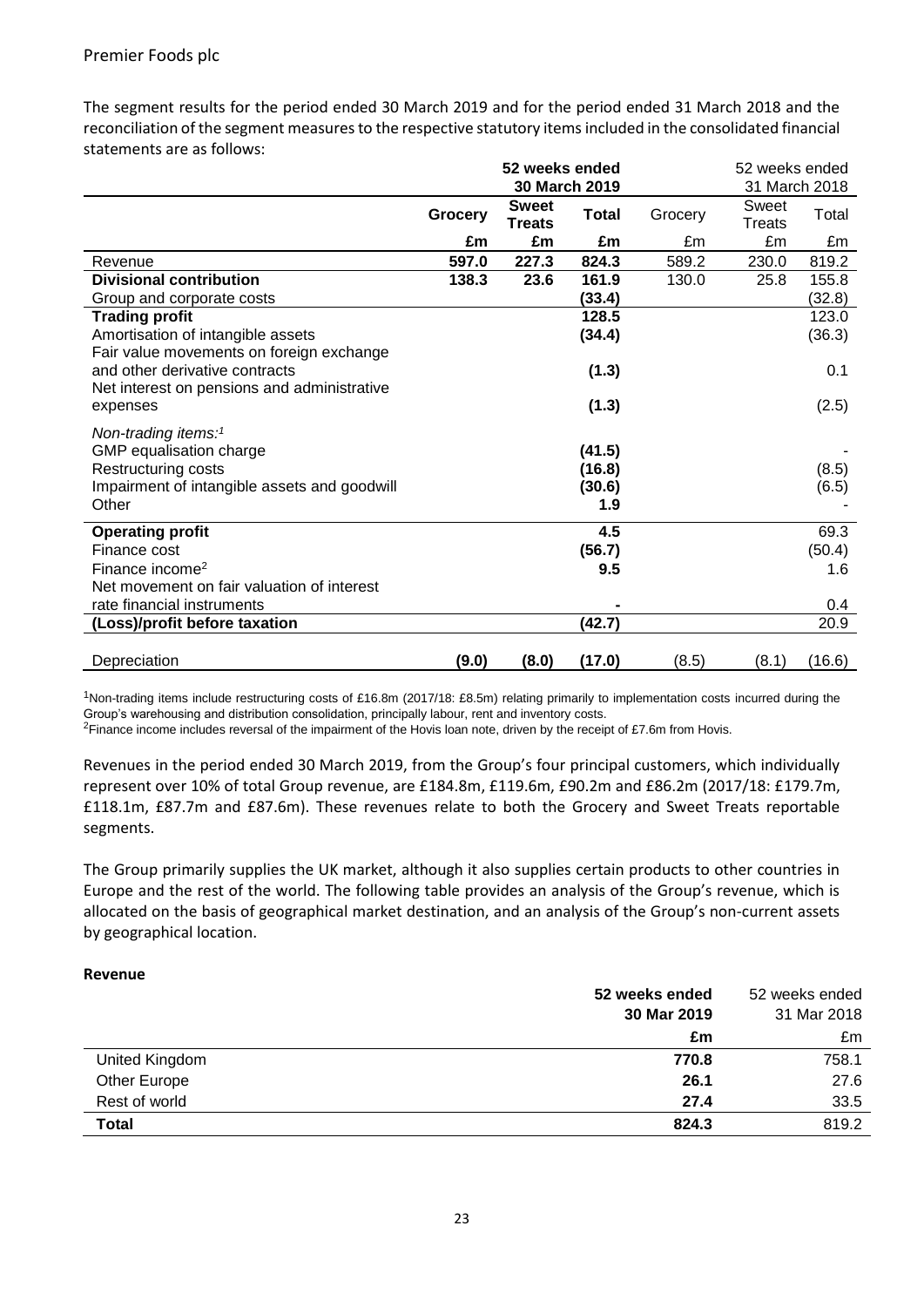#### **Non-current assets**

|                | As at       | As at       |
|----------------|-------------|-------------|
|                | 30 Mar 2019 | 31 Mar 2018 |
|                | £m          | £m          |
| United Kingdom | 2,036.2     | 2,013.6     |
|                |             |             |

#### **4. Finance income and costs**

|                                                                  | 52 weeks<br>ended<br>30 Mar 2019<br>£m | 52 weeks<br>ended<br>31 Mar 2018<br>£m |
|------------------------------------------------------------------|----------------------------------------|----------------------------------------|
| Interest payable on bank loans and overdrafts                    | (6.2)                                  | (7.8)                                  |
| Interest payable on senior secured notes                         | (31.7)                                 | (32.2)                                 |
| Interest payable on revolving facility                           | (0.8)                                  | (1.1)                                  |
| Interest receivable on interest rate derivatives                 |                                        | 0.1                                    |
| Other interest payable <sup>1</sup>                              | (3.0)                                  | (0.4)                                  |
| Amortisation of debt issuance costs                              | (3.7)                                  | (5.0)                                  |
|                                                                  | (45.4)                                 | (46.4)                                 |
| Write off of financing costs <sup>2</sup>                        | (5.7)                                  | (4.0)                                  |
| Early redemption fee <sup>3</sup>                                | (5.6)                                  |                                        |
| <b>Total finance cost</b>                                        | (56.7)                                 | (50.4)                                 |
| Interest receivable on bank deposits                             | 1.9                                    | 1.6                                    |
| Movement on fair valuation of interest rate derivative financial |                                        |                                        |
| instruments                                                      |                                        | 0.4                                    |
| Other finance income <sup>4</sup>                                | 7.6                                    |                                        |
| <b>Total finance income</b>                                      | 9.5                                    | 2.0                                    |
| Net finance cost                                                 | (47.2)                                 | (48.4)                                 |

1 Included in other interest payable is £3.0m charge (2017/18: £0.4m credit) relating to the unwind of the discount on certain of the Group's long term provisions.

<sup>2</sup> Relates to the refinancing of the senior secured fixed rate notes due 2021 and revolving credit facility in the current period and senior secured floating rate notes due 2020 in the previous period.

 $3$  Relates to a non-recurring payment arising on the early redemption of the £325m senior secured fixed rate notes due 2021 as part of the refinancing of the Group's debt in the period.

<sup>4</sup> Relates to partial reversal of the impairment of the Hovis loan note, driven by the receipt of £7.6m from Hovis.

The net movement on fair valuation of interest rate financial instruments in 2017/18 related to a £0.4m favourable movement on close out of the interest rate swaps, which expired in December 2017.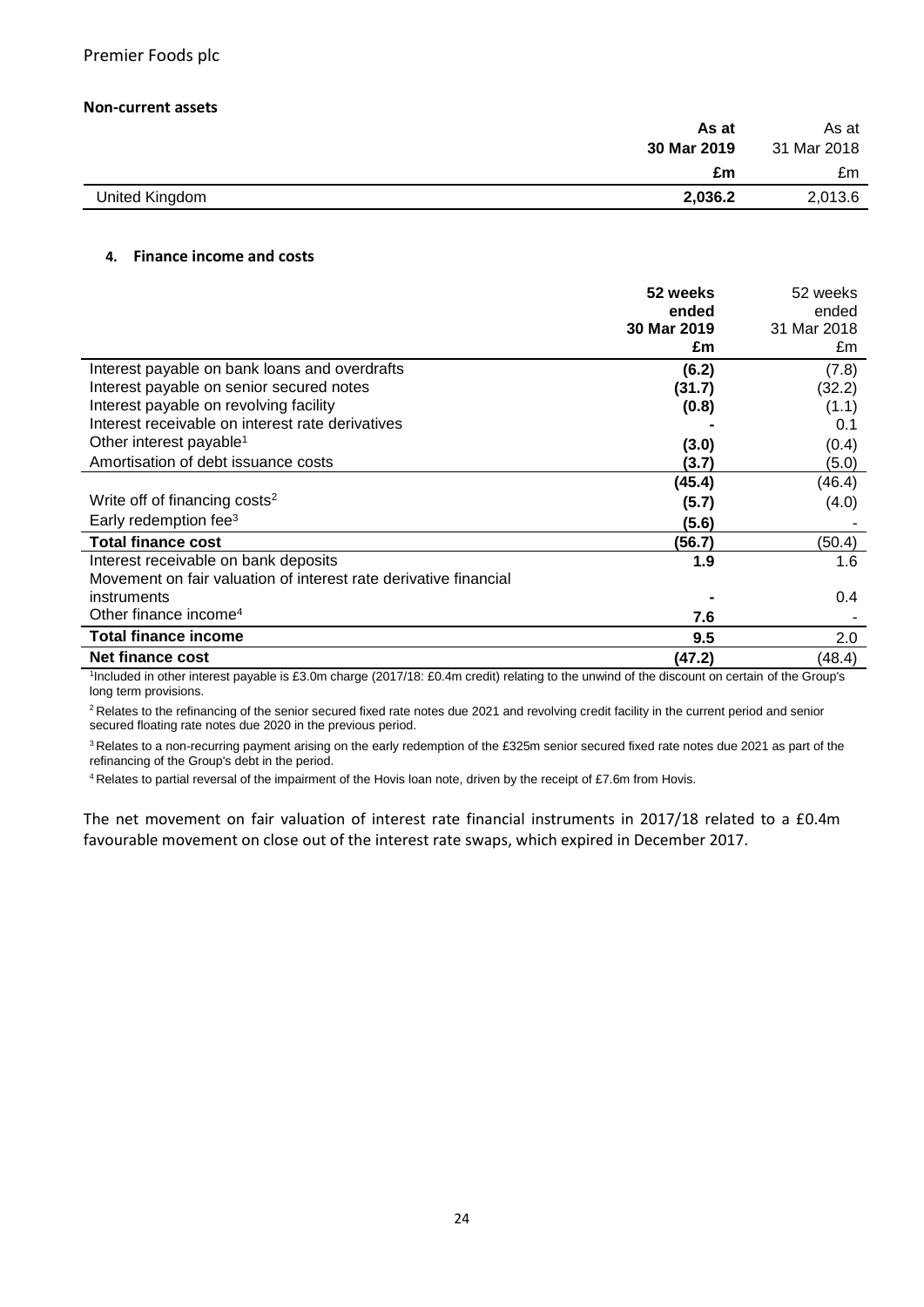## **5. Taxation**

| <b>Current tax</b>                                    |                                     |                                     |
|-------------------------------------------------------|-------------------------------------|-------------------------------------|
|                                                       | 52 weeks ended<br>30 Mar 2019<br>£m | 52 weeks ended<br>31 Mar 2018<br>£m |
| Overseas current tax                                  |                                     |                                     |
| - Current year                                        | 1.1                                 | 0.8                                 |
| Deferred tax                                          |                                     |                                     |
| - Current period                                      | 6.1                                 | (4.1)                               |
| - Prior periods                                       | 1.7                                 | (8.1)                               |
| - Adjustment to restate opening deferred tax at 17.0% |                                     | (2.3)                               |
| Income tax credit/(charge)                            | 8.9                                 | (13.7)                              |

As a result of the 2015 Finance Act provision to reduce the UK corporation tax rate from 20% to 19% from 1 April 2017, the applicable rate of corporation tax for the period is 19%. As a result of the 2016 Finance Act provision to reduce the UK corporation tax rate to 17% from 1 April 2020, deferred tax balances have been stated at 17%, the rate at which they are expected to reverse.

Tax relating to items recorded in other comprehensive income included:

|                                                   | 52 weeks | 52 weeks    |
|---------------------------------------------------|----------|-------------|
|                                                   | ended    | ended       |
| 30 Mar 2019                                       |          | 31 Mar 2018 |
|                                                   | £m       | £m          |
| Deferred tax credit on losses                     | 1.1      | 4.1         |
| Deferred tax credit/(charge) on pension movements | (10.2)   | (33.8)      |
|                                                   | (9.1)    | (29.7)      |

The tax credit/(charge) for the period differs from the standard rate of corporation tax in the United Kingdom of 19.0% (2017/18: 19.0%). The reasons for this are explained below:

|                                                                        | 52 weeks    | 52 weeks    |
|------------------------------------------------------------------------|-------------|-------------|
|                                                                        | ended       | ended       |
|                                                                        | 30 Mar 2019 | 31 Mar 2018 |
|                                                                        | £m          | £m          |
|                                                                        |             |             |
| (Loss)/profit before taxation                                          | (42.7)      | 20.9        |
| Tax credit/(charge) at the domestic income tax rate of 19.0% (2017/18: |             |             |
| 19.0%)                                                                 | 8.2         | (4.0)       |
| Tax effect of:                                                         |             |             |
| Non-deductible items                                                   | (0.9)       | (0.1)       |
| Other disallowable items                                               |             | (0.4)       |
| Impairment of goodwill                                                 |             | (0.8)       |
| Adjustment for share-based payments                                    | (0.4)       | (0.6)       |
| Adjustment due to current period deferred tax being provided at 17.0%  |             |             |
| $(2017/18: 17.0\%)$                                                    | (0.8)       | 0.7         |
| Movements in losses recognised                                         |             | 1.1         |
| Adjustment to restate opening deferred tax at 17.0% (2017/18: 17.0%)   |             | (2.3)       |
| Adjustments to prior periods                                           | 1.7         | (8.1)       |
| Current tax relating to overseas business                              | 1.1         | 0.8         |
| Income tax credit/(charge)                                             | 8.9         | (13.7)      |

The movements in losses recognised for the period ended 30 March 2019 is £nil (2017/18: £1.1m). Corporation tax losses are not recognised where future recoverability is uncertain.

The adjustments to prior periods of £1.7m (2017/18: £(8.1m)) relates mainly to the adjustment of prior period losses and capital allowances which have been revised following submission of tax returns.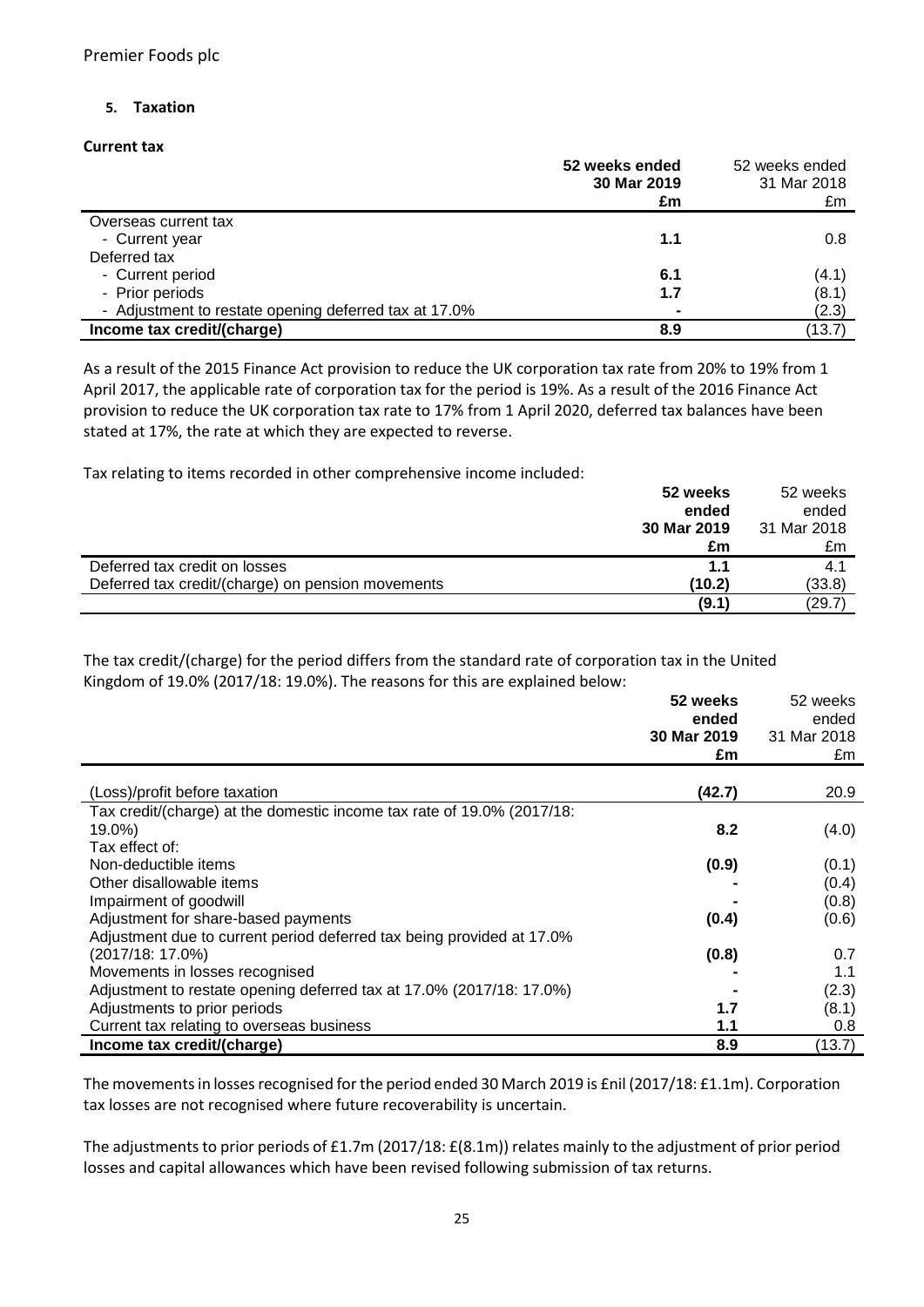## **Deferred tax**

Deferred tax is calculated in full on temporary differences using the tax rate appropriate to the jurisdiction in which the asset/(liability) arises and the tax rates that are expected to apply in the periods in which the asset or liability is settled. In all cases this is 17.0% (2017/18: 17.0%).

|                                                       | 2018/19 | 2017/18 |
|-------------------------------------------------------|---------|---------|
|                                                       | £m      | £m      |
| At 1 April 2018 / 2 April 2017                        | (12.1)  | 32.4    |
| Credited/(charged) to the statement of profit or loss | 7.8     | (14.5)  |
| Charged to other comprehensive income                 | (9.1)   | (29.7)  |
| Charged to equity                                     | (0.1)   | (0.3)   |
| At 30 March 2019 / 31 March 2018                      | (13.5)  | (12.1)  |

The Group has not recognised £3.0m of deferred tax assets (2017/18: £2.2m not recognised) relating to UK corporation tax losses. In addition the Group has not recognised a tax asset of £34.8m (2017/18: £34.8m) relating to ACT and £41.3m (2017/18: £42.1m) relating to capital losses. Under current legislation these can generally be carried forward indefinitely.

| <b>Deferred tax liabilities</b>       |                          | <b>Retirement</b>           |                    |             |
|---------------------------------------|--------------------------|-----------------------------|--------------------|-------------|
|                                       | <b>Intangibles</b><br>£m | benefit<br>obligation<br>£m | <b>Other</b><br>£m | Total<br>£m |
|                                       |                          |                             |                    |             |
| <b>At 2 April 2017</b>                | (56.2)                   | (17.9)                      | (0.2)              | (74.3)      |
| Current period credit/(charge)        | 1.9                      | (2.1)                       |                    | (0.2)       |
| Charged to other comprehensive income |                          | (33.8)                      |                    | (33.8)      |
| Prior period credit                   |                          |                             |                    |             |
| - To statement of profit or loss      | 0.1                      |                             |                    | 0.1         |
| At 31 March 2018                      | (54.2)                   | (53.8)                      | (0.2)              | (108.2)     |
|                                       |                          |                             |                    |             |
| <b>At 1 April 2018</b>                | (54.2)                   | (53.8)                      | (0.2)              | (108.2)     |
| Current period credit                 | 6.7                      | 1.5                         |                    | 8.2         |
| Charged to other comprehensive income |                          | (10.2)                      |                    | (10.2)      |
| Prior period charge                   |                          |                             |                    |             |
| - To statement of profit or loss      | (0.1)                    |                             | (0.8)              | (0.9)       |
| At 30 March 2019                      | (47.6)                   | (62.5)                      | (1.0)              | (111.1)     |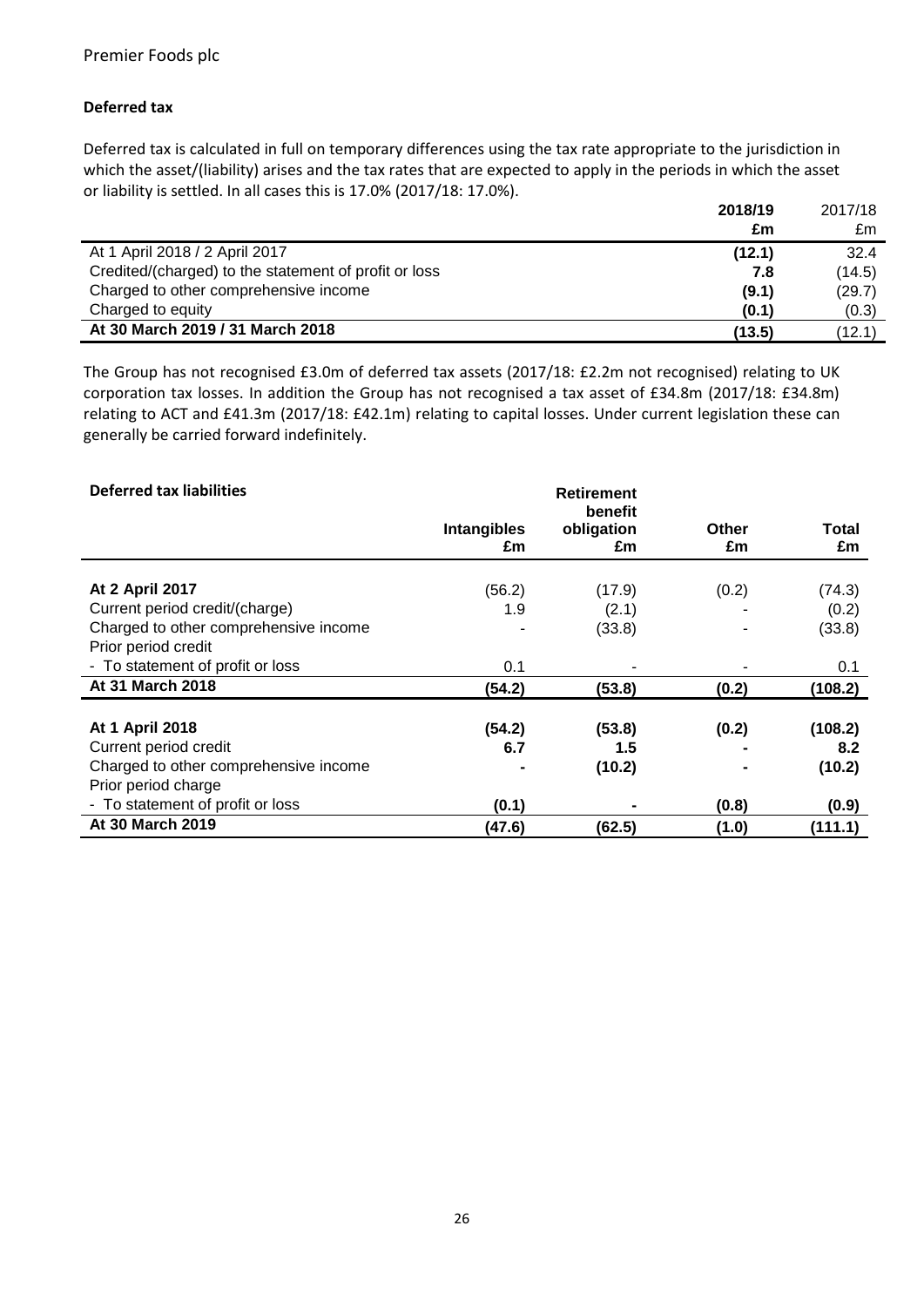| Deferred tax assets              | Accelerated<br>tax<br>depreciation | Share based<br>payments | <b>Losses</b> | <b>Other</b> | <b>Total</b> |
|----------------------------------|------------------------------------|-------------------------|---------------|--------------|--------------|
|                                  | £m                                 | £m                      | £m            | £m           | £m           |
|                                  |                                    |                         |               |              |              |
| <b>At 2 April 2017</b>           | 47.4                               | 1.4                     | 56.8          | 1.1          | 106.7        |
| Current period credit/(charge)   | 3.0                                | (0.1)                   | (3.7)         | (3.1)        | (3.9)        |
| Credited to other comprehensive  |                                    |                         |               |              |              |
| income                           |                                    |                         | 4.1           |              | 4.1          |
| Charged to equity                |                                    | (0.3)                   |               |              | (0.3)        |
| Prior period (charge)/credit     |                                    |                         |               |              |              |
| - To statement of profit or loss | (2.1)                              |                         | (14.6)        | 6.2          | (10.5)       |
| At 31 March 2018                 | 48.3                               | 1.0                     | 42.6          | 4.2          | 96.1         |
|                                  |                                    |                         |               |              |              |
| <b>At 1 April 2018</b>           | 48.3                               | 1.0                     | 42.6          | 4.2          | 96.1         |
| Current period credit/(charge)   | 1.3                                |                         | (1.8)         | (1.6)        | (2.1)        |
| Credited to other comprehensive  |                                    |                         |               |              |              |
| income                           |                                    |                         | 1.1           |              | 1.1          |
| Charged to equity                |                                    | (0.1)                   |               |              | (0.1)        |
| Prior period (charge)/credit:    |                                    |                         |               |              |              |
| - To statement of profit or loss | 3.1                                |                         | (0.9)         | 0.4          | 2.6          |
| At 30 March 2019                 | 52.7                               | 0.9                     | 41.0          | 3.0          | 97.6         |
|                                  |                                    |                         |               |              |              |
| Net deferred tax liability       |                                    |                         |               |              | £m           |
| As at 30 March 2019              |                                    |                         |               |              | (13.5)       |
| As at 31 March 2018              |                                    |                         |               |              | (12.1)       |

Where there is a legal right of offset and an intention to settle as such, deferred tax assets and liabilities may be presented on a net basis. This is the case for most of the Group's deferred tax balances and therefore they have been offset in the tables above. Substantial elements of the Group's deferred tax assets and liabilities, primarily relating to the defined benefit pension obligation, are greater than one year in nature.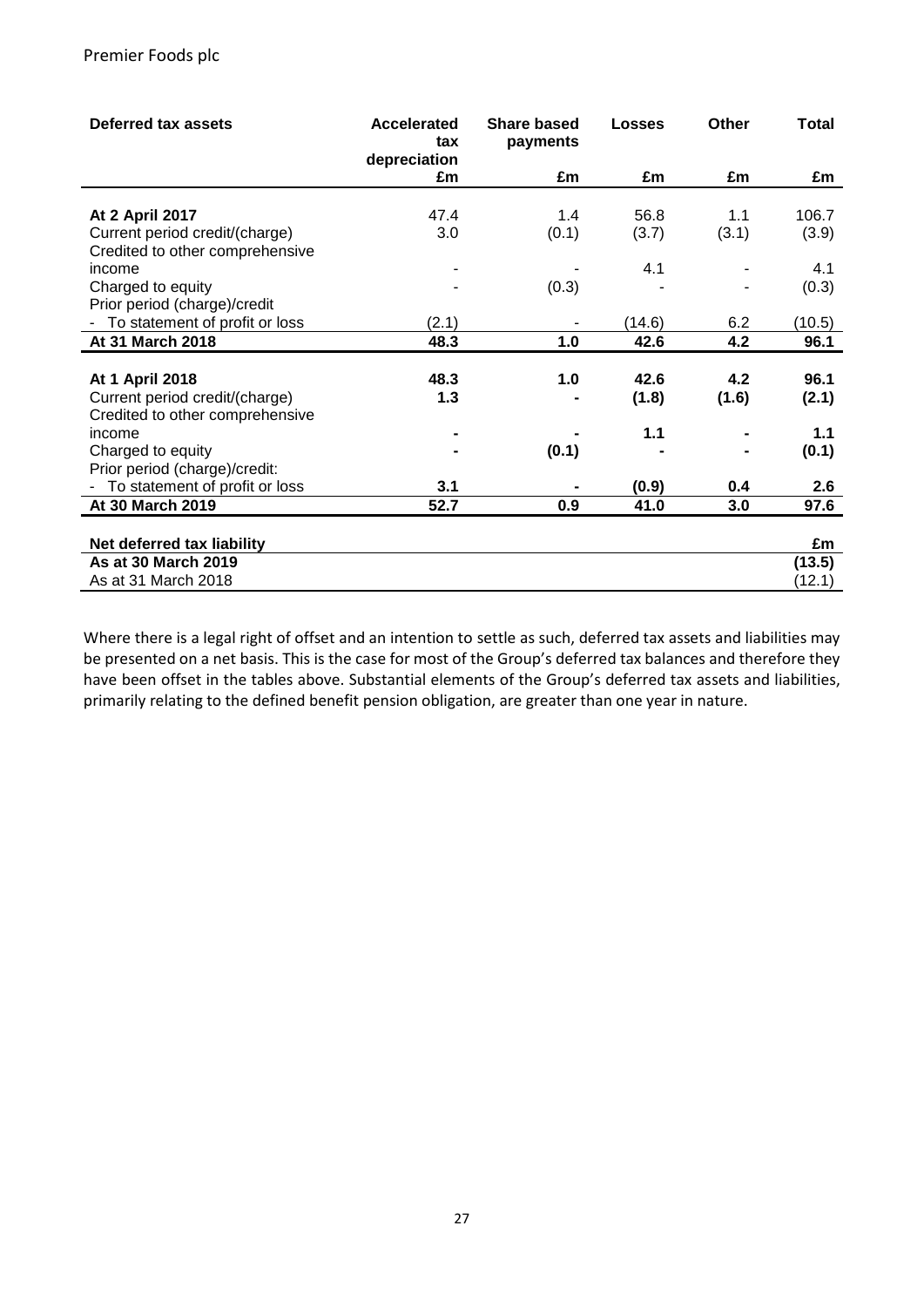## **6. (Loss)/earnings per share**

Basic (loss)/earnings per share has been calculated by dividing the loss attributable to owners of the parent of £33.8m (2017/18: £7.2m profit) by the weighted average number of ordinary shares of the Company.

#### **Weighted average shares**

|                                                                                           | 2018/19<br><b>Number</b><br>(000s) | 2017/18<br><b>Number</b><br>(000s) |
|-------------------------------------------------------------------------------------------|------------------------------------|------------------------------------|
| Weighted average number of ordinary shares for the purpose of basic<br>earnings per share | 841.454                            | 836.818                            |
| Effect of dilutive potential ordinary shares:                                             |                                    |                                    |
| - Share options                                                                           | $\blacksquare$                     | 4,872                              |
| Weighted average number of ordinary shares for the purpose of diluted                     |                                    |                                    |
| earnings per share                                                                        | 841.454                            | 841.690                            |

#### **(Loss)/earnings per share calculation**

|                                   | 52 weeks ended 30 March<br>2019       |         | 52 weeks ended 31 March<br>2018 |                                       |         |                |
|-----------------------------------|---------------------------------------|---------|---------------------------------|---------------------------------------|---------|----------------|
|                                   | <b>Dilutive</b><br>effect of<br>share |         |                                 | <b>Dilutive</b><br>effect of<br>share |         |                |
|                                   | <b>Basic</b>                          | options | <b>Diluted</b>                  | <b>Basic</b>                          | options | <b>Diluted</b> |
| (Loss)/profit after tax (£m)      | (33.8)                                |         | (33.8)                          | 7.2                                   |         | 7.2            |
| (Loss)/earnings per share (pence) | (4.0)                                 |         | (4.0)                           | 0.9                                   | 0.0     | 0.9            |

#### **Dilutive effect of share options**

The dilutive effect of share options is calculated by adjusting the weighted average number of ordinary shares outstanding to assume conversion of all dilutive potential ordinary shares. The only dilutive potential ordinary shares of the Company are share options and share awards. A calculation is performed to determine the number of shares that could have been acquired at fair value (determined as the average annual market share price of the Company's shares) based on the monetary value of the share awards and the subscription rights attached to the outstanding share options.

No adjustment is made to the profit or loss in calculating basic and diluted earnings per share.

There is no dilutive effect of share options calculated in the current period as the Group made a loss.

## **Adjusted earnings per share ("Adjusted EPS")**

Adjusted earnings per share is defined as trading profit less net regular interest, less a notional tax charge at 19.0% (2017/18: 19.0%) divided by the weighted average number of ordinary shares of the Company.

Net regular interest is defined as net finance costs after excluding write-off of financing costs, other finance income, early redemption fee, the fair value movements on interest rate financial instruments and other interest payable.

Trading profit and Adjusted EPS have been reported as the directors believe these assist in providing additional useful information on the underlying trends, performance and position of the Group.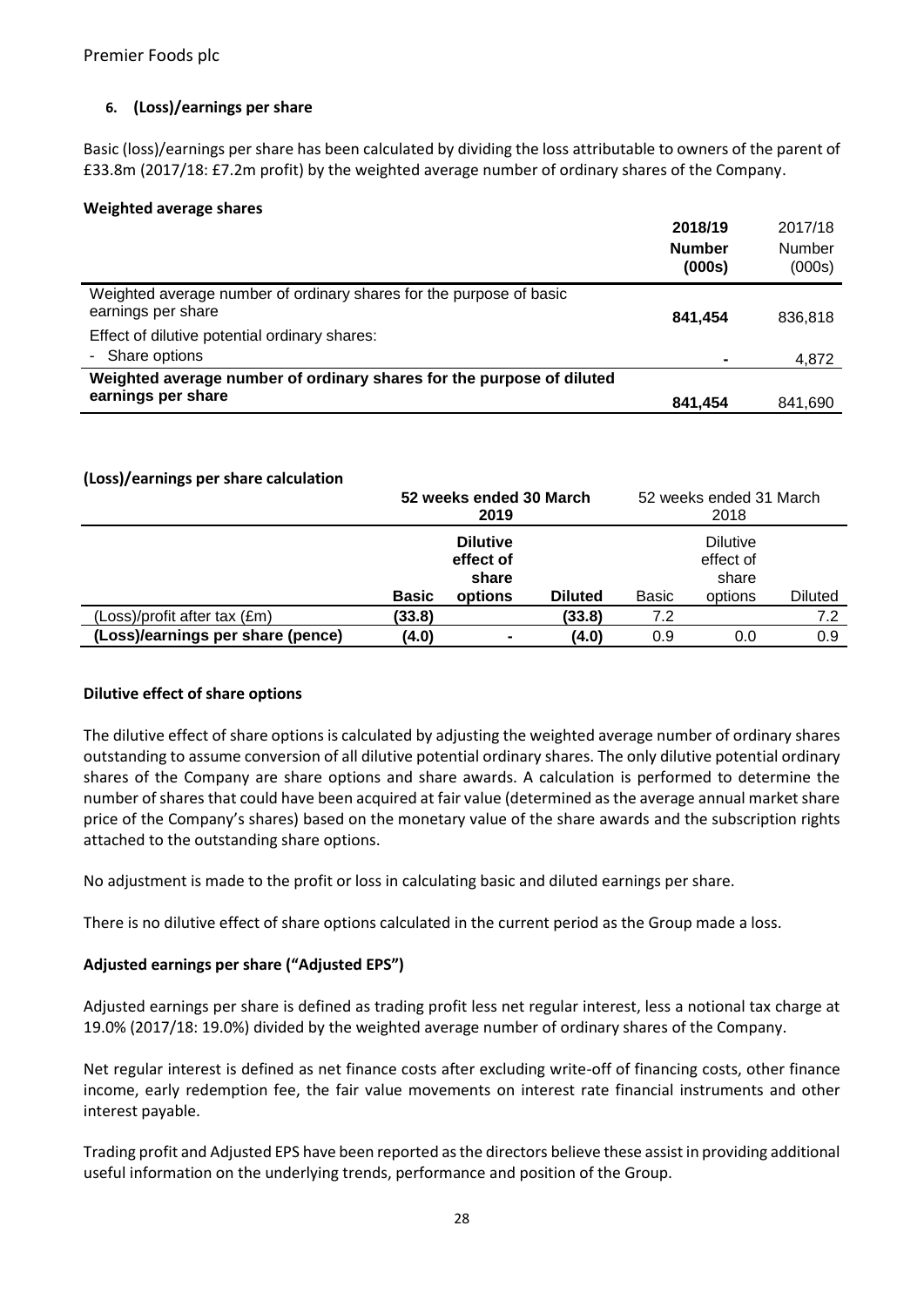|                                                                     | 52 weeks    | 52 weeks |
|---------------------------------------------------------------------|-------------|----------|
|                                                                     | ended       | ended    |
|                                                                     | 30 Mar 2019 | 31 Mar   |
|                                                                     |             | 2018     |
|                                                                     | £m          | £m       |
| <b>Trading profit</b>                                               | 128.5       | 123.0    |
| Less net regular interest                                           | (40.5)      | (44.4)   |
| Adjusted profit before tax                                          | 88.0        | 78.6     |
| Notional tax at 19.0% (2017/18: 19%)                                | (16.7)      | (14.9)   |
| Adjusted profit after tax                                           | 71.3        | 63.7     |
| Average shares in issue (m)                                         | 841.5       | 836.8    |
| <b>Adjusted EPS (pence)</b>                                         | 8.5         | 7.6      |
|                                                                     |             |          |
| Net regular interest                                                |             |          |
| Net finance cost                                                    | (47.2)      | (48.4)   |
| Exclude other finance income                                        | (7.6)       |          |
| Exclude fair value movements on interest rate financial instruments |             | (0.4)    |
| Exclude write-off of financing costs                                | 5.7         | 4.0      |
| Exclude early redemption fee                                        | 5.6         |          |
| Exclude other interest payable                                      | 3.0         | 0.4      |
| Net regular interest                                                | (40.5)      | (44.4)   |

## **7. Other Intangible assets**

|                                            | <b>Software</b> | Brands/<br>trademarks/<br>licences | <b>Customer</b><br>relationships | <b>Assets under</b><br>construction | <b>Total</b> |
|--------------------------------------------|-----------------|------------------------------------|----------------------------------|-------------------------------------|--------------|
|                                            | £m              | £m                                 | £m                               | £m                                  | £m           |
| Cost                                       |                 |                                    |                                  |                                     |              |
| At 1 April 2017                            | 132.9           | 693.2                              | 134.8                            | 4.1                                 | 965.0        |
| Additions                                  | 1.7             |                                    |                                  | 1.2                                 | 2.9          |
| Transferred into use                       | 4.0             |                                    |                                  | (4.0)                               |              |
| At 31 March 2018                           | 138.6           | 693.2                              | 134.8                            | 1.3                                 | 967.9        |
| Additions                                  | 1.7             |                                    |                                  | 1.3                                 | 3.0          |
| Transferred into use                       | 0.7             |                                    |                                  | (0.7)                               |              |
| At 30 March 2019                           | 141.0           | 693.2                              | 134.8                            | 1.9                                 | 970.9        |
| Accumulated amortisation and<br>impairment |                 |                                    |                                  |                                     |              |
| At 1 April 2017                            | (95.5)          | (270.7)                            | (134.8)                          |                                     | (501.0)      |
| Amortisation charge                        | (13.1)          | (23.2)                             |                                  |                                     | (36.3)       |
| Impairment charge                          |                 | (2.2)                              |                                  |                                     | (2.2)        |
| At 31 March 2018                           | (108.6)         | (296.1)                            | (134.8)                          |                                     | (539.5)      |
| Amortisation charge                        | (11.4)          | (23.0)                             |                                  |                                     | (34.4)       |
| Impairment charge                          |                 | (30.6)                             |                                  |                                     | (30.6)       |
| At 30 March 2019                           | (120.0)         | (349.7)                            | (134.8)                          |                                     | (604.5)      |
| Net book value                             |                 |                                    |                                  |                                     |              |
| At 31 March 2018                           | 30.0            | 397.1                              | $\blacksquare$                   | 1.3                                 | 428.4        |
| At 30 March 2019                           | 21.0            | 343.5                              |                                  | 1.9                                 | 366.4        |

All amortisation is recognised within administrative costs.

Included in the assets under construction additions for the period are £1.1m (2017/18: £0.4m) in respect of internal costs.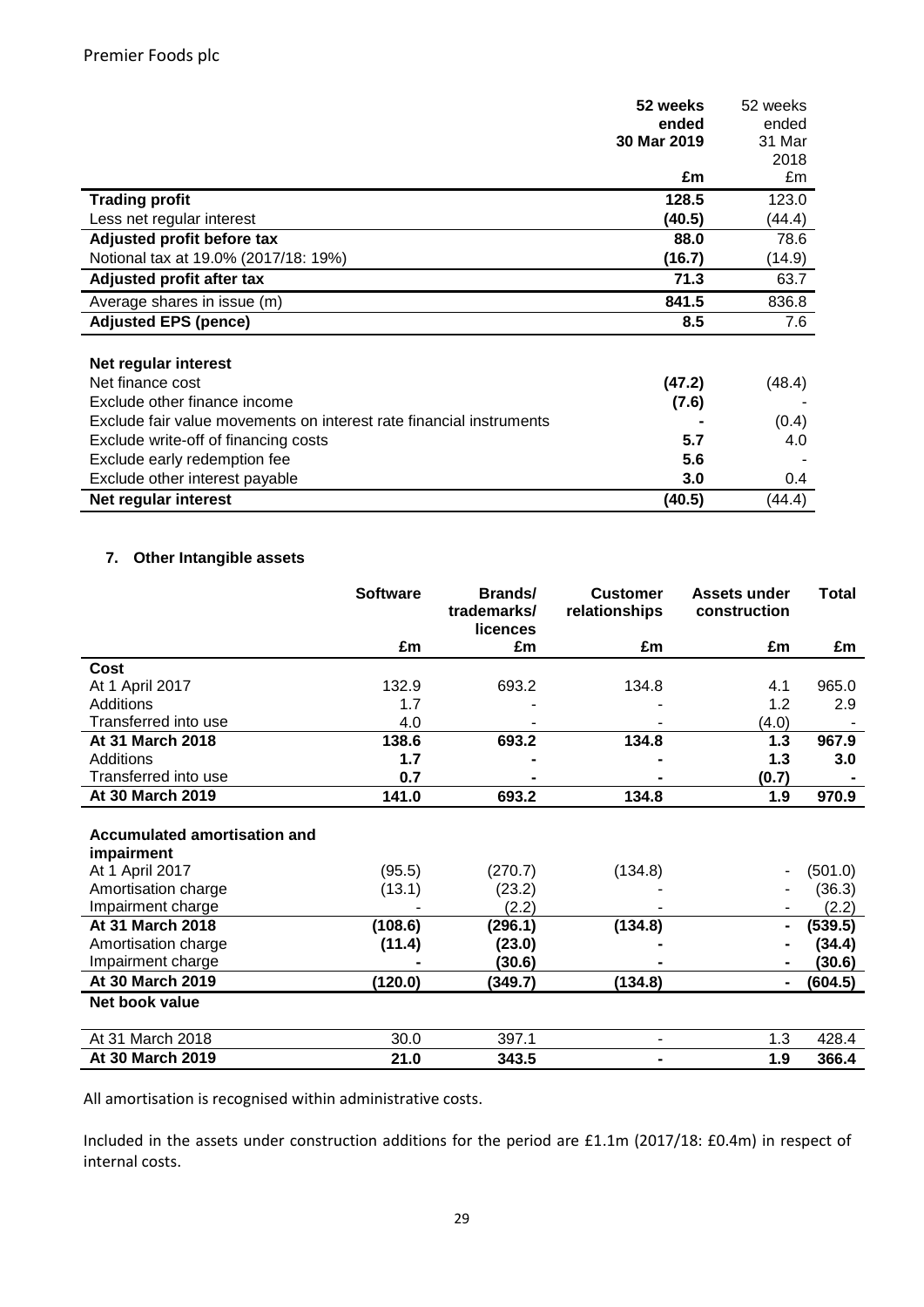## Premier Foods plc

The Group's borrowings are secured on the assets of the Group including other intangible assets.

The material brands held on the balance sheet are as follows:

|                   | <b>Carrying value at</b><br>30 March 2019<br>£m | <b>Estimated</b><br>useful<br>life remaining<br>Years |
|-------------------|-------------------------------------------------|-------------------------------------------------------|
| <b>Bisto</b>      | 107.8                                           | 18                                                    |
| Oxo               | 75.2                                            | 28                                                    |
| <b>Batchelors</b> | 56.0                                            | 18                                                    |
| Mr Kipling        | 41.8                                            | 18                                                    |
| Sharwood's        | 23.4                                            | 18                                                    |

#### *Intangible assets impairment charge*

The intangible asset impairment relates to two brands, *Sharwood's*: £27.5m, and *Saxa*: £3.1m. The impairments reflect management's latest assessment of brand value following a strategic review of the Group's brands and a re-evaluation of the assumptions which underpin the valuation.

#### **8. Bank and other borrowings**

|                                               | As at<br>30 Mar 2019 | As at<br>31 Mar 2018 |
|-----------------------------------------------|----------------------|----------------------|
|                                               | £m                   | £m                   |
| Non-current:                                  |                      |                      |
| Secured senior credit facility - revolving    |                      |                      |
| <b>Transaction costs</b>                      | 5.8                  | 5.6                  |
|                                               | 5.8                  | 5.6                  |
| Senior secured notes                          | (510.0)              | (535.0)              |
| <b>Transaction costs</b>                      | 6.5                  | 9.4                  |
|                                               | (503.5)              | (525.6)              |
| Total borrowings due after more than one year | (497.7)              | (520.0)              |
| <b>Total bank and other borrowings</b>        | (497.7)              | (520.0)              |

#### **Secured senior credit facility - revolving**

The revolving credit facility of £177m is due to mature in December 2022 and attracts a leverage based margin of between 2.25% and 3.75% above LIBOR. Banking covenants of net debt / EBITDA and EBITDA / interest are in place and are tested biannually.

The covenant package attached to the revolving credit facility is:

|            | Net debt /<br>EBITDA <sup>1</sup> | Net debt /<br>Interest <sup>1</sup> |
|------------|-----------------------------------|-------------------------------------|
| 2019/20 FY | 4.50x                             | 2.75x                               |
| 2020/21 FY | 4.25x                             | 2.85x                               |

<sup>1</sup>Net debt, EBITDA and Interest are as defined under the revolving credit facility.

#### **Senior secured notes**

The senior secured notes are listed on the Irish GEM Stock Exchange. The notes totalling £510m are split between fixed and floating tranches. The fixed note of £300m matures in October 2023 and attracts an interest rate of 6.25%. The floating note of £210m matures in July 2022 and attracts an interest rate of 5.00% above LIBOR.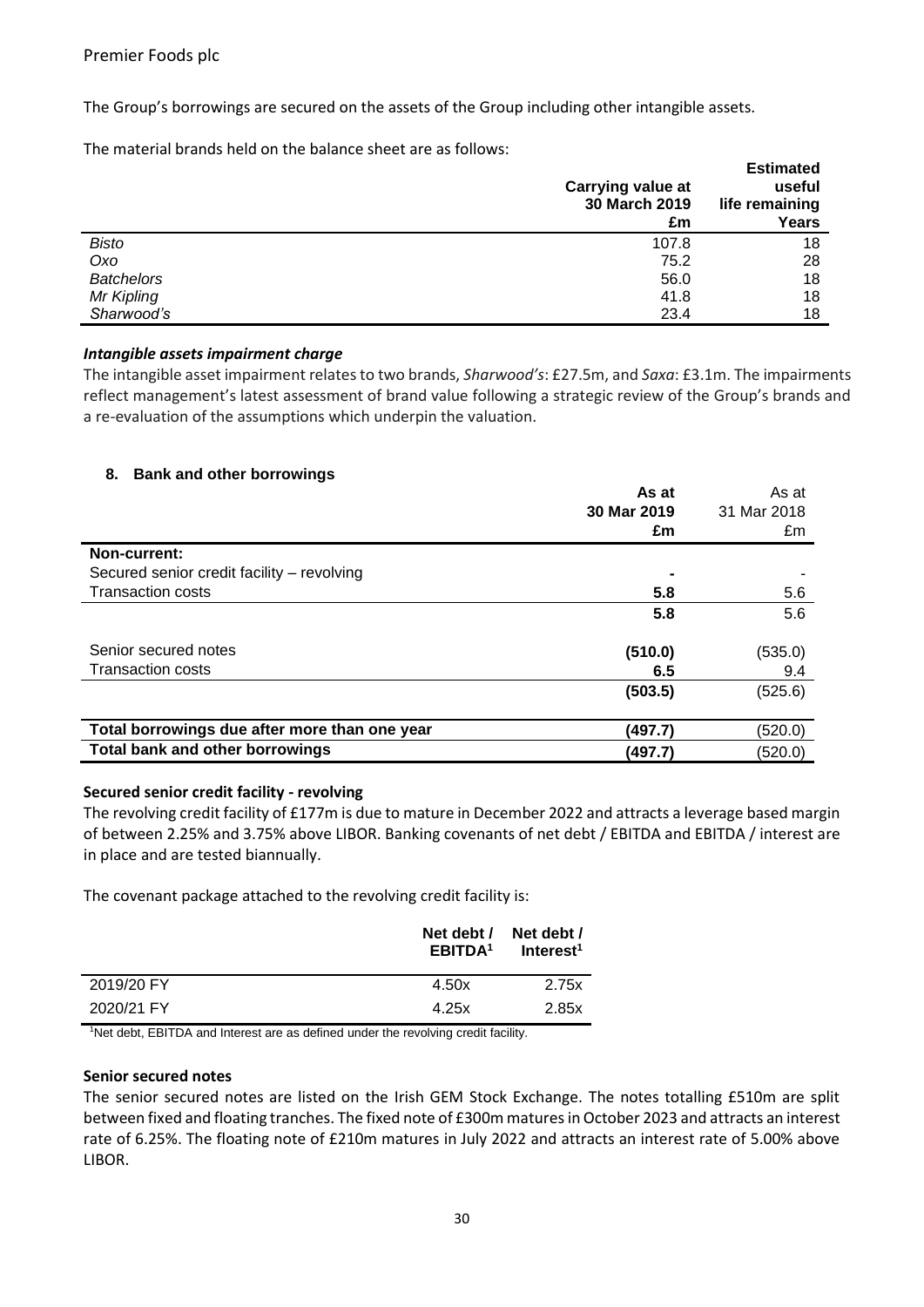## **9. Provisions for liabilities and charges**

Property provisions primarily relate to provisions for non-operational leasehold properties, dilapidations against leasehold properties and environmental liabilities. The costs relating to certain non-operational leasehold properties and dilapidation provisions and will be incurred over a number of years in accordance with the length of the leases. Other provisions primarily relate to insurance and legal matters and provisions for restructuring costs. These provisions have been discounted at rates between 0.69% and 1.55% (2017/18: 0.99% and 1.77%). The unwinding of the discount is charged or credited to the statement of profit or loss under finance cost.

|                                    | <b>Property</b> | <b>Other</b> | Total       |
|------------------------------------|-----------------|--------------|-------------|
|                                    | £m              | £m           | £m          |
| <b>At 1 April 2017</b>             | (34.0)          | (19.1)       | (53.1)      |
| Utilised during the period         | 1.0             | 5.0          | 6.0         |
| Additional charge in the period    | (1.0)           | (1.2)        | (2.2)       |
| Unwind of discount                 | 0.4             |              | 0.4         |
| Released during the period         | 1.5             | 3.8          | 5.3         |
| At 31 March 2018                   | (32.1)          | (11.5)       | (43.6)      |
| Utilised during the period         | 2.4             | 1.0          | 3.4         |
| Additional charge in the period    |                 | (2.6)        | (2.6)       |
| Unwind of discount                 | (3.0)           |              | (3.0)       |
| Released during the period         | 0.9             | 2.8          | 3.7         |
| At 30 March 2019                   | (31.8)          | (10.3)       | (42.1)      |
|                                    |                 |              |             |
| <b>Ageing of total provisions:</b> |                 | As at        | As at       |
|                                    |                 | 30 Mar 2019  | 31 Mar 2018 |
|                                    |                 | £m           | £m          |
| Within one year                    |                 | (9.7)        | (7.9)       |
| Between 2 and 5 years              |                 | (5.1)        | (10.9)      |
| After 5 years                      |                 | (27.3)       | (24.8)      |
| Total                              |                 | (42.1)       | (43.6)      |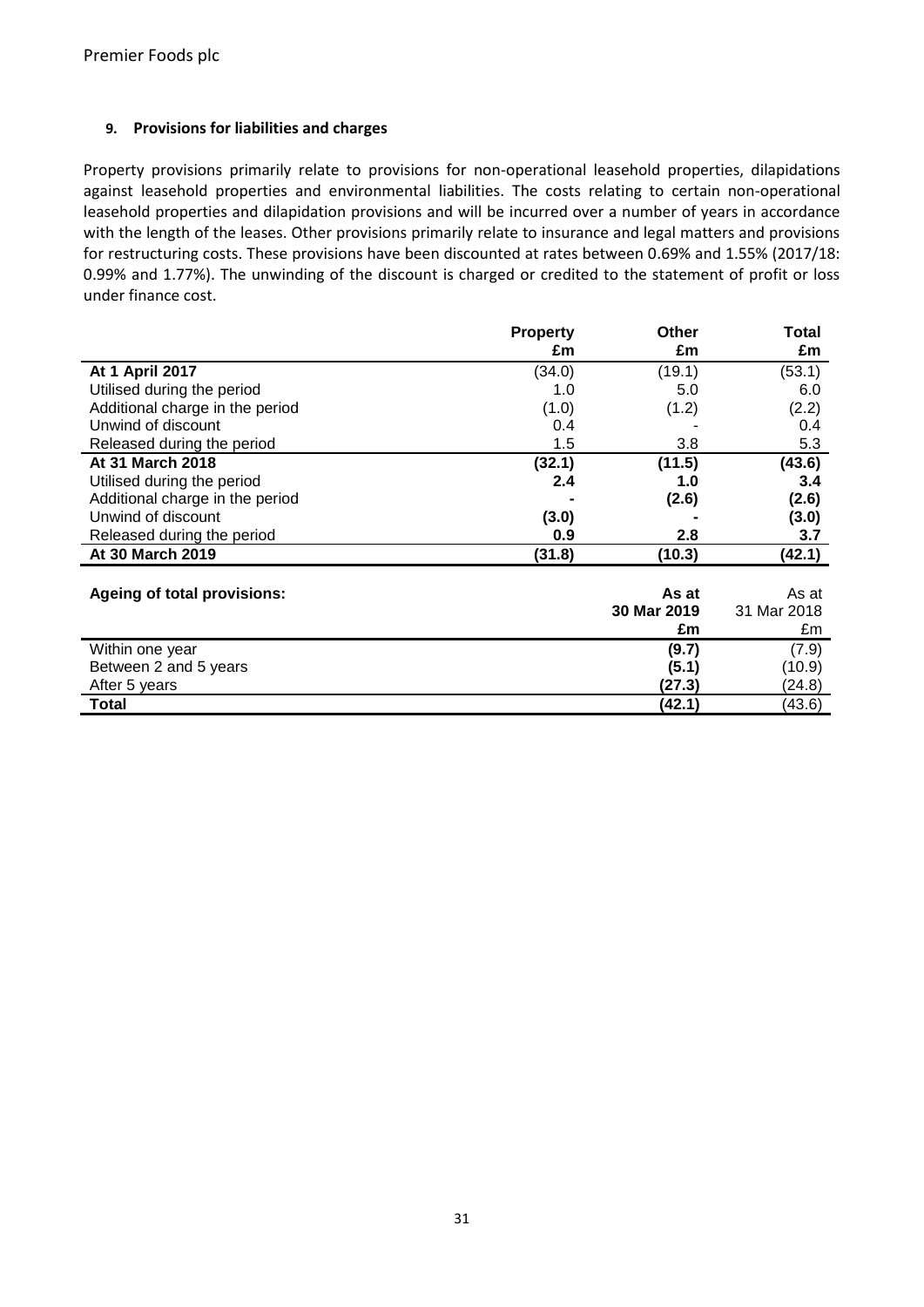## **10. Retirement benefit schemes**

## **Defined benefit schemes**

The Group operates a number of defined benefit schemes under which current and former employees have built up an entitlement to pension benefits on their retirement. These are as follows:

## **(a) The Premier schemes, which comprise:**

Premier Foods Pension Scheme ("PFPS") Premier Grocery Products Pension Scheme ("PGPPS") Premier Grocery Products Ireland Pension Scheme ("PGPIPS") Chivers 1987 Pension Scheme Chivers 1987 Supplementary Pension Scheme

## **(b) The RHM schemes, which comprise:**

RHM Pension Scheme Premier Foods Ireland Pension Scheme

The most recent triennial actuarial valuations of the PFPS, the PGPPS and the RHM pension scheme were carried out on 31 March 2016 / 5 April 2016 to establish ongoing funding arrangements. Deficit recovery plans have been agreed with the Trustees of each of the PFPS and PGPPS. The RHM Pension Scheme was in surplus and no deficit contributions are payable. Actuarial valuations for the schemes based in Ireland took place during the course of 2016 and 2017.

The exchange rates used to translate the overseas euro based schemes are  $£1.00 = £1.1334$  for the average rate during the period, and  $£1.00 = £1.1612$  for the closing position at 30 March 2019.

All defined benefit plans are held separately from the Company under Trusts. Trustees are appointed to operate the schemes in accordance with their respective governing documents and pensions law. The schemes meet the legal requirement for member nominated trustees representation on the trustee boards and the UK schemes have appointed a professional independent Trustee as Chair of the boards. The members of the trustee boards undertake regular training and development to ensure that they are equipped appropriately to fulfil their function as trustees. In addition each trustee board has appointed professional advisers to give them the specialist expertise they need to support them in the areas of investment, funding, legal, covenant and administration.

The trustee boards of the UK schemes generally meet at least four times a year to conduct their business. To support these meetings the Trustees have delegated certain aspects of the schemes' operation to give specialist focus (e.g. investment, administration and compliance) to committees for which further meetings are held as appropriate throughout the year. These committees regularly report to the full trustee boards.

The schemes invest through investment managers appointed by the trustees in a broad range of assets to support the security and funding of their pension obligations. Asset classes used include government bonds, private equity, absolute return products, swaps and infrastructure.

The plan assets do not include any of the Group's own financial instruments, nor any property occupied by, or other assets used by, the Group. The RHM Pension Scheme holds a security over the assets of the Group which ranks pari passu with the banks and bondholders in the event of insolvency, up to a cap.

The schemes incorporate a Liability Driven Investment (LDI) strategy to more closely match the assets with changes in value of liabilities. The RHM Pension Scheme uses assets including interest rate and inflation swaps,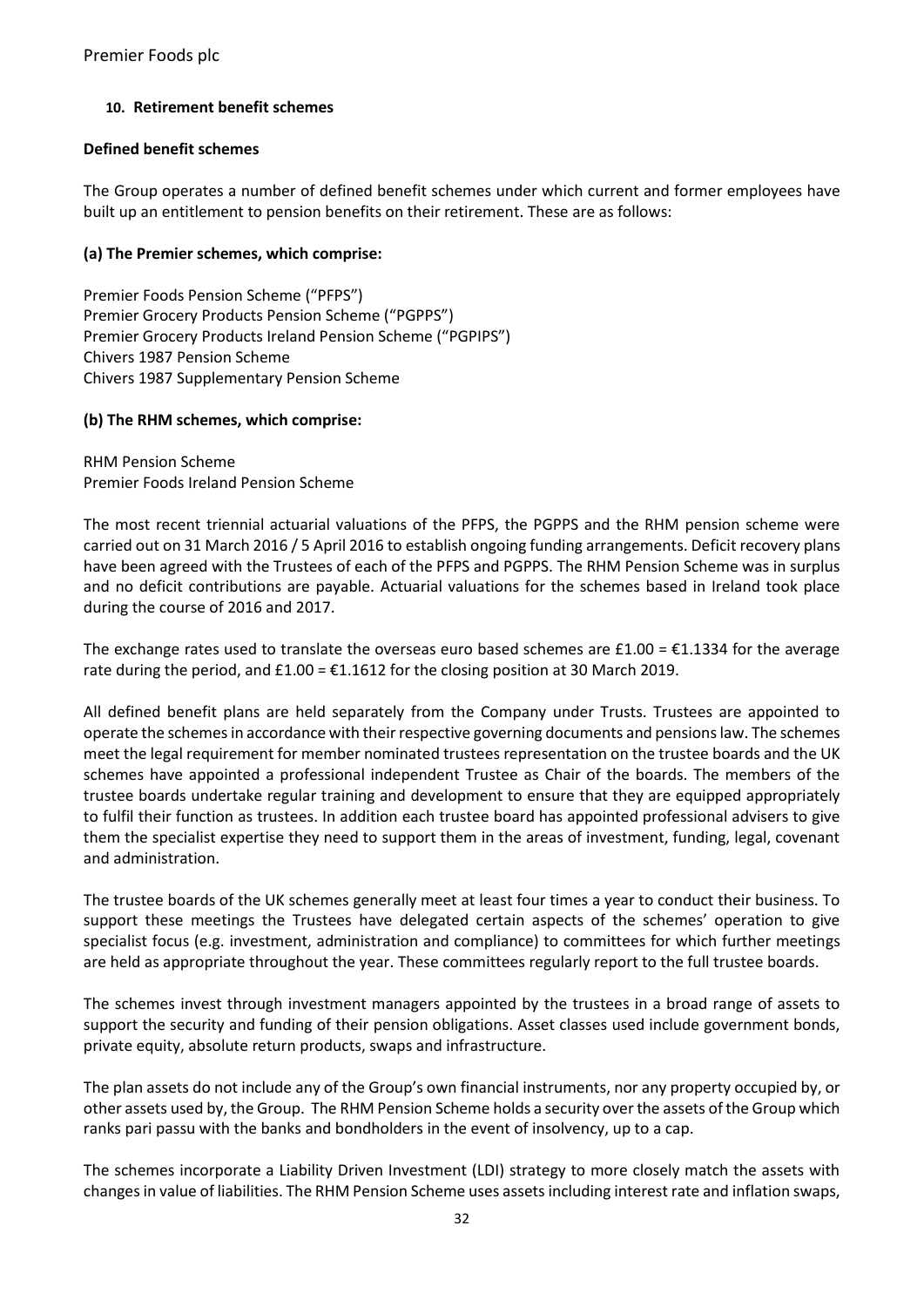## Premier Foods plc

index linked bonds and infrastructure in its LDI strategy. The smaller schemes use a pooled fund approach for LDI.

The main risks to which the Group is exposed in relation to the funded pension schemes are as follows:

- Liquidity risk the PFPS and PGPPS have significant technical funding deficits which could increase. The RHM Pension Scheme is currently in surplus, but subsequent valuations could reveal a deficit. As such this could have an adverse impact on the financial condition of the Group. The Group continues to monitor the pension risks closely working with the trustees to ensure a collaborative approach.
- Mortality risk the assumptions adopted make allowance for future improvements in life expectancy. However, if life expectancy improves at a faster rate than assumed, this would result in greater payments from the schemes and consequently increases in the schemes liabilities. The trustees review the mortality assumption on a regular basis to minimise the risk of using an inappropriate assumption.
- Yield risk a fall in government bond yields will increase the schemes liabilities and certain of the assets. However, the liabilities may grow by more in monetary terms, thus increasing the deficit in the scheme.
- Inflation risk the majority of the schemes liabilities increase in line with inflation and so if inflation is greater than expected, the liabilities will increase.
- Investment risk the risk that investments do not perform in line with expectations.

The schemes can limit or hedge their exposure to the yield and inflation risks described above by investing in assets that move in the same direction as the liabilities in the event of a fall in yields, or a rise in inflation. The RHM Pension Scheme has largely hedged its inflation and interest rate exposure to the extent of its funding level. The PFPS and PGPPS have broadly hedged 50% of their respective liabilities and have put in place a plan to further increase hedging over time as its funding level improves.

The liabilities of the schemes are approximately 47% in respect of former active members who have yet to retire and approximately 53% in respect of pensioner members already in receipt of benefits.

All pension schemes are closed to future accrual.

On 26 October 2018 the High Court handed down its judgment in the Lloyds Banking Group case. The judgment confirmed the requirement to equalise the Guaranteed Minimum Pension benefits accrued between 1990 and 1997 from contracting out of the State Earnings Related Pension Scheme, treating men and women equally with respect to these benefits. The judgment highlighted an acceptable range of methods the Trustees are entitled to adopt to achieve equalisation. The estimated cost of equalisation is £41.5m and has been recognised as a past service cost through the income statement. The cost represents the Directors' best estimate of the cost based on actuarial advice and is consistent with the principles outlined in the judgment.

The final cost will differ from this amount when the actual method of equalisation is agreed with the scheme Trustees and subsequently implemented. The cost related to equalisation was between 0.8% and 1.5% of scheme liabilities. A sensitivity analysis of the equalisation costs is as follows:

- a 0.1% increase in the percentage of liability impacted by GMP equalisation would lead to an increase in the defined benefit obligation of approximately £5m
- a 0.1% decrease in the percentage of liability impacted by GMP equalisation would lead to a decrease in the defined benefit obligation of approximately £5m

At the balance sheet date, the combined principal accounting valuation assumptions were as follows: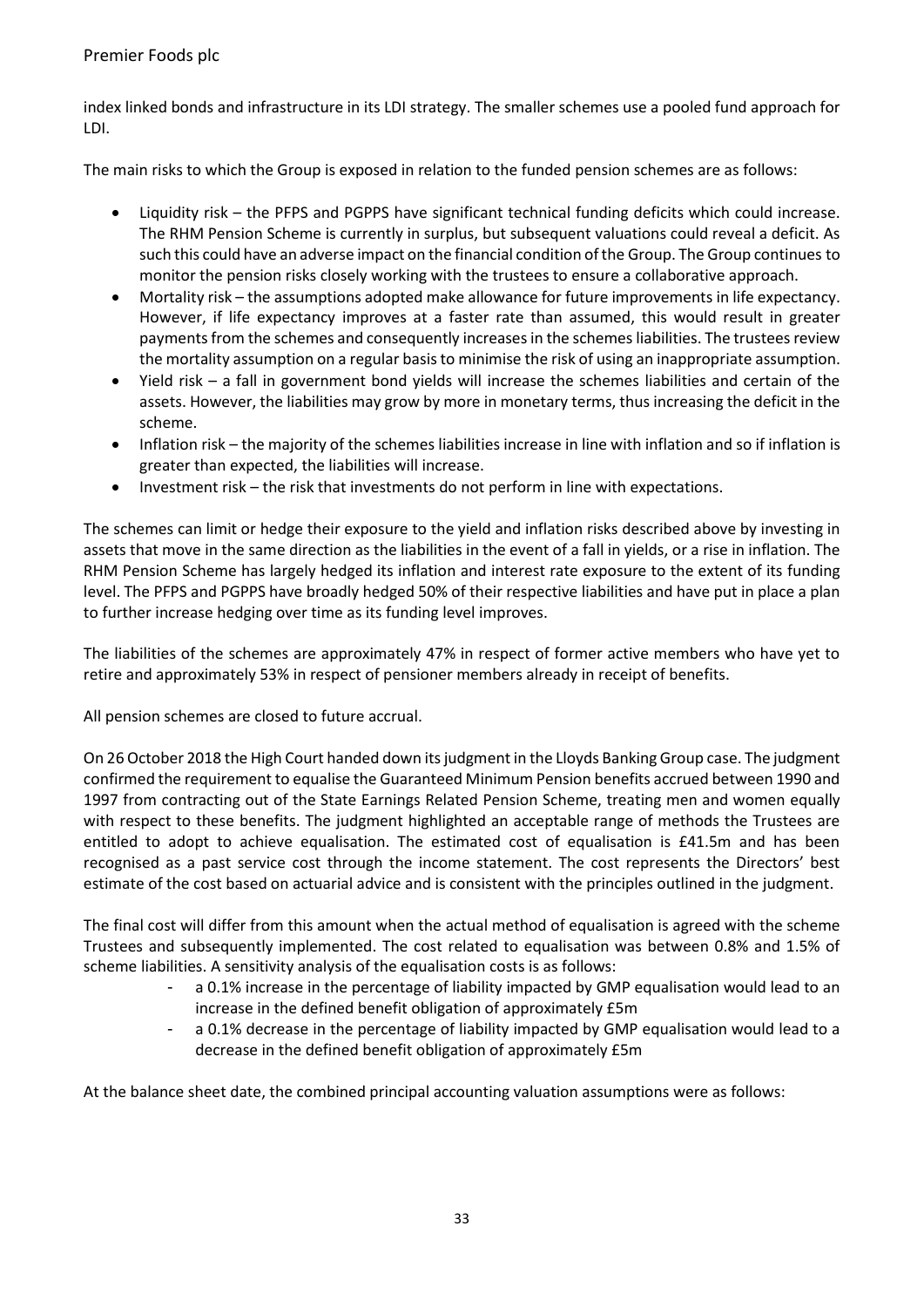## Premier Foods plc

|                           |                           | At 30 Mar 2019        |                           | At 31 Mar 2018        |
|---------------------------|---------------------------|-----------------------|---------------------------|-----------------------|
|                           | <b>Premier</b><br>schemes | <b>RHM</b><br>schemes | <b>Premier</b><br>schemes | <b>RHM</b><br>schemes |
|                           |                           |                       |                           |                       |
| Discount rate             | 2.45%                     | 2.45%                 | 2.70%                     | 2.70%                 |
| Inflation - RPI           | 3.25%                     | 3.25%                 | 3.15%                     | 3.15%                 |
| Inflation - CPI           | 2.15%                     | 2.15%                 | 2.05%                     | 2.05%                 |
| Expected salary increases | n/a                       | n/a                   | n/a                       | n/a                   |
| Future pension increases  | 2.10%                     | 2.10%                 | 2.10%                     | 2.10%                 |

For the smaller overseas schemes the discount rate used was 1.50% (2017/18: 1.80%) and future pension increases were 1.30% (2017/18: 1.45%).

At 30 March 2019 and 31 March 2018, the discount rate was derived based on a bond yield curve expanded to also include bonds rated AA by one credit agency (and which might for example be rated A or AAA by other agencies).

The mortality assumptions are based on standard mortality tables and allow for future mortality improvements. The life expectancy assumptions are as follows: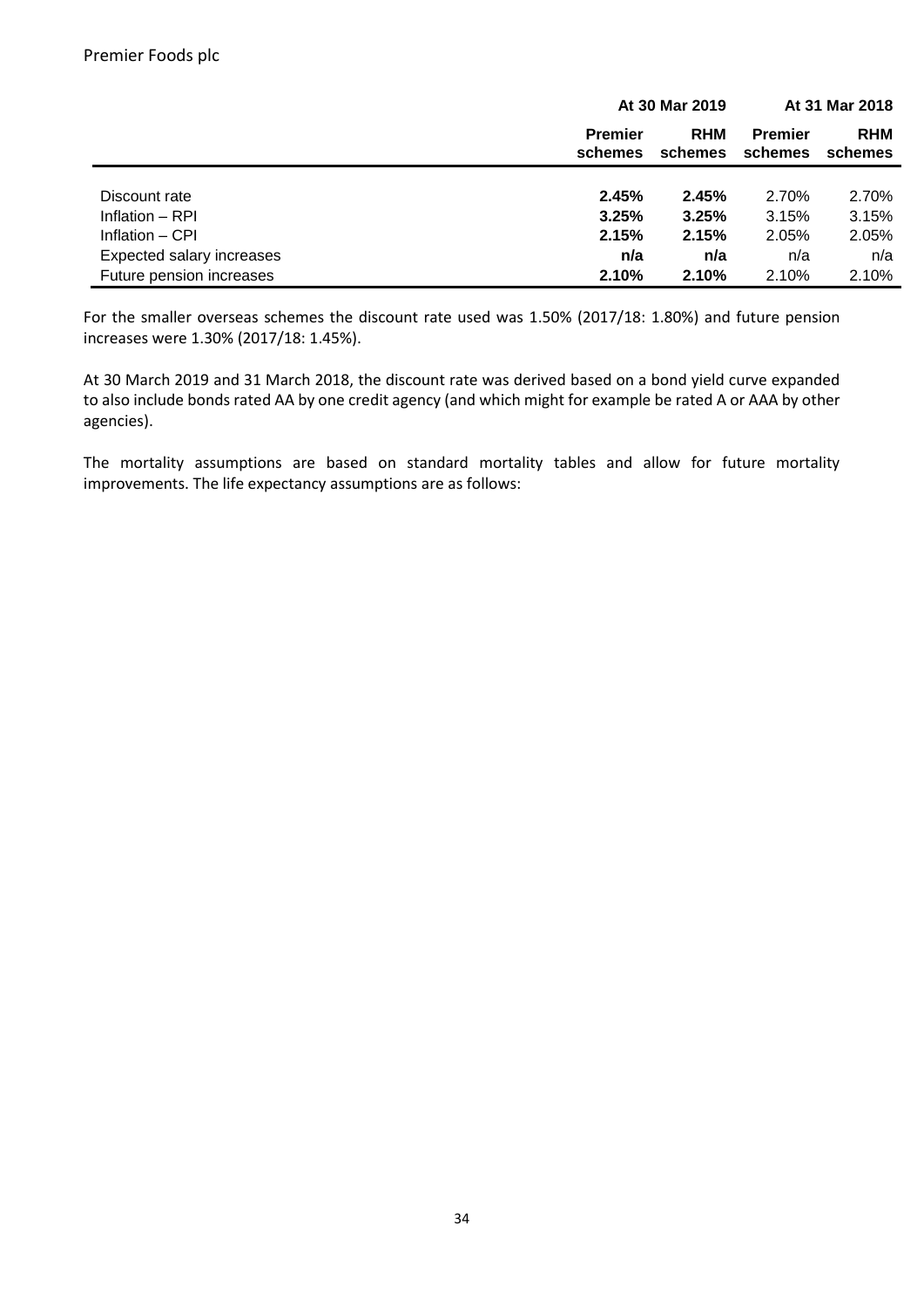|                                         |                           | At 30 Mar 2019        | At 31 Mar 2018 |                       |  |
|-----------------------------------------|---------------------------|-----------------------|----------------|-----------------------|--|
|                                         | <b>Premier</b><br>schemes | <b>RHM</b><br>schemes |                | <b>RHM</b><br>schemes |  |
| Male pensioner, currently aged 65       | 87.4                      | 85.3                  | 87.6           | 85.8                  |  |
| Female pensioner, currently aged 65     | 89.3                      | 87.8                  | 89.5           | 88.3                  |  |
| Male non-pensioner, currently aged 45   | 88.4                      | 86.1                  | 88.6           | 86.7                  |  |
| Female non-pensioner, currently aged 45 | 90.5                      | 88.9                  | 90.7           | 89.5                  |  |

A sensitivity analysis on the principal assumptions used to measure the scheme liabilities at the period end is as follows:

|                                | <b>Change in assumption</b> | Impact on scheme liabilities       |
|--------------------------------|-----------------------------|------------------------------------|
| Discount rate                  | Increase/decrease by 0.1%   | Decrease/increase by £78.1m/£79.9m |
| Inflation                      | Increase/decrease by 0.1%   | Increase/decrease by £35.2m/£30.6m |
| Assumed life expectancy at age | Increase/decrease by 1      | Increase/decrease by               |
| 60 (rate of mortality)         | vear                        | £208.2m/£208.6m                    |

The sensitivity information has been derived using projected cash flows for the Schemes valued using the relevant assumptions and membership profile as at 30 March 2019. Extrapolation of these results beyond the sensitivity figures shown may not be appropriate.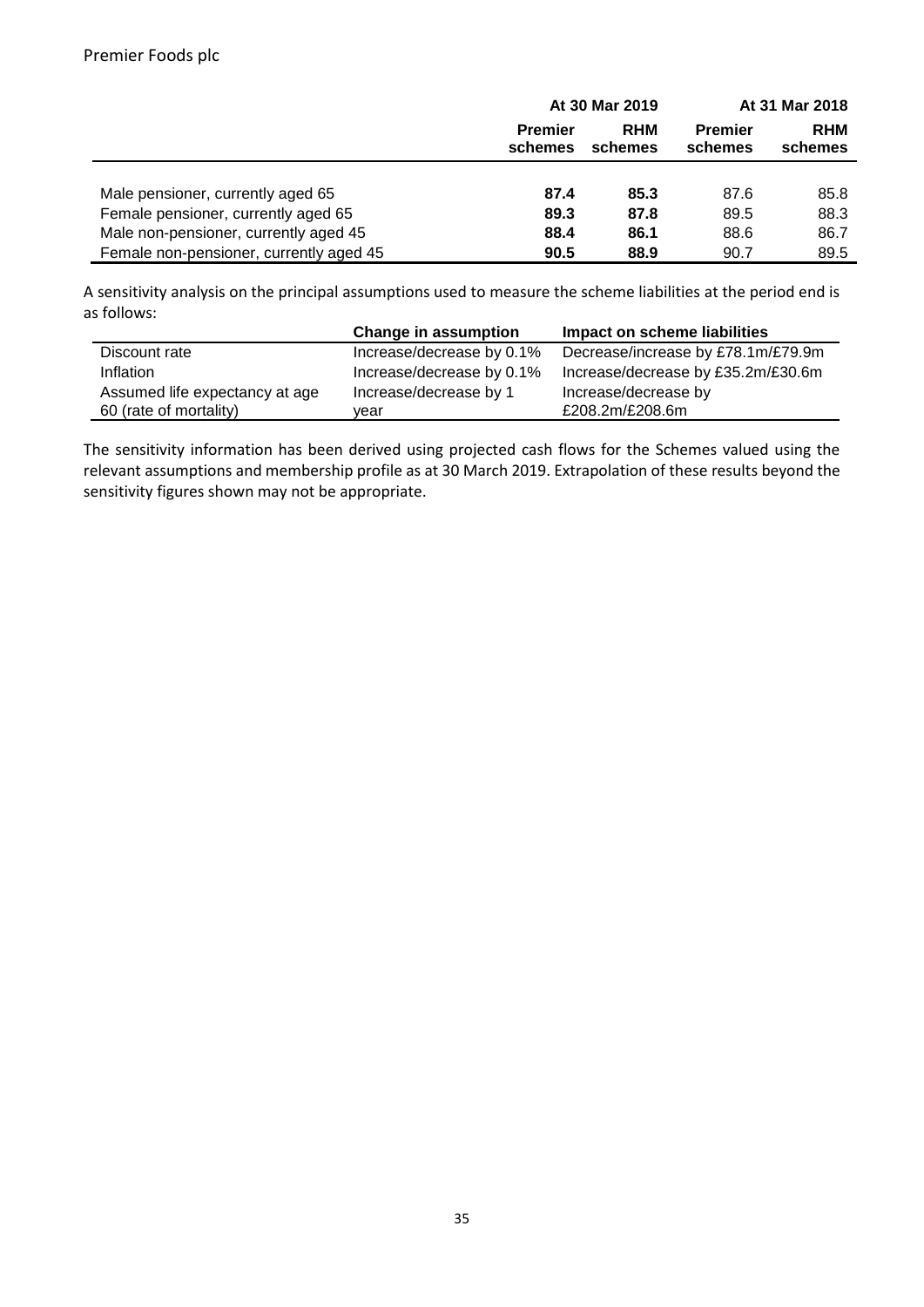## Premier Foods plc

The fair values of plan assets split by type of asset are as follows:

|                                                                     | Premier<br>schemes | $\overline{\%}$ of<br>total | <b>RHM</b> schemes | $\overline{\%}$ of<br>total | <b>Total</b> | $\frac{1}{2}$ of<br>total |
|---------------------------------------------------------------------|--------------------|-----------------------------|--------------------|-----------------------------|--------------|---------------------------|
|                                                                     | £m                 | %                           | £m                 | $\%$                        | £m           |                           |
| Assets with a quoted price in an active market at 30 March 2019:    |                    |                             |                    |                             |              |                           |
| UK equities                                                         | 0.4                | 0.1                         | 0.3                | 0.0                         | 0.7          | 0.0                       |
| Global equities                                                     | 7.5                | 1.1                         | 171.3              | 4.0                         | 178.8        | 3.5                       |
| Government bonds                                                    | 29.9               | 4.2                         | 1,460.5            | 33.6                        | 1,490.4      | 29.7                      |
| Corporate bonds                                                     | 26.9               | 3.8                         |                    |                             | 26.9         | 0.5                       |
| Property                                                            | 31.3               | 4.4                         | 405.2              | 9.4                         | 436.5        | 8.7                       |
| Absolute return products                                            | 365.7              | 51.7                        | 775.5              | 17.9                        | 1,141.2      | 22.6                      |
| Cash                                                                | 8.0                | 1.1                         | 30.1               | 0.7                         | 38.1         | 0.8                       |
| Other                                                               | 224.8              | 31.8                        | 2.8                | 0.1                         | 227.6        | 4.5                       |
| Assets without a quoted price in an active market at 30 March 2019: |                    |                             |                    |                             |              |                           |
| Infrastructure funds                                                |                    |                             | 256.1              | 5.9                         | 256.1        | 5.1                       |
| Swaps                                                               |                    |                             | 556.4              | 12.8                        | 556.4        | 11.0                      |
| Private equity                                                      |                    |                             | 446.1              | 10.3                        | 446.1        | 8.8                       |
| Other                                                               | 12.6               | 1.8                         | 229.3              | 5.3                         | 241.9        | 4.8                       |
| Fair value of scheme assets<br>as at 30 March 2019                  | 707.1              | 100                         | 4,333.6            | 100                         | 5,040.7      | 100                       |
| Assets with a quoted price in an active market at 31 March 2018:    |                    |                             |                    |                             |              |                           |
| UK equities                                                         | 0.2                | 0.0                         | 0.3                | 0.0                         | 0.5          | 0.0                       |
| Global equities                                                     | 7.6                | 1.1                         | 288.4              | 6.9                         | 296.0        | 6.1                       |
| Government bonds                                                    | 25.0               | 3.7                         | 1,021.4            | 24.3                        | 1,046.4      | 21.5                      |
| Corporate bonds                                                     | 20.7               | 3.0                         |                    |                             | 20.7         | 0.4                       |
| Property                                                            | 7.5                | 1.1                         | 383.5              | 9.2                         | 391.0        | 8.0                       |
| Absolute return products                                            | 391.0              | 57.7                        | 932.3              | 22.3                        | 1,323.3      | 27.2                      |
| Cash                                                                | 12.8               | 1.9                         | 19.6               | 0.5                         | 32.4         | 0.7                       |
| Other                                                               | 214.1              | 31.5                        | 3.0                | 0.1                         | 217.1        | 4.5                       |
| Assets without a quoted price in an active market at 31 March 2018: |                    |                             |                    |                             |              |                           |
| Infrastructure funds                                                |                    |                             | 254.6              | 6.1                         | 254.6        | 5.2                       |
| Swaps                                                               |                    |                             | 715.3              | 17.1                        | 715.3        | 14.7                      |
| Private equity                                                      |                    |                             | 344.0              | 8.2                         | 344.0        | 7.1                       |
| Other                                                               | 0.2                | 0.0                         | 222.1              | 5.3                         | 222.3        | 4.6                       |
| Fair value of scheme assets<br>as at 31 March 2018                  | 679.1              | 100                         | 4,184.5            | 100                         | 4,863.6      | 100                       |

For assets without a quoted price in an active market fair value is determined with reference to net asset value statements provided by third parties.

The RHM scheme invests directly in interest rate and inflation swaps to protect from fluctuations in interest rates and inflation.

The amounts recognised in the balance sheet arising from the Group's obligations in respect of its defined benefit schemes are as follows: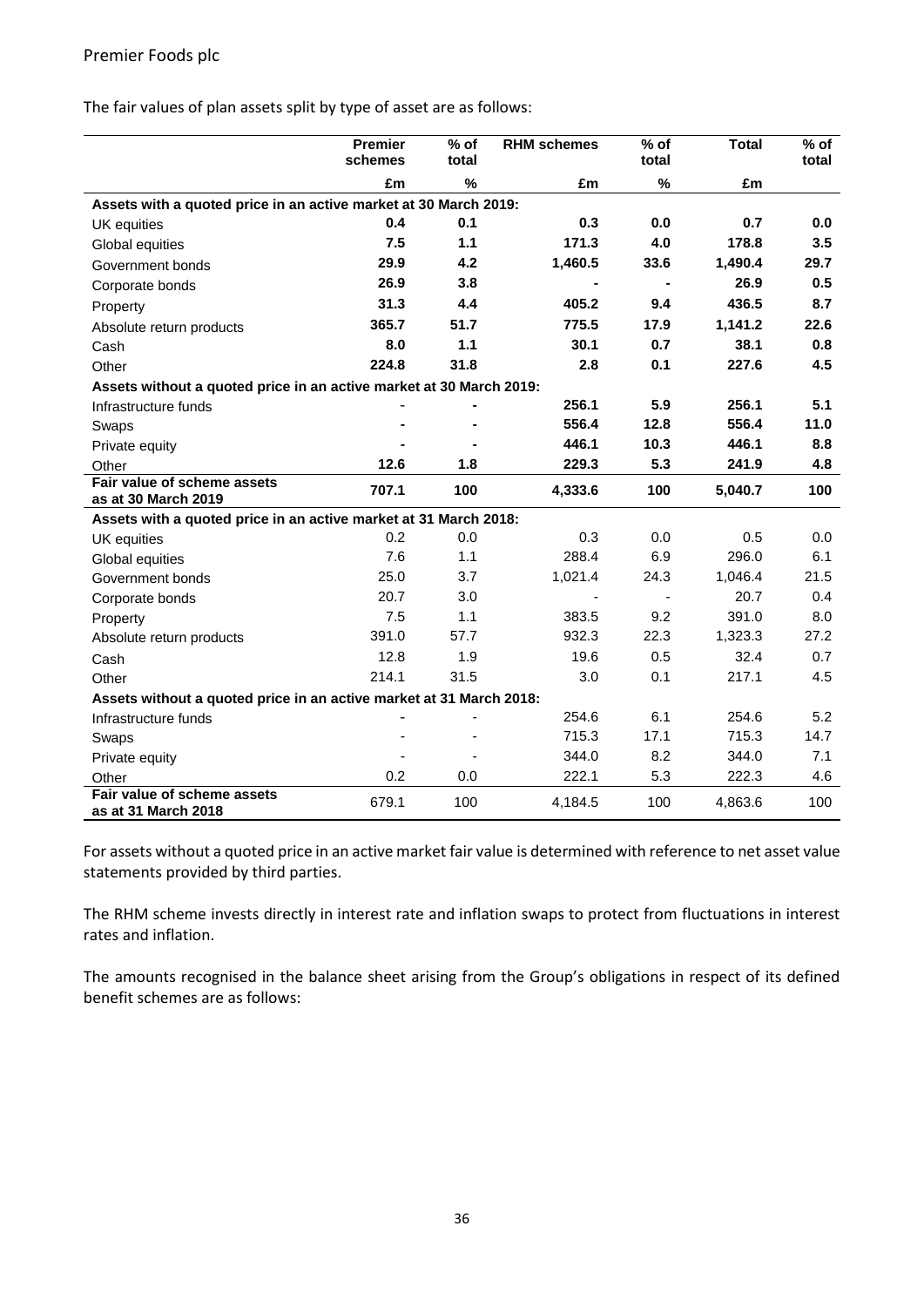|                                        |                           |                       | At 30 March 2019 |                           |                       | At 31 March 2018 |
|----------------------------------------|---------------------------|-----------------------|------------------|---------------------------|-----------------------|------------------|
|                                        | <b>Premier</b><br>schemes | <b>RHM</b><br>schemes | Total            | <b>Premier</b><br>schemes | <b>RHM</b><br>schemes | Total            |
|                                        | £m                        | £m                    | £m               | £m                        | £m                    | £m               |
|                                        |                           |                       |                  |                           |                       |                  |
| Present value of funded<br>obligations | (1, 171.8)                | (3, 495.8)            | (4,667.6)        | (1, 116.1)                | (3,430.5)             | (4,546.6)        |
| Fair value of plan assets              | 707.1                     | 4,333.6               | 5,040.7          | 679.1                     | 4,184.5               | 4,863.6          |
| (Deficit)/surplus in<br>schemes        | (464.7)                   | 837.8                 | 373.1            | (437.0)                   | 754.0                 | 317.0            |

The aggregate surplus of £317.0m has increased to a surplus of £373.1m in the current period. This increase of £56.1m (2017/18: £212.2m increase) is primarily due remeasurement gains on assets and change in demographic (mortality) assumptions.

Changes in the present value of the defined benefit obligation were as follows:

|                                             | Premier<br>schemes | <b>RHM</b><br>schemes | Total      |
|---------------------------------------------|--------------------|-----------------------|------------|
|                                             | £m                 | £m                    | £m         |
| Defined benefit obligation at 1 April 2017  | (1, 162.8)         | (3,597.0)             | (4,759.8)  |
| Interest cost                               | (29.9)             | (93.0)                | (122.9)    |
| Remeasurement gains                         | 36.6               | 87.6                  | 124.2      |
| Exchange differences                        | (1.2)              | (0.7)                 | (1.9)      |
| Benefits paid                               | 41.2               | 172.6                 | 213.8      |
| Defined benefit obligation at 31 March 2018 | (1, 116.1)         | (3,430.5)             | (4, 546.6) |
| Interest cost                               | (29.1)             | (90.3)                | (119.4)    |
| Past service cost                           | (11.1)             | (26.5)                | (37.6)     |
| Remeasurement losses                        | (53.9)             | (94.6)                | (148.5)    |
| Exchange differences                        | 0.8                | 0.5                   | 1.3        |
| Benefits paid                               | 37.6               | 145.6                 | 183.2      |
| Defined benefit obligation at 30 March 2019 | (1, 171.8)         | (3, 495.8)            | (4,667.6)  |

Changes in the fair value of plan assets were as follows:

|                                            | <b>Premier</b><br>schemes | <b>RHM</b><br>schemes | Total   |
|--------------------------------------------|---------------------------|-----------------------|---------|
|                                            | £m                        | £m                    | £m      |
| Fair value of plan assets at 1 April 2017  | 673.7                     | 4,190.9               | 4,864.6 |
| Interest income on plan assets             | 17.3                      | 108.6                 | 125.9   |
| Remeasurement (losses) / gains             | (7.6)                     | 58.2                  | 50.6    |
| Administrative costs                       | (3.0)                     | (2.5)                 | (5.5)   |
| Contributions by employer                  | 38.6                      | 1.2                   | 39.8    |
| Exchange differences                       | 1.3                       | 0.7                   | 2.0     |
| Benefits paid                              | (41.2)                    | (172.6)               | (213.8) |
| Fair value of plan assets at 31 March 2018 | 679.1                     | 4,184.5               | 4,863.6 |
| Interest income on plan assets             | 17.7                      | 110.7                 | 128.4   |
| Remeasurement gains                        | 14.2                      | 187.5                 | 201.7   |
| Administrative costs                       | (6.5)                     | (3.8)                 | (10.3)  |
| Contributions by employer                  | 41.1                      | 0.8                   | 41.9    |
| Exchange differences                       | (0.9)                     | (0.5)                 | (1.4)   |
| Benefits paid                              | (37.6)                    | (145.6)               | (183.2) |
| Fair value of plan assets at 30 March 2019 | 707.1                     | 4,333.6               | 5,040.7 |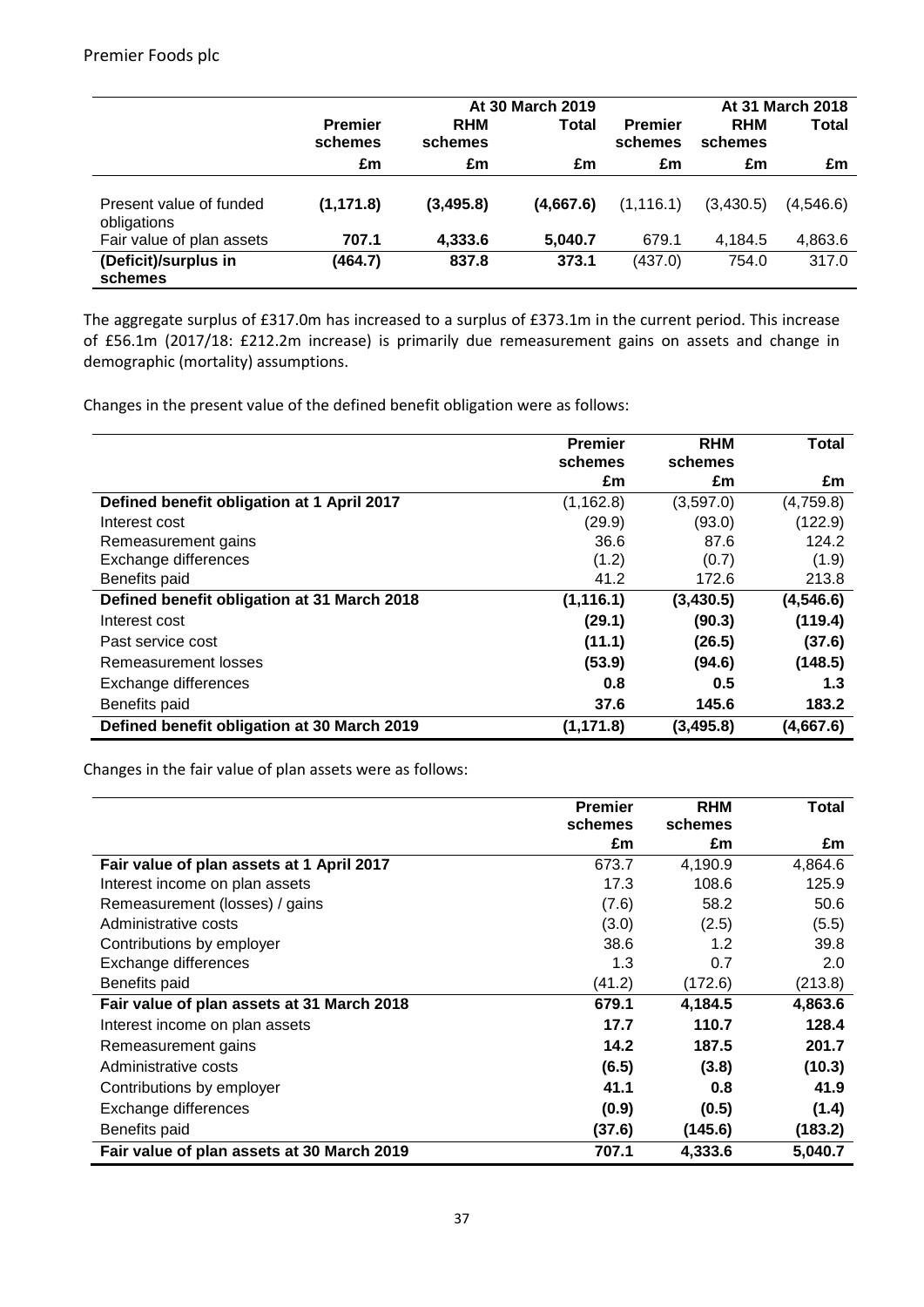The reconciliation of the net defined benefit (deficit)/surplus over the period is as follows:

|                                                         | <b>Premier</b> | <b>RHM</b> | Total  |
|---------------------------------------------------------|----------------|------------|--------|
|                                                         | schemes        | schemes    |        |
|                                                         | £m             | £m         | £m     |
| (Deficit)/surplus in schemes at 1 April 2017            | (489.1)        | 593.9      | 104.8  |
| Amount recognised in profit or loss                     | (15.6)         | 13.1       | (2.5)  |
| Remeasurements recognised in other comprehensive income | 29.0           | 145.8      | 174.8  |
| Contributions by employer                               | 38.6           | 1.2        | 39.8   |
| Exchange differences                                    | 0.1            |            | 0.1    |
| (Deficit)/surplus in schemes at 31 March 2018           | (437.0)        | 754.0      | 317.0  |
| Amount recognised in profit or loss                     | (29.0)         | (9.9)      | (38.9) |
| Remeasurements recognised in other comprehensive income | (39.7)         | 92.9       | 53.2   |
| Contributions by employer                               | 41.1           | 0.8        | 41.9   |
| Exchange differences recognised in other comprehensive  | (0.1)          |            | (0.1)  |
| income                                                  |                |            |        |
| (Deficit)/surplus in schemes at 30 March 2019           | (464.7)        | 837.8      | 373.1  |

Remeasurements recognised in the consolidated statement of comprehensive income are as follows:

|                                                  | <b>Premier</b><br>schemes | <b>RHM</b><br>schemes | 2018/19<br>Total | <b>Premier</b><br>schemes | <b>RHM</b><br>schemes | 2017/18<br><b>Total</b> |
|--------------------------------------------------|---------------------------|-----------------------|------------------|---------------------------|-----------------------|-------------------------|
|                                                  | £m                        | £m                    | £m               | £m                        | £m                    | £m                      |
| Remeasurement (loss)/gain on plan<br>liabilities | (53.9)                    | (94.6)                | (148.5)          | 36.6                      | 87.6                  | 124.2                   |
| Remeasurement gain/(loss) on plan assets         | 14.2                      | 187.5                 | 201.7            | (7.6)                     | 58.2                  | 50.6                    |
| Net remeasurement (loss)/gain for the<br>period  | (39.7)                    | 92.9                  | 53.2             | 29.0                      | 145.8                 | 174.8                   |

The actual return on plan assets was a £330.1m gain (2017/18: £176.5m gain), which is £201.7m more (2017/18: £50.6m more) than the interest income on plan assets of £128.4m (2017/18: £125.9m).

The remeasurement loss on liabilities of £148.5m (2017/18: £124.2m gain) comprises a loss due to changes in financial assumptions of £226.7m (2017/18: £83.9m gain), a loss due to member experience of £9.1m (2017/18: £32.8m gain) and a gain due to demographic assumptions of £87.3m (2017/18: £7.5m gain).

The net remeasurement gain taken to the consolidated statement of comprehensive income was £53.2m (2017/18: £174.8m gain). This gain was £44.1m (2017/18: £145.1m gain) net of taxation (with tax at 17% for UK schemes, and 12.5% for Irish schemes).

The Group expects to contribute between £6m and £10m annually to its defined benefit plans in relation to expenses and government levies and £35-38m of additional annual contributions to fund the scheme deficits up to 2022/23.

The Group has concluded that it has an unconditional right to a refund of any surplus in the RHM Pension Scheme once the liabilities have been discharged and, that the trustees of the RHM pension scheme do not have the unilateral right to wind up the scheme, so the asset has not been restricted and no additional liability has been recognised.

The International Accounting Standards Board under IFRIC 14, are currently reviewing the recognition of a pensions surplus in the financial statements of an entity. Dependent upon the final published standard, there is potential that any future defined benefit surplus may not be recognised in the financial statements of the Group and additionally, the deficit valuation methodology may also change.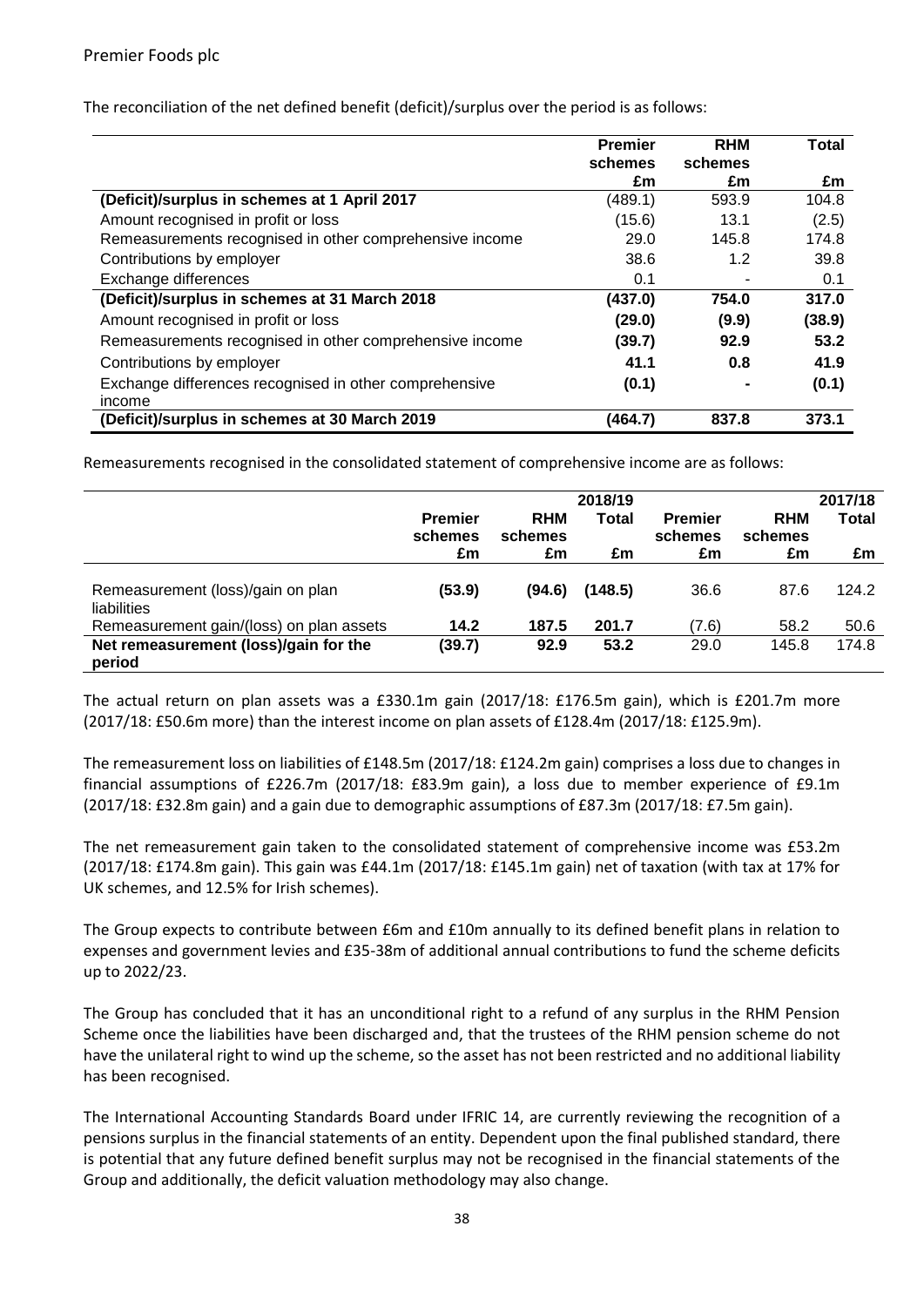The total amounts recognised in the consolidated statement of profit or loss are as follows:

|                            | 2018/19            |                       |        | 2017/18                   |                       |                          |
|----------------------------|--------------------|-----------------------|--------|---------------------------|-----------------------|--------------------------|
|                            | Premier<br>schemes | <b>RHM</b><br>schemes | Total  | <b>Premier</b><br>schemes | <b>RHM</b><br>schemes | Total                    |
|                            | £m                 | £m                    | £m     | £m                        | £m                    | £m                       |
| <b>Operating profit</b>    |                    |                       |        |                           |                       |                          |
| Past service costs         |                    |                       |        |                           |                       |                          |
| <b>GMP</b> Equalisation    | (26.5)             | (15.0)                | (41.5) | ۰                         | ۰                     |                          |
| Other                      | $\blacksquare$     | 3.9                   | 3.9    | ۰                         |                       | $\overline{\phantom{a}}$ |
| Administrative costs       | (6.5)              | (3.8)                 | (10.3) | (3.0)                     | (2.5)                 | (5.5)                    |
| Net interest (cost)/credit | (11.4)             | 20.4                  | 9.0    | (12.6)                    | 15.6                  | 3.0                      |
| <b>Total (cost)/credit</b> | (44.4)             | 5.5                   | (38.9) | (15.6)                    | 13.1                  | (2.5)                    |

#### **Defined contribution schemes**

A number of companies in the Group operate defined contribution schemes, including provisions to comply with auto enrolment requirements laid down by law. In addition a number of schemes providing life assurance benefits only are operated. The total expense recognised in the statement of profit or loss of £6.7m (2017/18: £6.1m) represents contributions payable to the plans by the Group at rates specified in the rules of the plans.

#### **11. Other liabilities**

|                          | As at       | As at       |
|--------------------------|-------------|-------------|
|                          | 30 Mar 2019 | 31 Mar 2018 |
|                          | £m          | £m          |
| Deferred income          | (8.4)       | (9.8)       |
| Other accruals           | (2.2)       | (0.2)       |
| <b>Other liabilities</b> | (10.6)      | (10.0)      |

Deferred income relates to amounts received in relation to a previously disposed business.

#### **12. Notes to the cash flow statement**

#### **Reconciliation of (loss)/profit before tax to cash flows from operations**

|                                                                           | 52 weeks    | 52 weeks    |
|---------------------------------------------------------------------------|-------------|-------------|
|                                                                           | ended       | ended       |
|                                                                           | 30 Mar 2019 | 31 Mar 2018 |
|                                                                           | £m          | £m          |
| (Loss)/profit before taxation                                             | (42.7)      | 20.9        |
| Net finance cost                                                          | 47.2        | 48.4        |
| <b>Operating profit</b>                                                   | 4.5         | 69.3        |
| Depreciation of property, plant and equipment                             | 17.0        | 16.6        |
| Amortisation of intangible assets                                         | 34.4        | 36.3        |
| Loss on disposal of non-current assets                                    | 0.3         | 0.1         |
| Impairment of intangible assets                                           | 30.6        | 2.2         |
| Impairment of goodwill                                                    |             | 4.3         |
| Fair value movements on foreign exchange and other derivative contracts   | 1.3         | (0.1)       |
| Equity settled employee incentive schemes                                 | 2.1         | 2.8         |
| GMP equalisation and past service cost related to defined benefit pension |             |             |
| schemes <sup>1</sup>                                                      | 37.6        |             |
| Increase in inventories                                                   | (1.4)       | (5.1)       |
| Increase in trade and other receivables                                   | (14.4)      | (10.2)      |
| Increase in trade and other payables and provisions                       | 8.8         | 10.7        |
| Movement in retirement benefit obligations                                | (40.6)      | (37.5)      |
| Cash generated from operations                                            | 80.2        | 89.4        |
| Ear further detail of CMD equalisation, please refer to peto 10           |             |             |

1 For further detail of GMP equalisation, please refer to note 10.